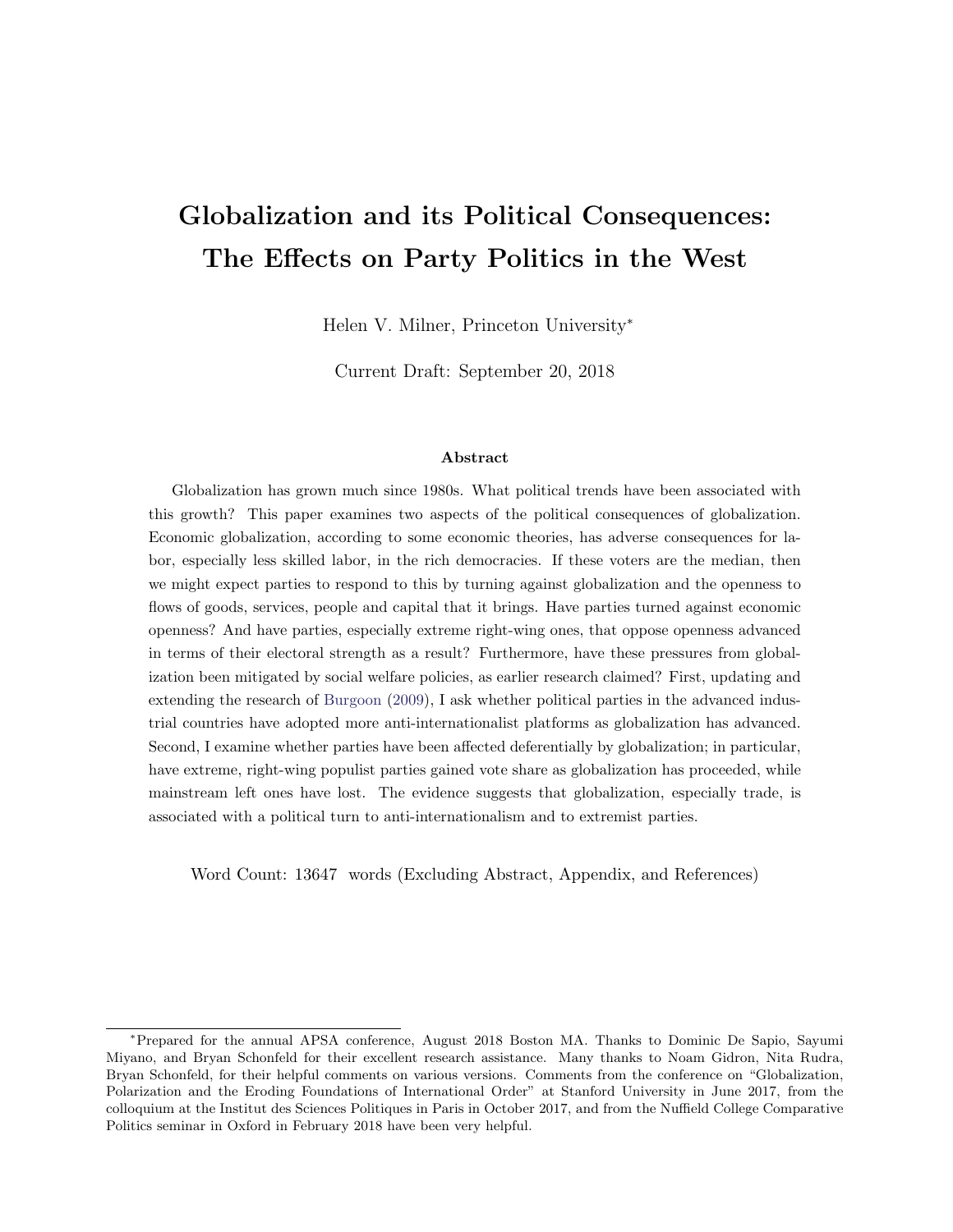#### 1 Introduction

Globalization has grown much since 1980s. What trends in politics have been associated with this growth? This paper examines two aspects of the political consequences of globalization, involving the party systems in established democracies. Over the years concerns about the compatibility of democracy and capitalism have continuously been raised. But with a global capitalist market now in place these concerns have been magnified. In a globalized world will democracies be able to respond to their publics so that their citizens remain supportive of democracy itself? Or, will globalization affect publics and party systems in such ways that majorities of the public and their political parties turn against not just incumbent governments and globalization but against democratic governance itself?

Economic globalization, according to some economic theories, is likely to have adverse consequences for labor, especially less skilled labor, in the rich democracies. If these voters are the median, then we might expect political parties to respond to this by turning against globalization and the openness to flows of goods, services, people and capital that it brings. Have parties turned against economic openness? And have parties that oppose openness advanced in terms of their electoral strength as a result? Earlier research showed that certain conditions could mitigate the effects of globalization. This research looked at the role of left parties and labor organizations and the size of the welfare state. Strong left parties and labor organization as well as a large welfare state were shown to dampen political reactions against globalization [\(Garrett](#page-45-0) [1995,](#page-45-0) [1998,](#page-45-1) [Garrett and Mitchell](#page-45-2)  $2001$  $2001$ .<sup>1</sup> Do these factors still exert such influences?

I examine two issues here. First, updating and extending the research of [Burgoon](#page-43-0) [\(2009\)](#page-43-0), I ask whether political parties in the advanced industrial countries have adopted more anti-internationalist and more nationalist and populist platforms as globalization has advanced. He showed that globalization as associated with more anti-internationalism but that social welfare spending could mitigate this tendency.

Second, I ask whether certain types of parties, especially extremist ones, have gained vote share as globalization has proceeded. I also examine whether centrist left parties, whose base of support is the industrial working class, have lost vote share as globalization has advanced. Globalization could have direct or indirect effects on politics. I explore both here, focusing on how it may operate indirectly through deindustrialization. First, I show that deindustrialization is directly driven in part

<span id="page-1-0"></span><sup>&</sup>lt;sup>1</sup>In [Milner](#page-47-0) [\(2018\)](#page-47-0), I explore Garrett's claims about left-labor strength and the welfare state with a very open economy.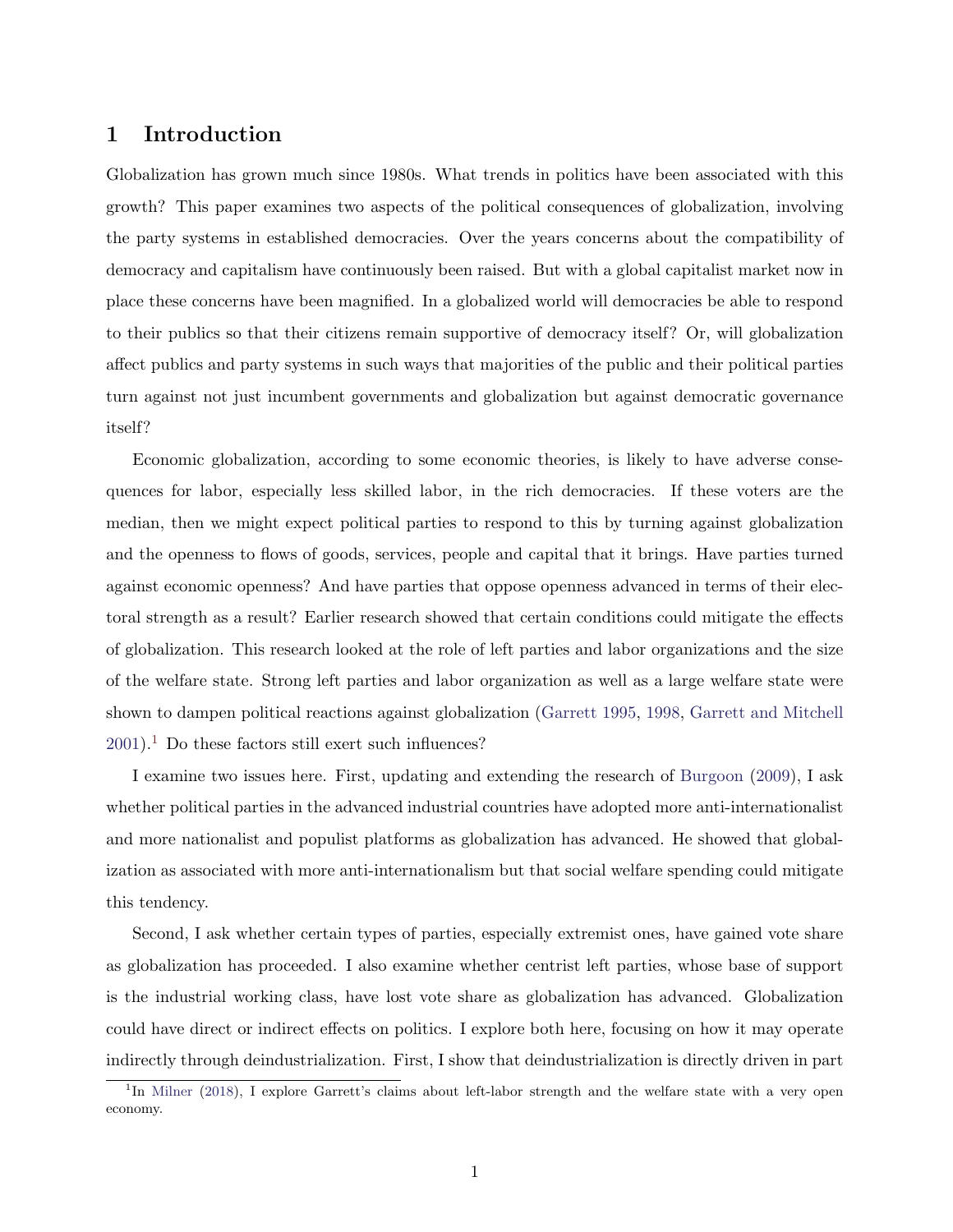by globalization. Then I try to unpack the direct and indirect relationship between globalization and party vote shares using mediation analysis. In future work I hope to look directly at voters' preferences and see if rising globalization is associated with changes in their views.

The evidence here is cross-national. Recent research by economists and increasingly by political scientists has become more micro in orientation. In part this is because of a frustration with poor cross-national data and in part with concerns over causal inference in large-N cross-national studies. These are both valid points. Given the highly regional implications of globalization, aggregate crossnational studies may be very imprecise. But they still do present a picture of the broad correlations and trends common to many countries. And replicating important prior research seems worthwhile in order to understand how these broad patterns may have changed over time.

The evidence here suggests that globalization is having direct effects on party platforms and that social welfare may not mitigate these effects as much any more. Trade and FDI are both generating pressure for parties to adopt more anti-globalization platforms. And the extent of social welfare spending in a country is not mitigating this much any more. Second, globalization is indirectly exerting an impact on party vote shares. It is increasing support for extreme right-wing populist ones and decreasing support for center left ones. This indirect effect is coming through its impact on deindustrialization, which has affected all the major established democracies lately. Globalization in these ways seems to be having a major impact on politics within developed democracies and to be generating a reaction against itself.

The causal pathway(s) by which globalization may work to affect politics need greater attention. I hope to investigate more in future work whether these effects come through globalization via rising inequality (see [Bourguignon](#page-43-1) [2015\)](#page-43-1), through the effect of globalization on reduced job opportunities and stagnant wages, through international financial liberalization and integration that facilitated crises, or through globalization's acceleration of technological change. Initial analyses here, however, suggest that deindustrialization, or the relative decline of jobs in manufacturing, seems to be strongly associated with rising extreme right-wing party votes. In future iterations I hope to examine these other forces in greater depth, especially to see if they are related to globalization as deindustrialization appears to be.

#### 2 Main Questions and Theory

Since the 1970s, globalization — the cross-border movements of capital, goods, and people — has expanded significantly. There have been immense welfare gains from this growth, especially from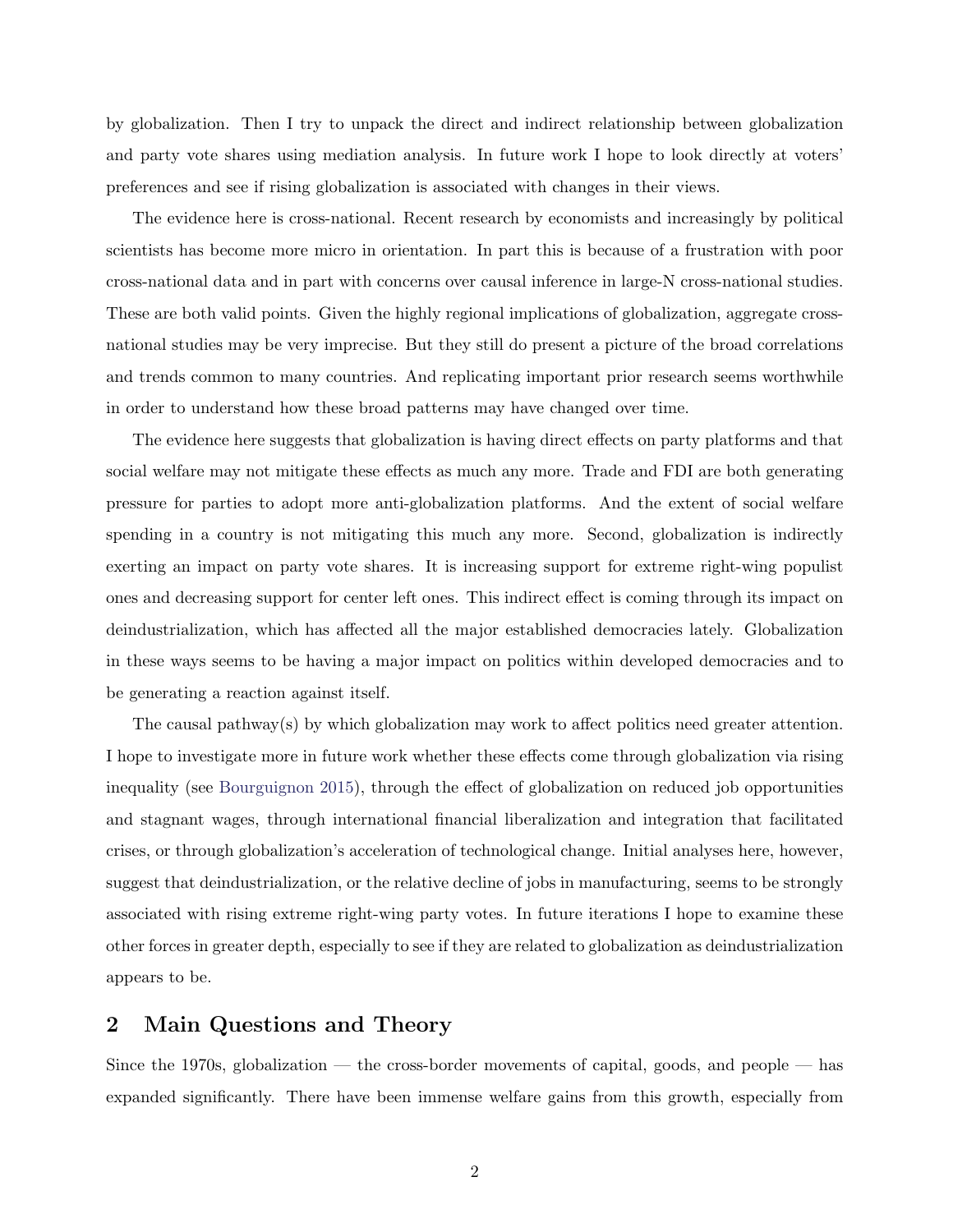trade, in both the developing and developed world. These gains have not been evenly distributed, either within or across countries. Some economic theories — the Stolper-Samuelson theorem, in particular — predict adverse distributional consequences for labor, especially less skilled labor, in rich democracies.<sup>[2](#page-3-0)</sup> As [Gordon](#page-45-3) [\(2017,](#page-45-3) p. 633) points out, "Globalization is working as in the classic economic theory of factor price equalization, raising wages in developing countries and slowing their growth in the advanced nations." If these voters are the median in these countries, do political parties respond by turning against globalization and openness to cross-national flows of goods, services, people, and capital? If the means for compensating them no longer work, then do these voters turn against openness and to populism?[3](#page-3-1)

The questions addressed here are four. One, does globalization lead parties to adopt more antiinternationalist and populist positions? Two, does globalization lead directly to more votes for extremist parties, especially on the right? Three, does globalization indirectly affect politics through other means? While there are many potential such mediators, here I focus on deindustrialization. Four, can the traditional mechanisms posited in the literature, such as the social welfare state and welfare spending, still compensate for the effects of globalization and moderate pressures for populism and anti-internationalism?

This strand of research goes back to [Polanyi](#page-47-1) [\(1957\)](#page-47-1). He argued in The Great Transformation that the growth of the capitalist market, including its opening to the global economy (especially the Gold Standard) had led to the decline of democracy, rise of fascism, and war in the inter-war period. He claimed that if the market was not regulated and embedded within society, it would disrupt people's lives so much they would turn against democracy and fall prey to extremism. Recently, Rodrik in *The Globalization Paradox* has argued that democracy, national sovereignty, and extensive globalization are not compatible; he stresses that preserving national diversity and democracy may make sacrificing globalization an appealing alternative. After World War II, [Ruggie](#page-47-2) [\(1982\)](#page-47-2) noted that the industrial countries adopted an "Embedded Liberalism" approach, combining the welfare

<span id="page-3-0"></span><sup>&</sup>lt;sup>2</sup>Evidence for this effect is widespread: stagnant wages for lower skilled workers for many years, rising inequality within OECD countries, declining labor vs capital share of national income. For example, [Baccaro and Pontusson](#page-43-2) [\(2016,](#page-43-2) p. 184) note that "the extent to which the wage share [in national income] has declined since 1980 varies across countries, but the broad OECD-wide pattern is quite striking. The shift in income from labor to capital in the past thirty years would appear to be at least as pervasive and dramatic as the OECD-wide increase of household income inequality since 1990."

<span id="page-3-1"></span><sup>&</sup>lt;sup>3</sup>Globalization seems to be making global markets more synchronized and more correlated with one another. "'Business cycles across different markets are more correlated than they have ever been,' said Mr. Saroliya, of Oxford Economics. 'It's the global supply chain."' as quoted in Goodman, Peter S. 2018. "The Era of Easy Money Is Ending, and the World Is Bracing for Shocks" New York Times 6 February. Available from <https://www.nytimes.com/2018/02/06/business/stocks-bonds-markets-central-banks.html>. Globalization may also be making politics among the advanced industrial countries more correlated with each other. Populism may spread more easily in such a globalized world.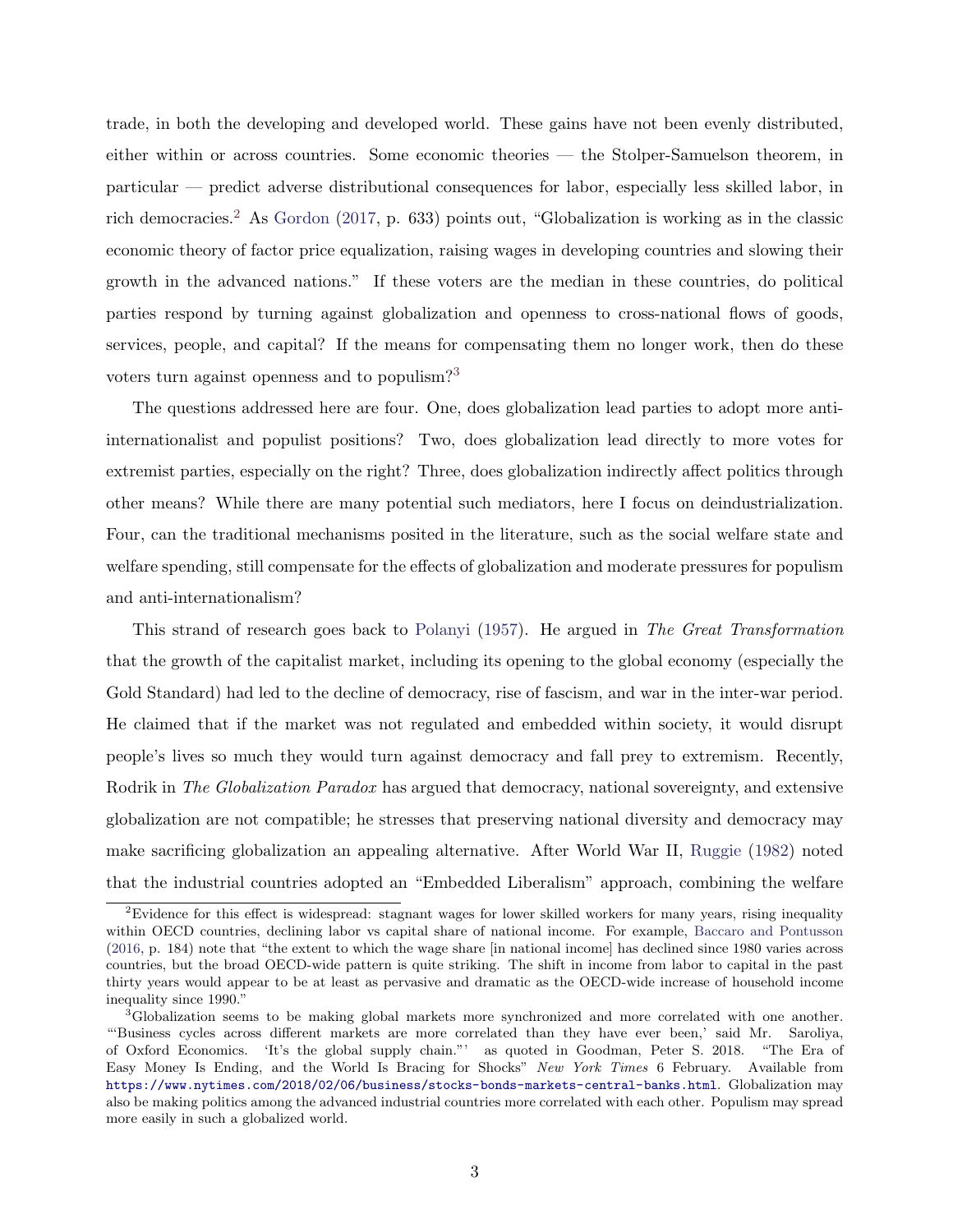state with gradual economic opening and deregulation. The welfare state was seen as necessary to compensate citizens for losses from globalization. Empirical research also confirmed that larger state intervention in the economy tended to go hand-in-hand with economic openness. More open countries were found to have larger government sectors [\(Cameron](#page-44-0) [1978,](#page-44-0) [Katzenstein](#page-45-4) [1985,](#page-45-4) [Rodrik](#page-47-3) [1998\)](#page-47-3). But as globalization accelerated in the 1990s, scholars debated whether the welfare state could grow and even continue in a very globalized world. Two prominent scholars argued that it could but for different reasons [\(Garrett](#page-45-0) [1995,](#page-45-0) [1998,](#page-45-1) [Garrett and Mitchell](#page-45-2) [2001\)](#page-45-2). In a series of papers and books, Garrett argued that strong left party government combined with strong labor unions and labor organization would enable countries to avoid the pressures of globalization and maintain large welfare states. [Burgoon](#page-43-3) [\(2001,](#page-43-3) [2009\)](#page-43-0) in a series of articles saw the welfare state as acting as a brake on extremism in party politics under conditions of globalization. Garrett's view is in line with Polanyi's original argument that strong labor organization and social democratic parties would be the only way to preserve democracy in a global capitalist economy.[4](#page-4-0)

Since the 1990s, scholars of party politics mainly in Europe have noted the rise of extremist parties and especially of populist ones (see [Betz](#page-43-4) [1994,](#page-43-4) [Kitschelt](#page-46-0) [1996,](#page-46-0) [Kriesi](#page-46-1) [2010,](#page-46-1) [Mayer](#page-46-2) [2013,](#page-46-2) [Mudde](#page-47-4) [2007\)](#page-47-4).<sup>[5](#page-4-1)</sup> [Inglehart and Norris](#page-45-5) [\(2016\)](#page-45-5) note that populist parties have entered into government coalitions in 11 Western democracies recently, have grown their average vote share in national and European elections from 5% to 13%, and have seen their average seat share rise from 4% to 13%. There is, however, much debate over what is causing the rise of the far right parties and populism. But first though, we should define populism, which also remains a bit vague and contested. [Mudde](#page-47-4) [\(2007\)](#page-47-4) says that a main defining characteristic of populism is nativism, which combines nationalism and xenophobia. But populism also adds authoritarianism, combined with a strong sense of "the people" against the elite. "Nativism feeds upon the feeling of endangered or threatened ethnic or national identity, linked most likely to the process of European integration, mass immigration, and the mechanism of multiculturalism" [\(Mudde](#page-47-4) [2007,](#page-47-4) p. 297). Much of this, he maintains, is driven by discontent and resentment linked to modernization and globalization. Müller [\(2016\)](#page-47-5) in his book on populism stresses that populism contains anti-elite, anti-pluralist, anti-openness, and antiliberal sentiments that elevate "the people" who are seen as one unified national community against the distrusted, cosmopolitan elites. He emphasizes more the anti-elite and anti-democratic side of

<span id="page-4-0"></span><sup>&</sup>lt;sup>4</sup>Note that those voting for the radical right in France are from the less skilled workforce who face import competition and technological change most strongly. As [Mayer](#page-46-2) [\(2013,](#page-46-2) p. 171) points out: "Marine Le Pen attracts even more working class voters than her father: the first hit by the economic post 2008 crisis, the most exposed to unemployment and precariousness, and the most discontented with Sarkozy's policies. They gave her a record score of 33 percent. But she has not as yet managed to extend her influence to middle and upper class voters."

<span id="page-4-1"></span> ${}^{5}$ See the review by [Golder](#page-45-6) [\(2016\)](#page-45-6).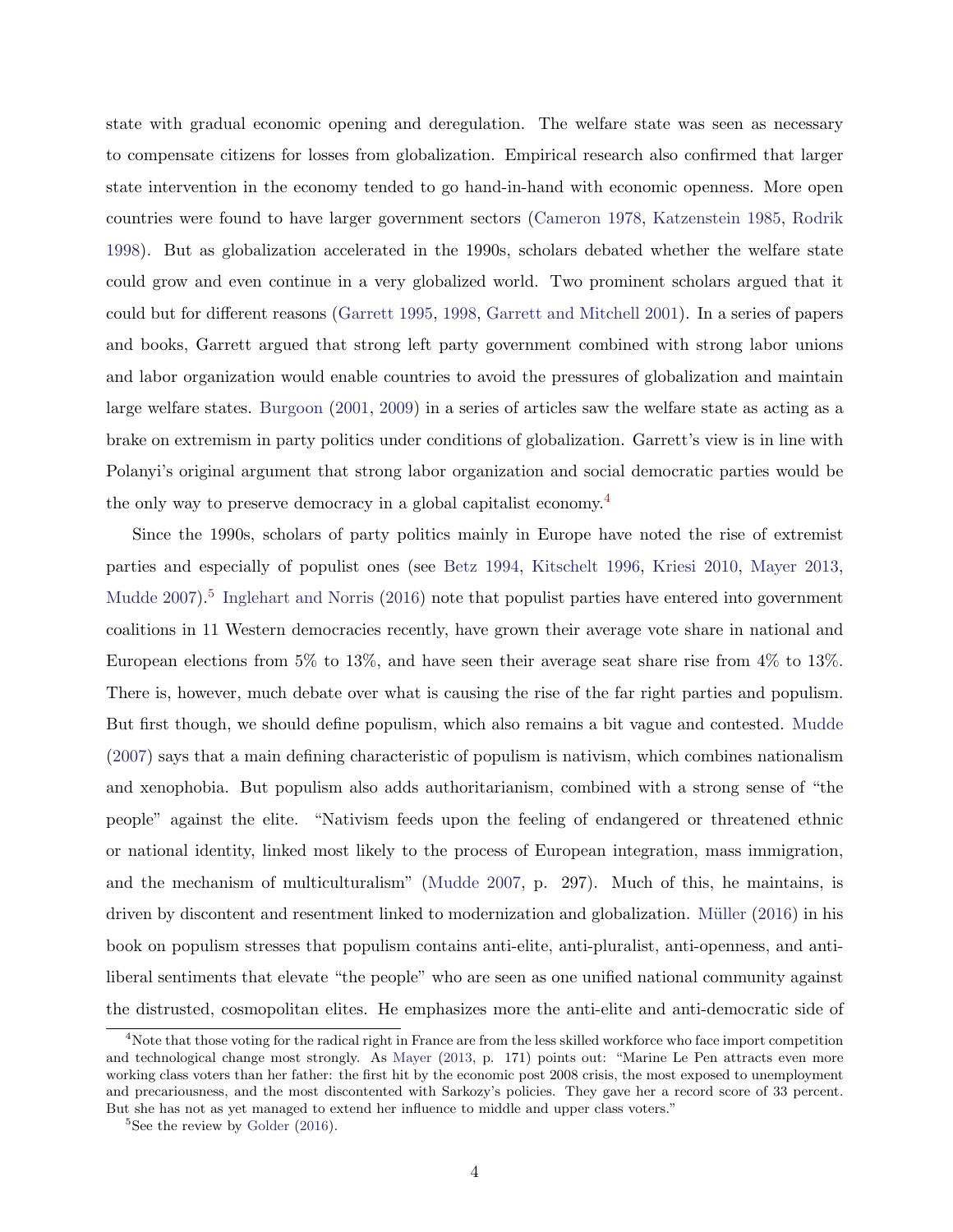populism, while [Mudde](#page-47-4) [\(2007\)](#page-47-4) focuses much on the nationalist, anti-internationalist component; however, both seem to agree on many elements of the populist character.

Two interesting strands of the research on party politics in Western Europe note the connection between changes in party systems and globalization. [Kriesi et al.](#page-46-3) [\(2006\)](#page-46-3) and [Kriesi](#page-46-1) [\(2010,](#page-46-1) [2014\)](#page-46-4) in various papers argues that populism arises in part from a new cleavage. As [Kriesi et al.](#page-46-3) [\(2006,](#page-46-3) p. 922) write, "the processes of increasing economic (sectoral and international) competition, of increasing cultural competition (which is, among other things, linked to massive immigration of ethnic groups who are rather distinct from the European populations) and of increasing political competition (between nation-states and supra-or international political actors) create new groups of 'winners' and 'losers'." Globalization has created a new cleavage in European politics; globalization's winners and losers now define that cleavage.<sup>[6](#page-5-0)</sup> [Kriesi et al.](#page-46-3) [\(2006,](#page-46-3) p. 922) further note the different preferences of the two groups: "losers of the globalization process to seek to protect themselves through protectionist measures and through an emphasis on the maintenance of national boundaries and independence. Winners, by contrast, who benefit from the increased competition, support the opening up of the national boundaries and the process of international integration. We shall refer to the antagonism between winners and losers of globalization as a conflict between integration and demarcation." He claims that parties have begun competing to capture these voters and aligning across this new cleavage.<sup>[7](#page-5-1)</sup> Indeed, the changes in European party systems over the past few decades are attributed largely to this new cleavage around globalization.<sup>[8](#page-5-2)</sup> Moreover, he views these losers as potentially very powerful politically; they do not have exit options and thus must stay and fight.<sup>[9](#page-5-3)</sup>

He views the economic and cultural cleavage that comes with it as inseparable. The main cultural elements of the losers are defense of the nation and nationalism, defense of traditional values, opposition to the EU and other international organizations, and deep opposition to immigration.

<span id="page-5-0"></span> $6\ldots$  new right-populist parties which, for more than 20 years now have spearheaded the nationalist reaction to economic (neoliberal reform of the economy including delocalisation, liberalisation of financial markets, and privatisation), cultural (immigration), and political (European integration, internationalisation of politics) processes of denationalisation do not simply articulate a populist challenge to the mainstream parties which habitually govern. Instead, they articulate a new structural conflict that opposes globalisation 'losers' to globalisation 'winners'." [Kriesi](#page-46-4) [\(2014,](#page-46-4) p. 369)

<span id="page-5-1"></span><sup>&</sup>lt;sup>7</sup>[Kriesi](#page-46-4) [\(2014,](#page-46-4) p. 369) "a new structural conflict that opposes globalisation 'losers' to globalisation 'winners'. In several countries, the success of these new populist challengers has given rise to the transformation of established parties which start to compete for the mobilisation of the demands of the 'losers'. Some of these new challengers or transformed established parties have taken up government responsibilities."

<span id="page-5-2"></span><sup>&</sup>lt;sup>8</sup>[Kriesi et al.](#page-46-3) [\(2006,](#page-46-3) p. 929) "those parties that most successfully appeal to the interests and fears of the 'losers' of globalization to be the driving force of the current transformation of the Western European party systems. In most countries, it is these parties of the populist right [\(Decker](#page-44-1) [2004\)](#page-44-1) who have been able to "formulate a highly attractive ideological package for the 'losers' of economic transformations and cultural diversity."

<span id="page-5-3"></span><sup>&</sup>lt;sup>9</sup>[Kriesi et al.](#page-46-3) [\(2006,](#page-46-3) p. 929) "Moreover, the mobilization of the 'losers' is particularly consequential because, in contrast to the 'winners', the 'losers' typically do not have individual exit options at their disposal. To improve their situation, they depend on collective mobilization."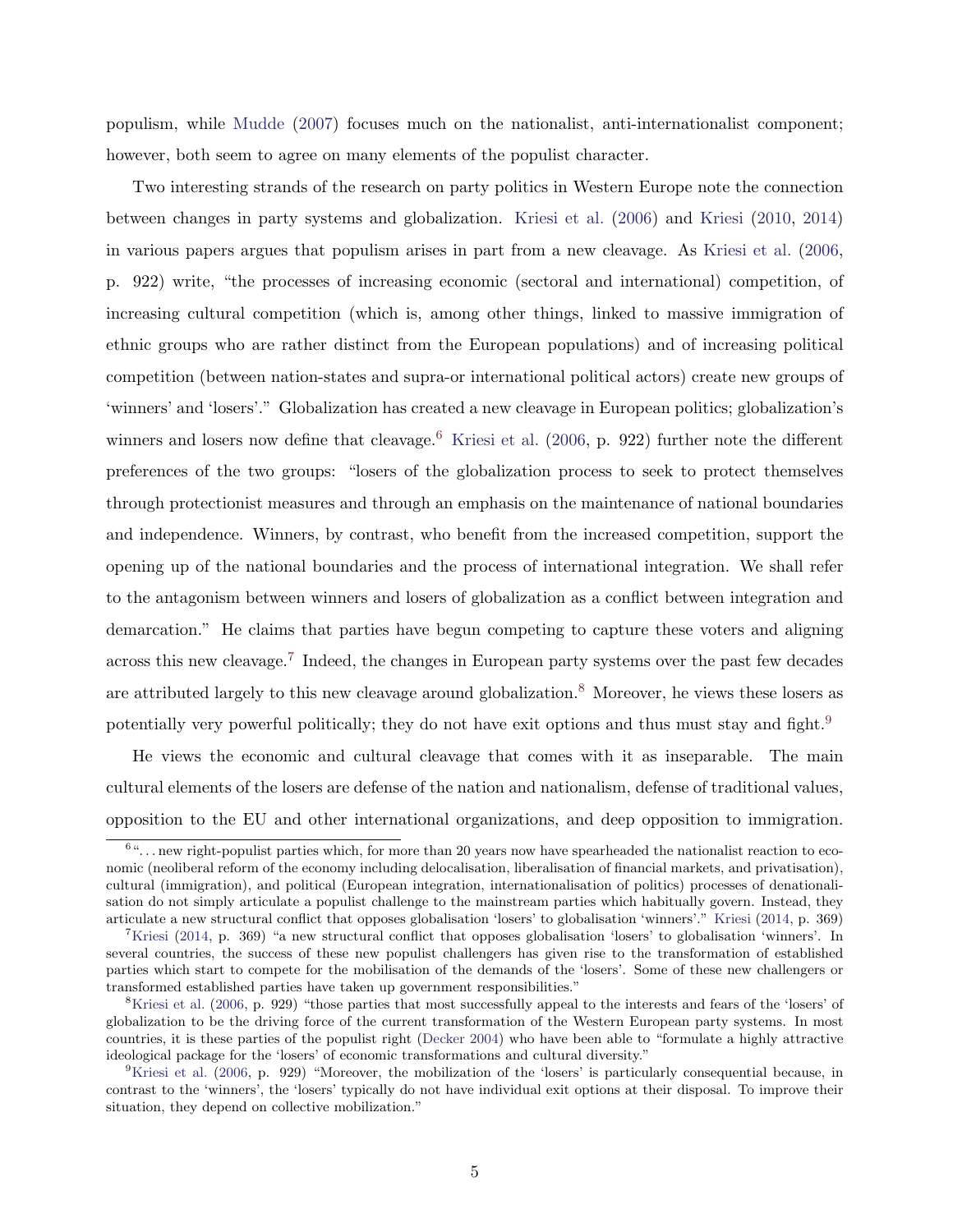Thus the losers become ripe for the populist movement, some on the right and some on the left.<sup>[10](#page-6-0)</sup> The winners from globalization will gravitate toward and be attracted by mainstream centrist parties.<sup>[11](#page-6-1)</sup> He [\(2006,](#page-46-3) p. 950), however, claims that the cultural dimension is becoming increasingly important: "as the positions of parties usually vary as strongly with respect to the cultural issues as with respect to the economic ones. Both dimensions are polarizing. Furthermore, the cultural dimension has been gaining in importance as it has become the primary basis on which new parties or transformed established parties seek to mobilize their electorate."

In another branch of the literature, scholars have argued that transnationalism has brought huge changes to the party systems. [Hooghe and Marks](#page-45-7) [\(2018\)](#page-45-7) describe a new transnational cleavage. They document the "emergence of a transnational cleavage, which has as its core a political reaction against European integration and immigration. The perforation of national states by immigration, integration and trade may signify a critical juncture in the political development of Europe no less decisive for parties and party systems than the previous junctures that [Lipset and Rokkan](#page-46-5) [\(1967\)](#page-46-5) detect in their classic article. For challenging parties on the radical right these issues relate to the defense of national community against transnational shocks. The European Union (EU) is itself such a shock, because it introduces rule by those who are regarded as foreigners, diminishes the authority exercised by national states over their own populations, produces economic insecurity among those who lack mobile assets, and facilitates immigration." Europeanization and the wider globalization of which it is a part thus seem to generate the forces that engender a populist backlash.

What is the causal story linking globalization to populism or the extreme right? Some scholars (see [Mayer et al.](#page-46-6) [2015\)](#page-46-6) suggest that globalization leads to a dual labor market: one consisting of insiders and outsiders. Insiders have long-term contracts and secure well-paying jobs; they support for status quo. Outsiders, who are unemployed or in temporary work, form of the basis of this populist reaction; they express their fear and anger through support for extreme right parties, whose rhetoric about immigrants is very powerful for them. But for this factor to operate as a cause globalization has to be related to dualization of the labor market. And outsiders have to have preferences that the extreme right also promotes. Why aren't outsiders drawn to the (extreme) left,

<span id="page-6-0"></span> $10$ [Kriesi](#page-46-4) [\(2014,](#page-46-4) p. 369-70) notes that the left and right populists want different things however. "I expect the populist right to mobilise in defence of the national identity, the national political community, and of the nation-state, while I expect the lefts populist mobilisations to take the form of the defence of the national welfare state (e.g. mobilisation against Europe in the name of the national social welfare state model) as well as in defence of the economic privileges of domestic sectors of the economy and of domestic production sites."

<span id="page-6-1"></span><sup>&</sup>lt;sup>11</sup>[Kriesi et al.](#page-46-3) [\(2006,](#page-46-3) p. 926) "in Western Europe, (a) mainstream parties will generally tend to formulate a winners programme (i.e., a programme in favour of further economic and cultural integration), but that (b) mainstream parties on the left will attempt to combine the economic integration with the preservation of the social protection by the welfare state, while mainstream parties on the right will tend to reduce the role of the state in every respect."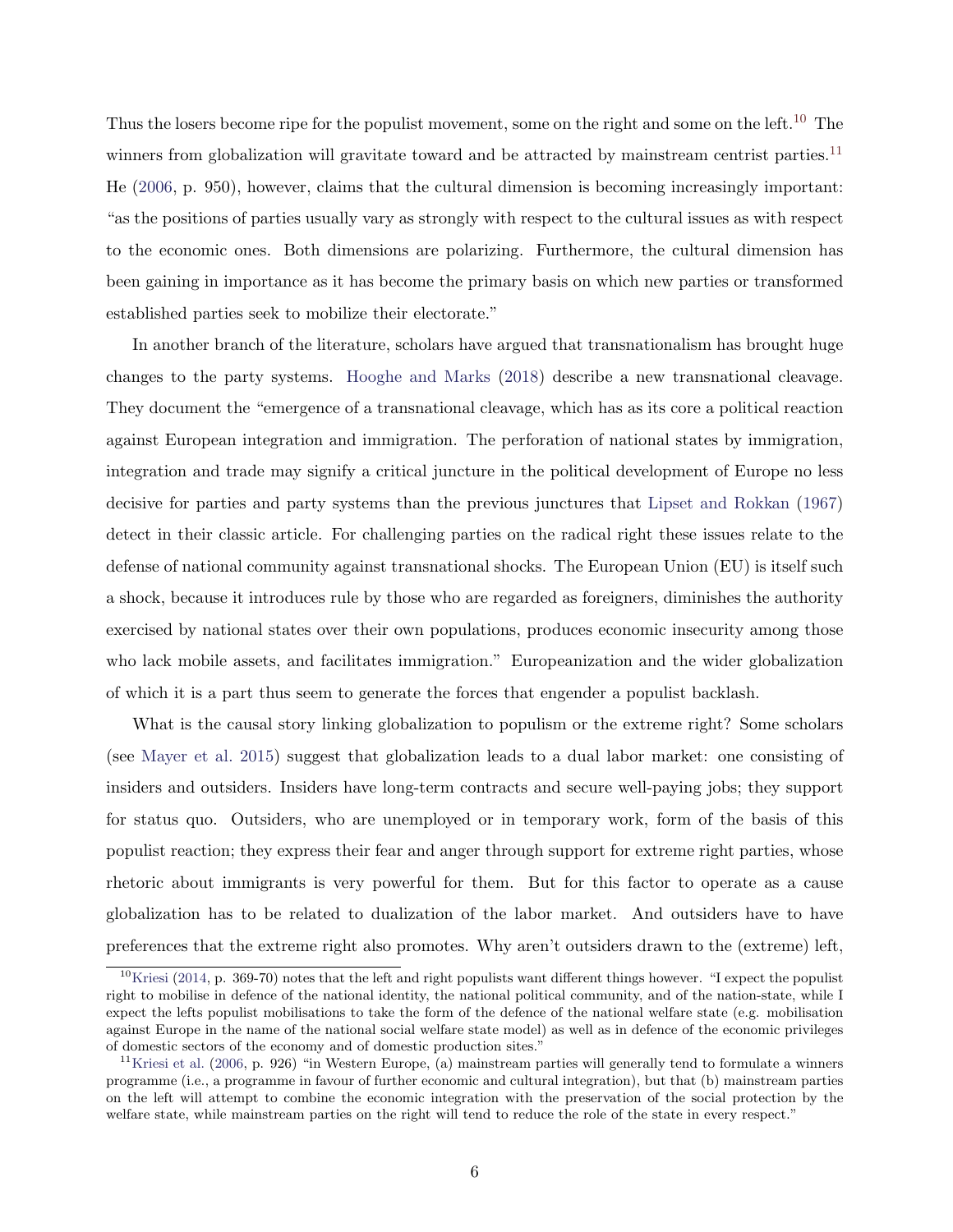as they seem to have been in the past?

Cultural arguments for the rise of populism exist as well, but these also seem to be related to globalization. [Bornschier](#page-43-5) [\(2010,](#page-43-5) p. 3) articulates the position that rise of populism and the radical right are due to a new cultural cleavage: "As a consequence, a new cultural conflict gained center stage in Western European party systems in the 1990s. One side holds universalistic conceptions of community and advocates individual autonomy; the other emphasizes the right to preserve traditional communities in which common moral understandings have developed and are seen as threatened by multicultural society'. He continues claiming that "[a] central argument developed in this book is that the rise of the populist right is a consequence of the growing salience of the new cultural dimension of conflict at the expense of the economic state-market cleavage."

[Bornschier](#page-43-5) [\(2010,](#page-43-5) p. 5) "the populist right rides the tide of a broader societal movement that represents a counter-offensive to the universalistic values advocated by the New Social Movements that came up in the 1960s. A new cultural line of conflict has thereby taken shape across Europe that puts libertarian-universalistic and traditionalist-communitarian values in opposition". The main elements of this cultural program for the radical right are three, according to [Bornschier](#page-43-5) [\(2010,](#page-43-5) p. 17-18): "The discourse of right-wing populist parties now centers on three convictions. The parties claim, first, that traditional norms based on common understanding stand over abstract universalistic principles. Second, they claim that multicultural society destroys the 'organically grown' national community and thus dilutes those traditional norms. And third, they insist on the primacy of politics, in that majority decisions taken within a political community stand above universalistic normative principles and decisions taken by supranational political authorities such as the European Union (EU). . . the populist right's traditionalist-communitarian discourse represents a polar normative ideal to the libertarian-universalistic conviction of the New Left." Note however that the last two ideas are directly related to the economic cleavage identified by [Kriesi](#page-46-1) [\(2010\)](#page-46-1) as deriving from globalization. Multiculturalism and supranationalism are fostered by globalization.

[Inglehart and Norris](#page-45-5) [\(2016\)](#page-45-5) try to separate out the two sets of causes, and they argue for the primacy of the cultural. They delineate an economic inequality and insecurity motivation and a cultural backlash one. While admitting that these two may be linked, they argue for a new political cleavage pitting those with populist values against cosmopolitan liberal ones. They claim that this cultural cleavage now dominates the former left-right one based on socio-economic issues. Moreover, they [\(2016,](#page-45-5) p. 4) show that economic insecurity does not have a consistent relationship with populist support but that certain cultural values do: "populist support was strengthened by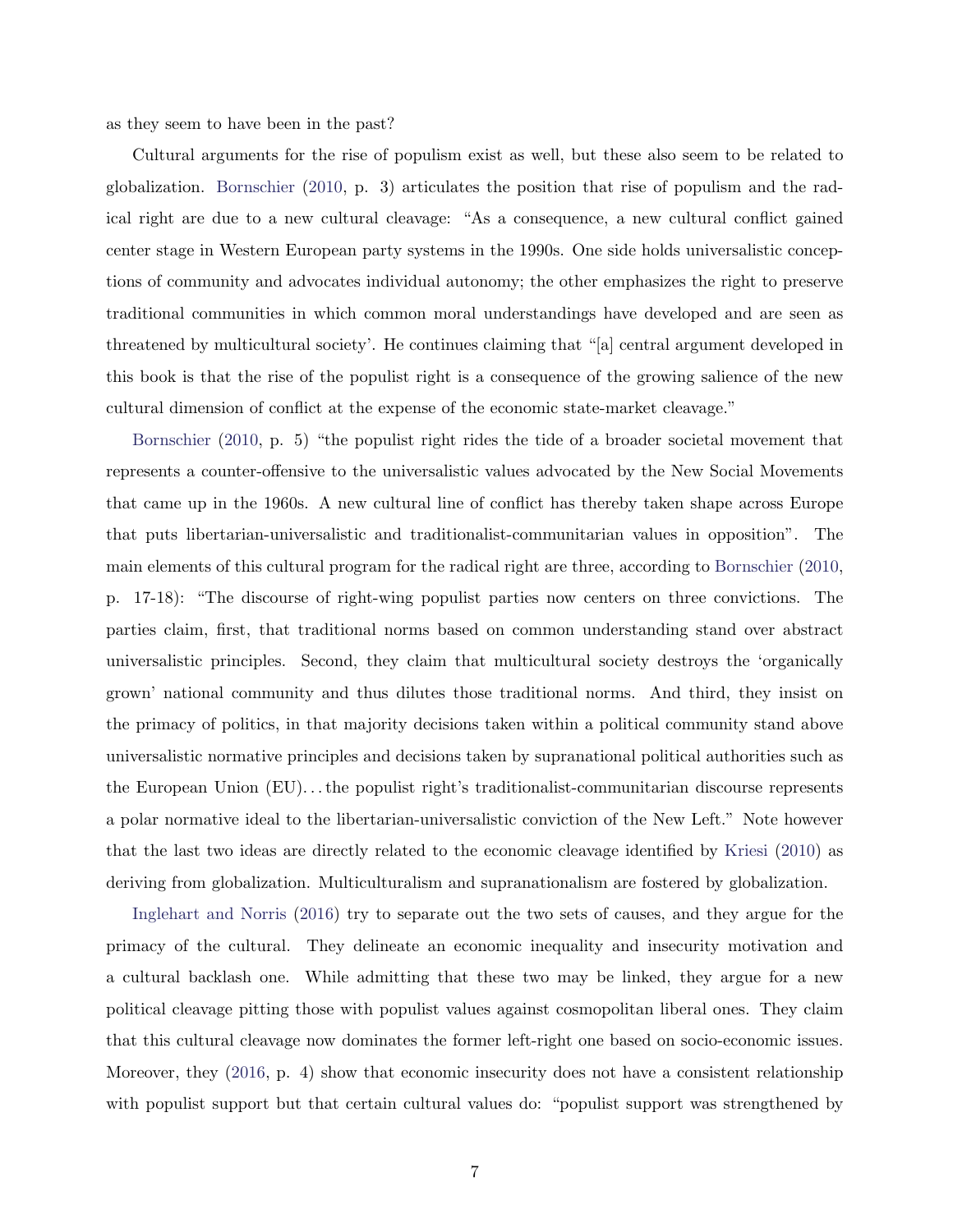anti-immigrant attitudes, mistrust of global and national governance, support for authoritarian values, and left-right ideological self-placement." They [\(2016,](#page-45-5) p. 4-5) conclude by noting that "cultural values, combined with several social and demographic factors, provide the most consistent and parsimonious explanation for voting support for populist parties; their contemporary popularity in Europe is largely due to ideological appeals to traditional values which are concentrated among the older generation, men, the religious, ethnic majorities, and less educated sectors of society."

But [Kriesi](#page-46-1) [\(2010\)](#page-46-1) argues that it is virtually impossible to separate cultural from economic arguments. As [Kriesi](#page-46-1) [\(2010,](#page-46-1) p. 680) notes, "not only that conflicts between winners and losers of denationalization are increasing, but also that, as we have argued, they are mainly fought out in cultural terms." For instance, in France, the best predictor in 2012 [for votes for the National Front] was having negative feelings about the EU.  $^{12}$  $^{12}$  $^{12}$  Again the reasons seem to combine inseparably economic and cultural factors: "In the present context of global crisis, Europe is seen as the open door on a threatening outside world, as the main factor of economic, political and cultural insecurity. Protection is at the heart of the 2012 Le Pen votes as confirmed by other studies based on qualitative data [\(Mergier and Fourquet](#page-46-7) [\(2011,](#page-46-7) p. 77-85) as cited in [Mayer](#page-46-2) [\(2013,](#page-46-2) p. 168)). For many scholars including [Kriesi et al.](#page-46-3) [\(2006,](#page-46-3) p. 928), the economic and cultural elements of the globalization cleavage are tightly interlinked:

The populist right's opposition to the opening up of the borders is first of all an opposition to the social and cultural forms of competition and the threat they pose to national identity. The main characteristics of the populist right are its xenophobia or even racism, expressed in a fervent opposition to the presence of immigrants in Western Europe, and its populist appeal to the widespread resentment against the mainstream parties and the dominant political elites.

[Gidron and Hall](#page-45-8)  $(2017a,b)$  $(2017a,b)$  $(2017a,b)$  $(2017a,b)$  also argue that the combination of economic change in part wrought by globalization and changes in society have generated growing support for populism. They combine in a sophisticated and interesting way cultural and economic factors to explain populism. In their BJS article they show that the social status of white, working class men- defined by their levels of education, income, and occupation- has declined for various reasons in the past twenty years and that this group is the most supportive of populism in the West. The question is why now and why right-

<span id="page-8-0"></span> $12\text{ }^{\prime\prime}$ But the strongest predictor [for votes for the National Front in France] is the negative feeling about the EU: declaring one would be greatly relieved if the EU were to be abandoned doubles the probability of voting for her (Table 2). The 2012 presidential election confirms previous findings about votes for the far right in Western Europe concerning the two main dimensions of the left right cleavage. What matters is not so much the position of voters on the classical economically liberal/interventionist economic axis, as their position on a libertarian/authoritarian cultural axis, and their degree of openness or closure to 'others' [Bornschier](#page-43-5) [\(2010\)](#page-43-5), [Mudde](#page-47-4) [\(2007\)](#page-47-4), [Tiberj](#page-48-0) [\(2008\)](#page-48-0), [van der Waal,](#page-48-1) [Achterberg and Houtman](#page-48-1) [\(2007\)](#page-48-1) " [\(Mayer](#page-46-2) [2013,](#page-46-2) p. 168).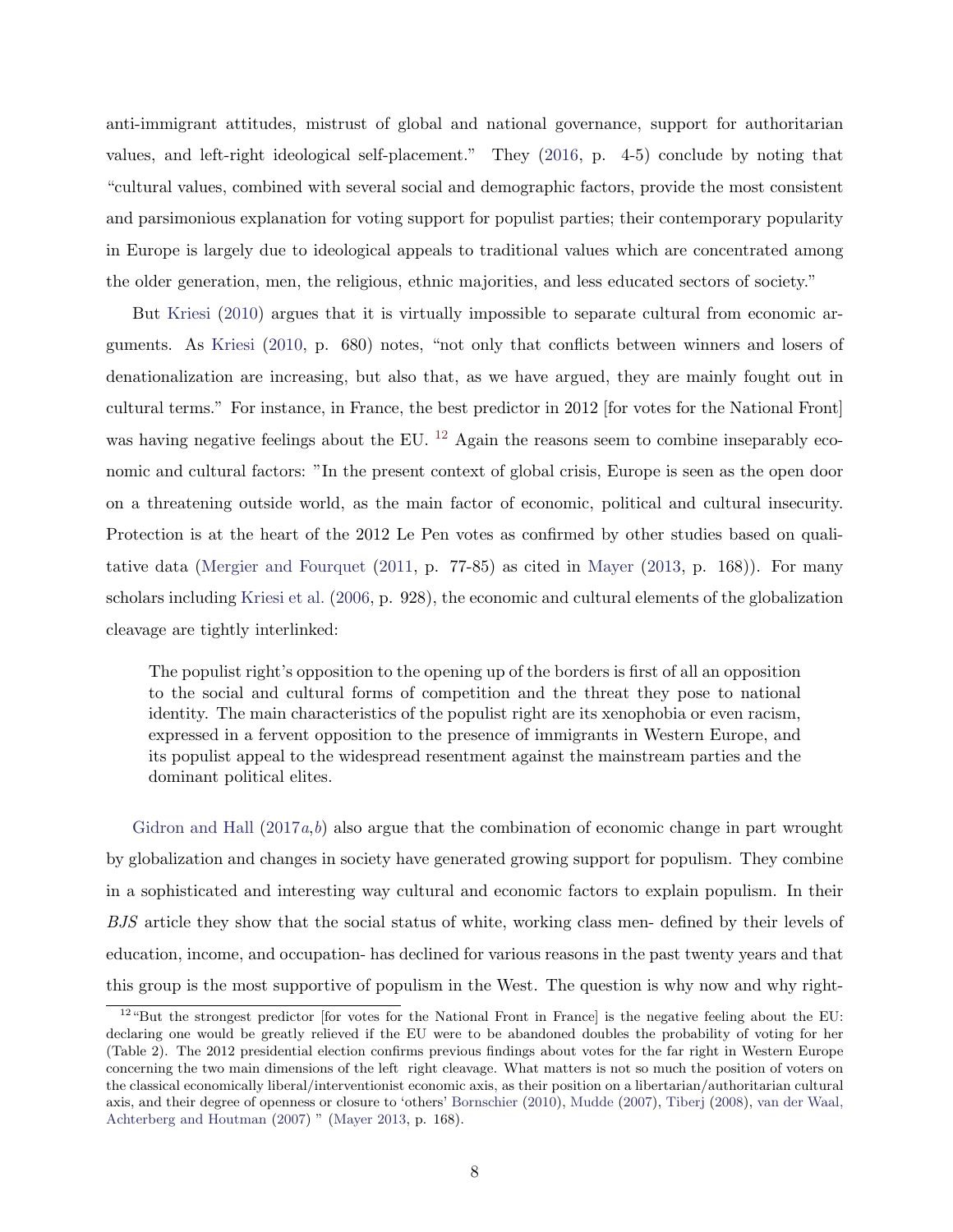wing populism; declines in social status of groups occur all the time, but populism does not rise all the time. They show that recent economic changes have been an important cause of this declining status, thus triggering the rise in support among "losers" from globalization. Further, they note that one effect of this change in social status is increase alienation and foster social disintegration, as these workers are forced out of the market or into low-pay, low-status jobs. As they [\(2017](#page-45-8)a, p. 2) point out, "the basis on which populist parties rally electoral support, while multi-faceted, is often deeply emotional, playing on feelings of anger, resentment or nostalgia that reflect alienation from conventional politics. In many cases, populist parties mobilize people who would otherwise not vote on the basis of appeals that are anathema to mainstream political elites."

Economists have recently begun to research the topic of the political consequences of globalization. They have generally found strong effects of trade, especially imports from less developing countries mainly China, on voters in different countries. The losses from trade can carry significant adjustment costs in terms of job displacement and reduced earnings for individuals [\(Acemoglu et al.](#page-43-6) [2016,](#page-43-6) [Autor et al.](#page-43-7) [2016,](#page-43-7) [Autor, Dorn and Hanson](#page-43-8) [2013,](#page-43-8) [Dauth, Findeisen and Suedekum](#page-44-2) [2014\)](#page-44-2), as well as health problems for exposed workers [\(Colantone, Rosario and Ogliari](#page-44-3) [2017,](#page-44-3) [Hummels,](#page-45-10) [Munch and Xiang](#page-45-10) [2016,](#page-45-10) [Lang, McManus and Schaur](#page-46-8) [2016,](#page-46-8) [Pierce and Schott](#page-47-6) [2016\)](#page-47-6). Rodrik (2010 location 1096) points out that the amount of redistribution from trade is usually many times larger than the actual gains from trade; moreover, "the gains from removing restrictions on trade run into diminishing returns as trade becomes freer and freer, with the consequence that the distributional effects begin to loom larger and larger." These costs and the rising uncertainty and shocks associated with globalization may create strong demands for assistance from the state; as others have shown, they may increase demands for redistribution and compensation for the exposed individuals [\(Cusack,](#page-44-4) [Iversen and Rehm](#page-44-4) [2006,](#page-44-4) [Margalit](#page-46-9) [2013,](#page-46-9) [Rehm](#page-47-7) [2009,](#page-47-7) [Walter](#page-48-2) [2010\)](#page-48-2). When these demands are not met or not met in a desirable way, then voters may become attracted to more extreme groups and their programs.

Autor [\(Autor et al.](#page-43-7) [2016,](#page-43-7) [Autor, Dorn and Hanson](#page-43-8) [2013\)](#page-43-8) in a series of papers shows that districts in the US most affected by surges in imports from China tended to remove moderate members of congress and vote in more extreme ones, especially on the right. [Colantone and Stanig](#page-44-5) [\(2018](#page-44-5)b) show that increased trade especially Chinese imports leads voters to shift to the right, to increase support for nationalist and extreme right parties in 15 west European countries from 1988-2007. [Colantone](#page-44-6) [and Stanig](#page-44-6) [\(2018](#page-44-6)a) show that support for the "Leave" option in the UK was stronger in areas hit hardest by trade. [Dippel, Gold and Heblich](#page-44-7) [\(2016\)](#page-44-7) demonstrate that German voters responded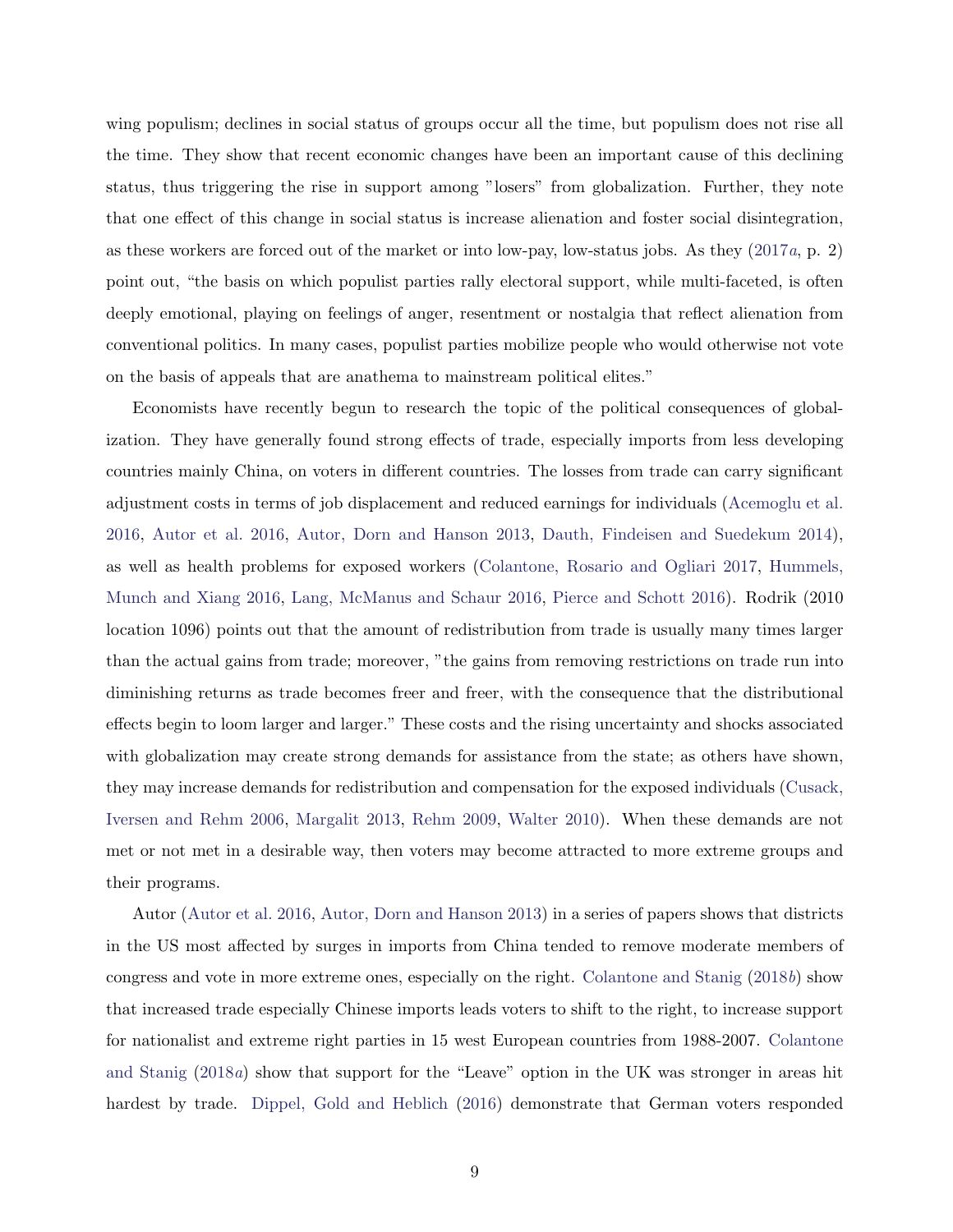similarly to increases in trade and especially imports from China and Eastern Europe; those in areas most exposed to this trade tended to increase their support for extreme right parties the most. These papers use micro-level data matching geographic data on imports to political constituencies and then using public opinion or voting data. They are better able to pinpoint the causal nature of the link between trade and political action, but they do not identify the causal mechanism as well.

One puzzle is why working class voters choose right-wing parties instead of their more "natural" attachments to the left [\(Evans](#page-44-8) [2000\)](#page-44-8). [Colantone and Stanig](#page-44-5)  $(2018b, p. 4)$  $(2018b, p. 4)$  claim that it is because of the extreme right wing's program of protectionism; "economic nationalism is a viable — albeit inefficient — policy bundle that substitutes protectionism for the main components of 'embedded liberalism': trade liberalization, redistribution, and compensation of social groups and geographic regions negatively affected by global trade." But the right in the advanced industrial countries has tended to favor free trade more than the left [\(Milner and Judkins](#page-47-8) [2004\)](#page-47-8); and it is not clear that the extreme right now is most supportive of protectionism. For a long time, scholars assumed that voters faced by the vicissitudes of openness to the global economy would demand compensation for their losses in exchange for such openness, the so called "embedded liberalism" bargain [\(Ruggie](#page-47-2) [1982\)](#page-47-2). Compensation via redistribution was the program of the left and seemed to attract working class voters and damp preferences for extremism (see [Burgoon](#page-43-0) [2009,](#page-43-0) [Garrett](#page-45-1) [1998\)](#page-45-1). Some scholars now question whether such compensation is still appealing and effective. [Gidron and Hall](#page-45-9) [\(2017](#page-45-9)b) maintain that people whose social status has fallen and who feel left behind by globalization because they are its unacknowledged "losers" prefer recognition over redistribution. "Our analysis suggests that 'compensation' is not what these people are looking for. Voters for right populist parties are not especially strong supporters of redistribution. What distinguishes them from other voters is a feeling that they have not been treated with respect a sense that they are not fully valued members of society. They care as much, or even more, about recognition as about redistribution" [\(Gidron and](#page-45-9) [Hall](#page-45-9) [2017](#page-45-9)b, p. 26). The questions now are whether compensation at a level necessary to support the losers from globalization is possible, and whether it still appeals to voters.

What is the alternative to embedded liberalism? Is the only option left is an economic nationalism program with protectionism? This closure would involve not just trade but also migration and possibly capital flows. The economic nationalist bargain could offer this broad protectionism as a way to "compensate" workers threatened by globalization. At the same time, if it is no longer needed to mitigate globalization shocks or no longer believed to be effective, the welfare state could be cut back, or even dismantled, which would reduce the government's need for tax revenues. The promise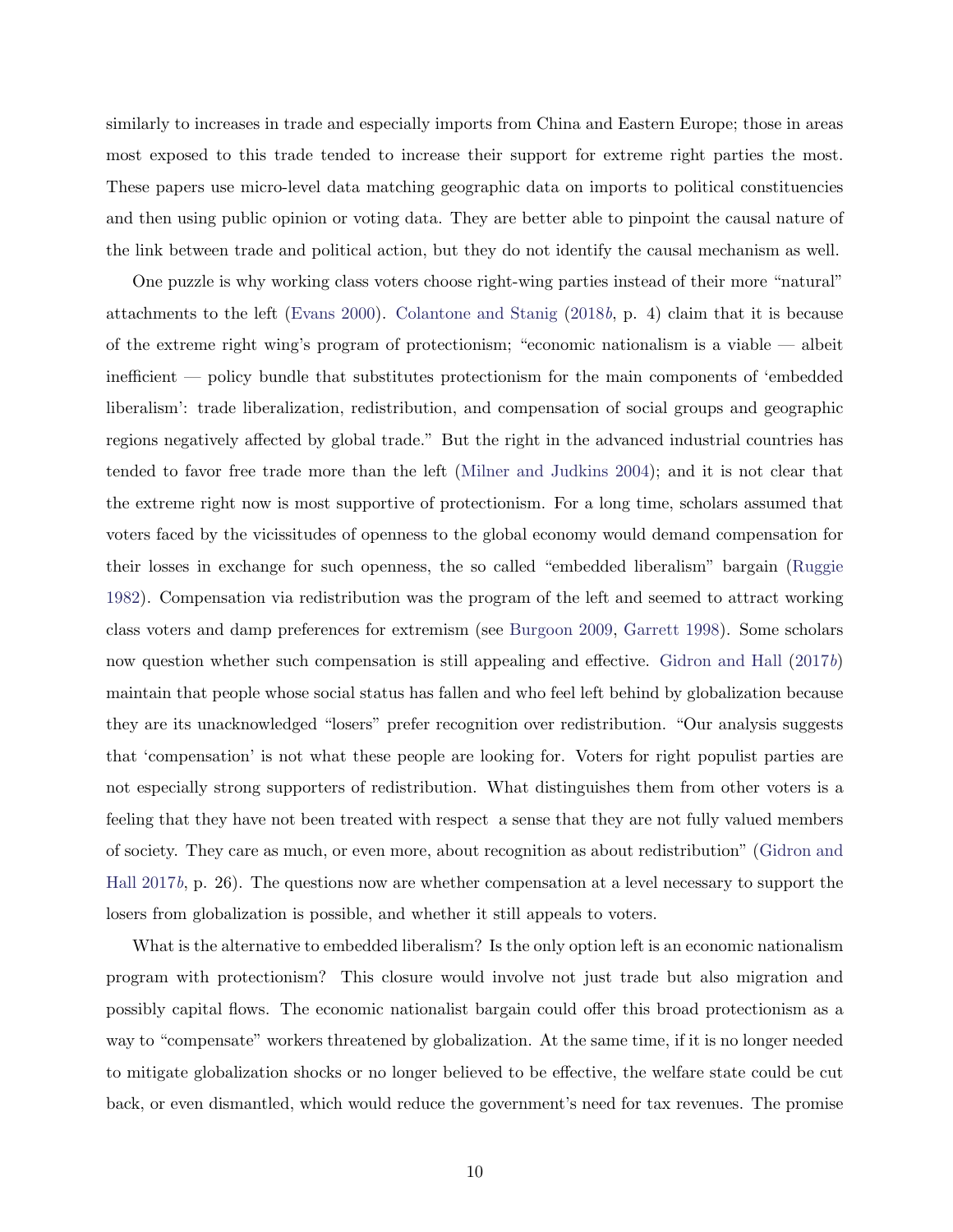of lower taxes then could be combined with protectionism to appeal to other constituencies. The whole platform could be motivated by an ideological appeal to nationalism and national nostalgia for "making the country great again." Is this the alternative being offered increasingly by extremist parties, especially those on the right?

### 3 Globalization's Growth

To provide a preliminary examination of globalization's growth, I look at various measures of globalization in a sample of 23 advanced OECD countries between 1970 and 2016.[13](#page-11-0) Globalization is a multidimensional concept referring to the cross-border movements of capital, goods, and people. One comprehensive measure aggregating these components is the KOF Index of Globalization [\(Dreher](#page-44-9) [2006\)](#page-44-9). In this index, economic globalization refers to the creation of a single, unified world market in which all national economies are tightly integrated. It is measured as actual flows of international trade and investment minus restrictions like tariffs and capital controls. Social globalization captures the flows and exchanges of people, information, and culture across borders. Finally, political globalization refers to the number of embassies in a country and participation in international treaties and organizations.

Figure [1](#page-12-0) depicts the evolution of globalization and its subcomponents across 23 advanced economies.[14](#page-11-1) It reveals a substantial rise in the liberalization of trade and investment as well as greater social and political integration since the 1970s. The mean value is 75 for the 23 advanced economies from 1970 to 2015 with Japan being the most "closed" in 1970 (KOF index = 49) and Belgium the most integrated in 2014 (91). These advanced economies saw the fastest growth of globalization in the 1990s when the mean value rose approximately 10 points between 1990 and 2001. There is a tight relationship between growth in economic and social globalization until 2000 when social globalization begins to flatten out and economic globalization decreases. Political globalization has a large increase starting in 1990 but also begins to flatten at the turn of the twenty-first century.

<span id="page-11-0"></span><sup>&</sup>lt;sup>13</sup>The 23 OECD countries are Australia, Austria, Belgium, Canada, Denmark, Finland, France, Germany, Great Britain, Greece, Iceland, Ireland, Italy, Japan, Luxembourg, Netherlands, New Zealand, Norway, Portugal, Spain, Sweden, Switzerland, and the United States.

<span id="page-11-1"></span><sup>&</sup>lt;sup>14</sup>As for the developing countries, they began liberalizing later and were much more closed in the 1970s and 1980s than the rich ones. But "about 1990, developing nations in regions around the world started to lower their tariffs. This was not a triumph of the GATT or WTO, nor was it fundamentally related to the rash of regional agreements signed among developing nations. The change was driven by conscious decisions by the nations themselves; quite simply, they decided that high tariffs were hindering their development." [\(Baldwin](#page-43-9) [2016,](#page-43-9) p. 101)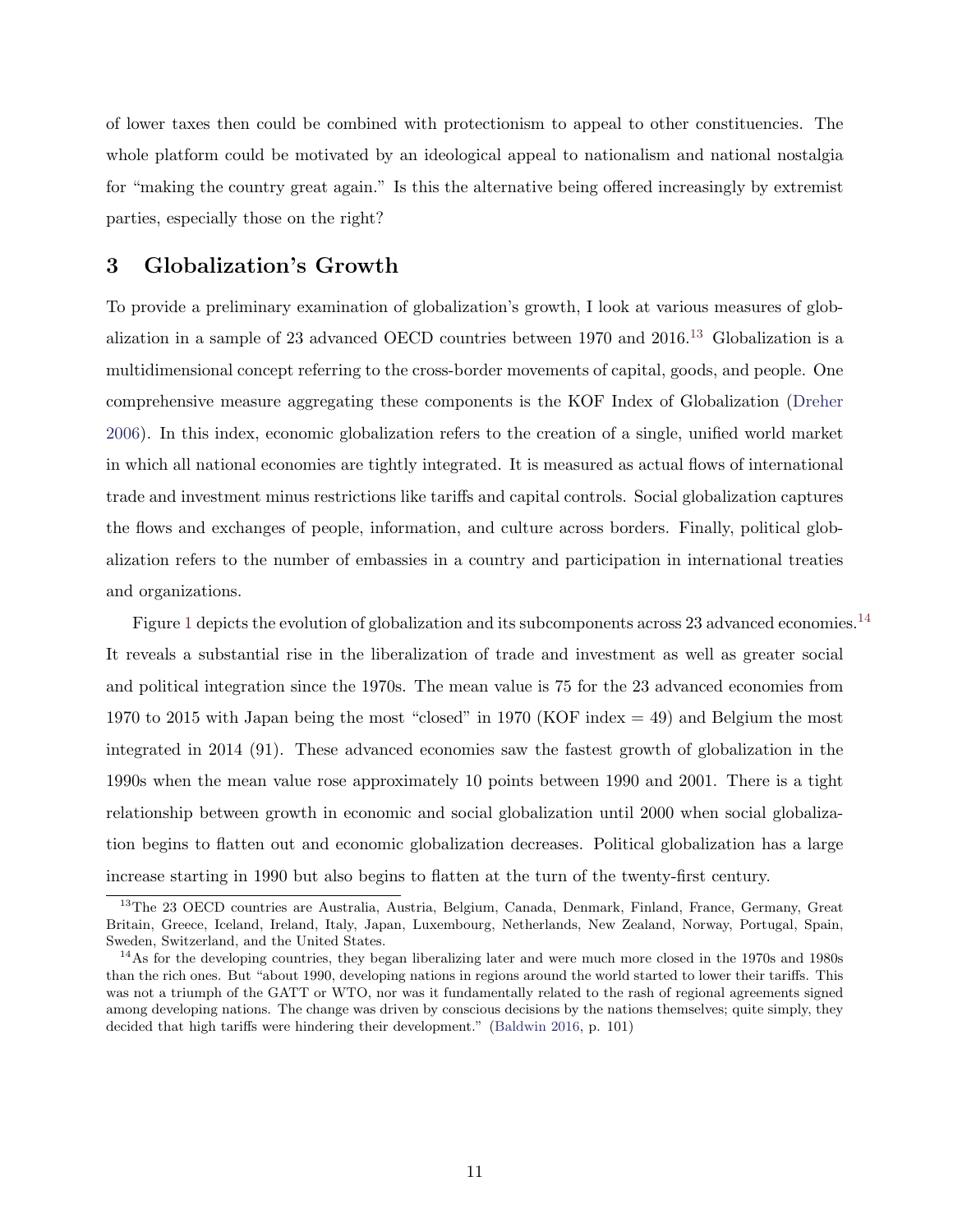<span id="page-12-0"></span>

Source: Dreher, 2006; Gygli, et al. 2018

Figure 1: KOF Globalization Index, 1970-2015. Mean values for the KOF Globalization Index and its three subcomponents for 23 OECD countries.

What countries in this group experienced faster or greater levels of globalization? Despite the overall rise in globalization, the advanced economies have not liberalized uniformly. The Netherlands (89), Belgium (89), Ireland (86),and Luxembourg (85.5) were the most integrated in the global political economy in 2015, with higher than average scores for economic globalization. At the lower end, Japan has increased its involvement in international organizations and treaties (59 in 1970 to 91.5 in 2015) but its economic (64) and social (76) integration have remained limited.

To further investigate these differences, I look at some individual measures of economic and social globalization from 1960 to 2016: trade flows, FDI net inflows and outflows, the share of the migrant population, and international migration inflows. Trade flows are the share of exports and imports in real GDP at current PPP and drawn from the [World Bank](#page-49-0) [\(2018\)](#page-49-0). Figure [2](#page-14-0) depicts a secular rise in trade openness from an average of 51 percent in 1960 to 98 in 2016. This masks considerable variation between countries. Total trade as a percentage of GDP is small in large countries such as the United States (about 9% in 1962) and grew 17 percentage points by 2016. By contrast, trade in small countries such as Luxembourg and Belgium represents a disproportionate share of GDP (e.g., 410% in Luxembourg in 2015).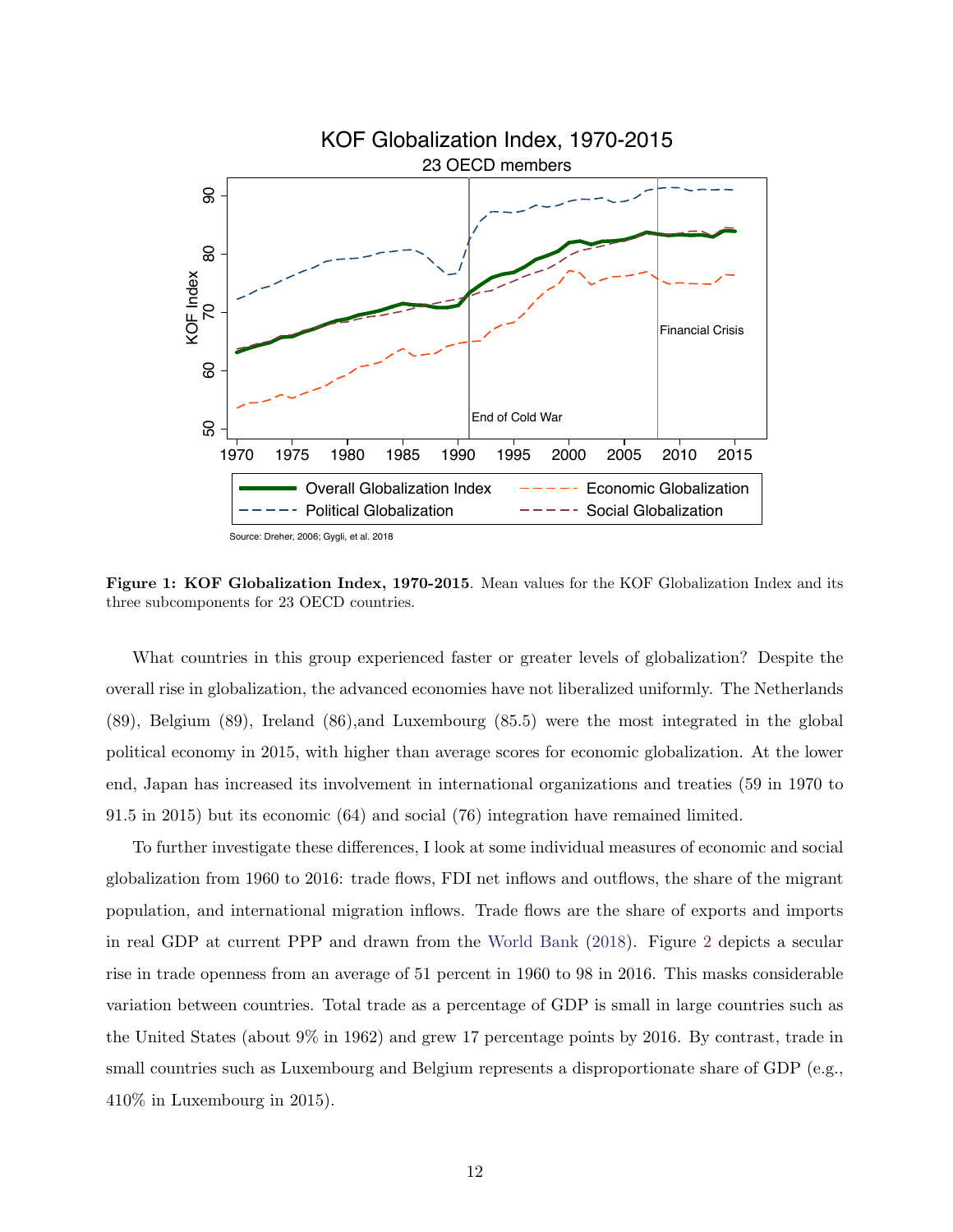To capture movements of capital across borders, I investigate FDI net inflows and outflows from the [World Bank](#page-49-0) [\(2018\)](#page-49-0) starting in 1970. Overall, FDI inflows compose a much smaller share of GDP with a mean of 3.2%, but they are much more volatile than trade. For example, Luxembourg has both the minimum and maximum values of FDI inflows ranging from -58% of GDP in 2007 to 252% in 2012. In addition to attracting large amounts of foreign investment, these countries are considerable exporters of capital. FDI outflows track closely with inflows, surging just before the 2008 great recession.

I measure social integration by looking at both the stock and flows of international migrants. First, I use the number of migrants as a share of total population from the [World Bank](#page-49-0) [\(2018\)](#page-49-0). On average, migrants consisted of 9.5% the population across the 23 countries, with countries such as Japan and Finland on the low end with a foreign population of less than one percent in the 1960s and 1970s. By contrast, Luxembourg's foreign population peaks at 43.8% of its total population in 2015. From the OECD's International Migration Database, I look at inflows of international migrants, which are based on population registers or residence permit data from 1984.<sup>[15](#page-13-0)</sup> The sample mean is 187,278 and a median of 80,400. Germany reported the largest influx of immigrants with over two million people in 2015.

<span id="page-13-0"></span><sup>15</sup>Estimates are only available for the U.S. and Canada prior to 1984.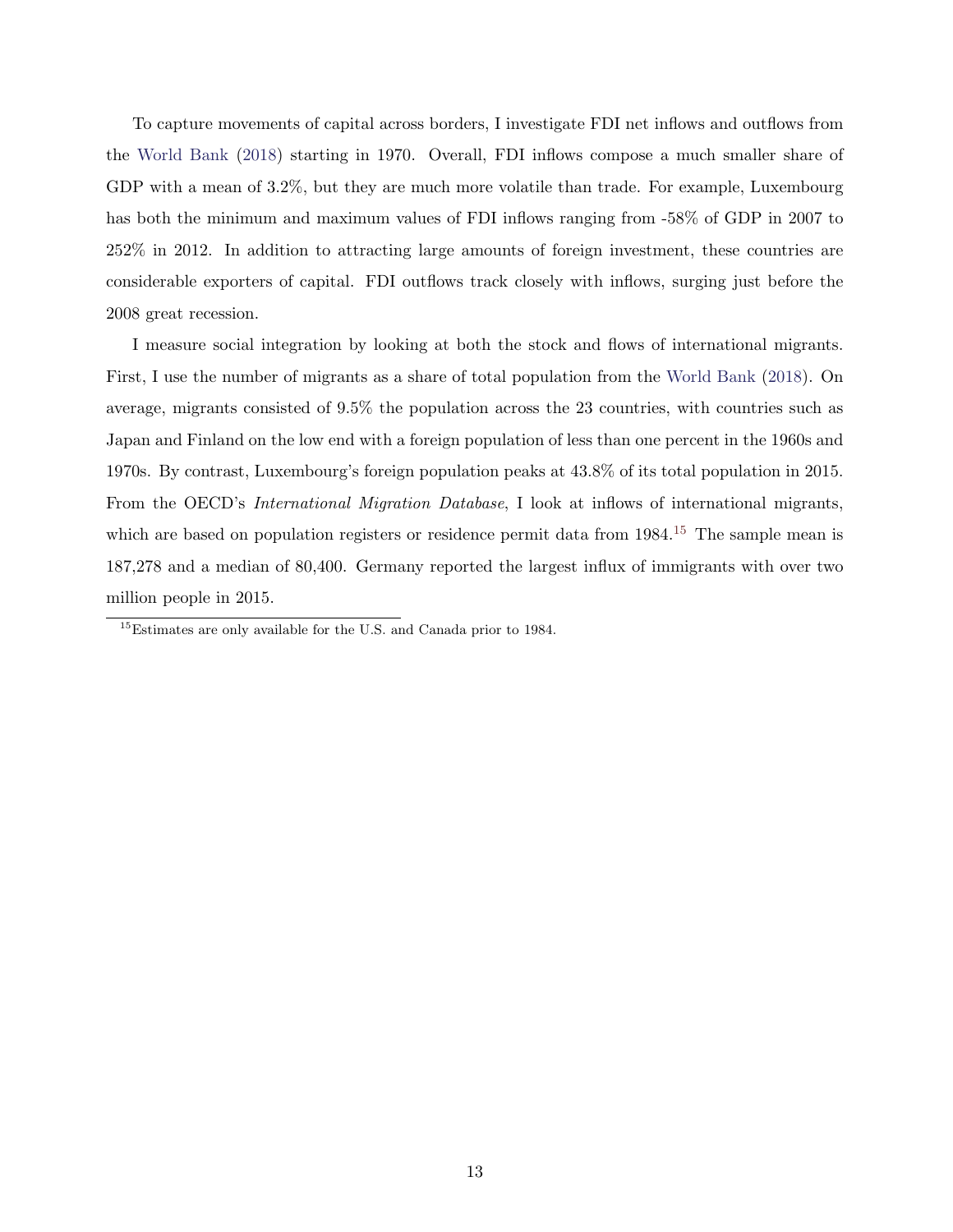<span id="page-14-0"></span>

Figure 2: Economic and Social Globalization Measures. Overall trade flows as share of GDP, FDI net inflows and outflows as share of GDP, migrant population as total population share, and foreign population inflows in the thousands for 23 OECD countries.

Figure [2](#page-14-0) depicts differences in these trends, showing that trade flows and FDI inflows take off in the 1990s. However, after the 1999 dot-com crisis and 2008 great recession, both trade flows and FDI inflows drop considerably. Due to the large variance and skew in these measures, I log transform the flow measures to smooth the overall distribution in the regression analysis. For FDI flows, which take both negative and positive values, I take the symmetric log to preserve the sign and add a small constant to the absolute value before logging its value.

What have been the economic and political effects of globalization? Economic theory provides an initial expectation about the economic effects of globalization. Stolper-Samuelson and Heckscher-Ohlin theories spell out the distributional effects of trade. Overall, under many conditions trade benefits the entire national as a whole but it hurts certain groups. Low-skilled individuals, who remain the majority even in these countries, are the ones who are most likely to see negative effects, as their jobs migrate to developing countries with cheaper labor and their replacement wages fall. Both increases in imports, mainly manufactured products, and offshoring by multinational firms have contributed to the exit of firms in lower skilled industries and the loss of jobs and decline in wages for workers in these areas. Economists have focused on the large surge in Chinese imports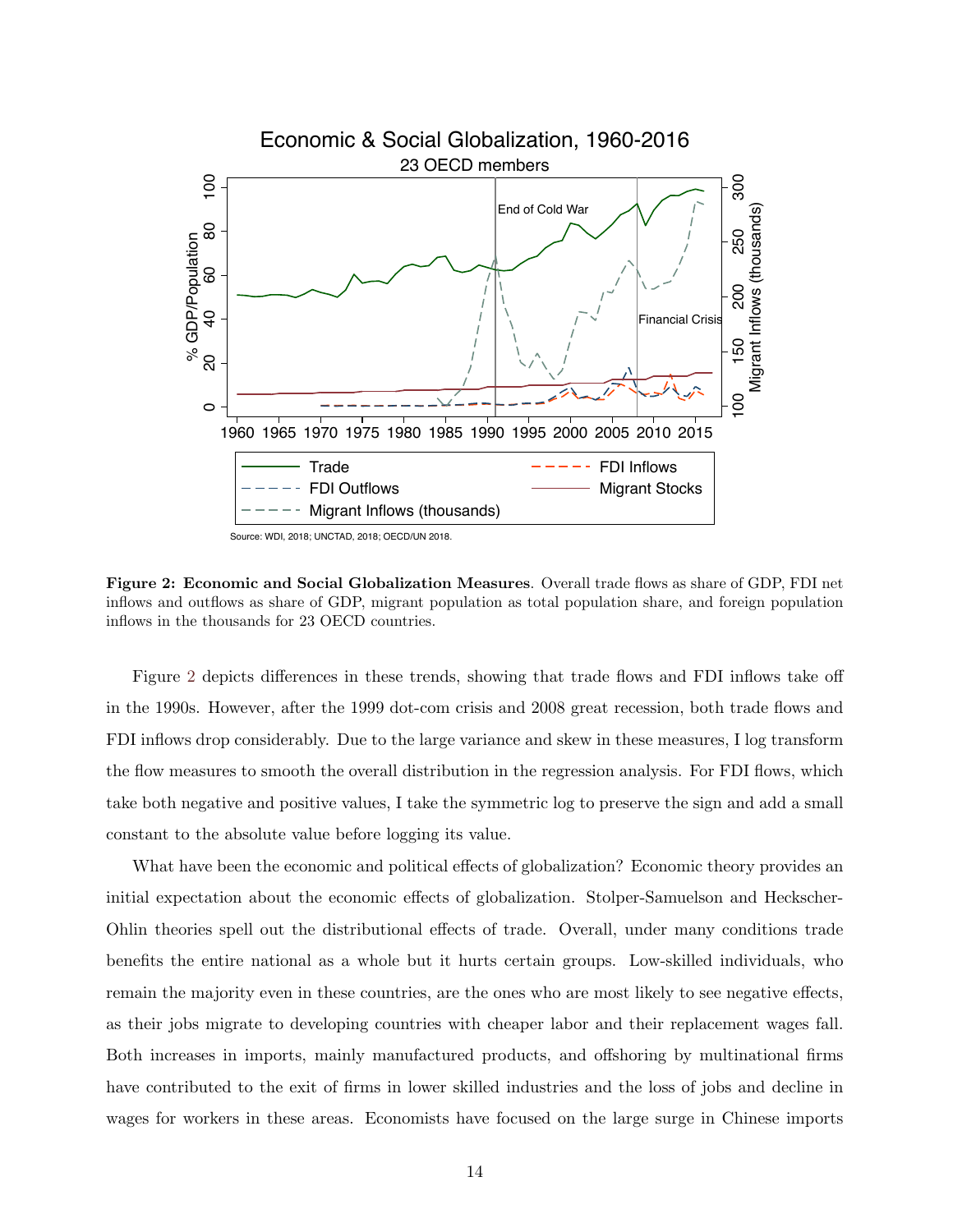(mostly manufactured goods) into developed countries to estimate the effects of trade on exposed regions of a developed country. The loss of jobs, closing of factories, and decline in wages for low skill workers that they document is notable. However, as others have noted, all working people may feel more insecurity as trade and capital mobility create a global market with greater wage elasticity. As [Rodrik](#page-47-3) [\(1998\)](#page-47-3) and [Scheve and Slaughter](#page-48-3) [\(2004\)](#page-48-3) show, employment and wages may become more volatile as globalization rises, fueling general insecurity.

In addition to effects on wages and jobs, trade and globalization more generally may induce faster technological change. Recent research suggests that such change is skill-biased and probably exacerbates the distributional effects of trade in developed countries. Economists have pointed out that skill-biased technological change can explain much of the reduced demand for lower skilled labor in developed countries and the wage stagnation they have experienced in the past twenty years [\(Autor, Levy and Murnane](#page-43-10) [2003,](#page-43-10) [Berman, Bound and Machin](#page-43-11) [1998\)](#page-43-11).

While many economists accept skill-biased technological change as an explanation for wage stagnation and rising inequality in the developed world, the debate has centered on the role of trade, foreign investment- especially offshoring and outsourcing- and immigration on the speed of technological change. [Wood](#page-49-1) [\(1998\)](#page-49-1) was an early proponent of the claim that globalization was the prime factor in this process. More recent empirical evidence suggests that trade can explain up to 20-25% of the recent decline in US manufacturing jobs.<sup>[16](#page-15-0)</sup> The remaining  $75{\text -}80\%$  is explained by other factors, such as technological change.<sup>[17](#page-15-1)</sup> But globalization may indirectly stimulate technological change, and it may also reinforce the effects of such change. Just like technological change, trade increases the relative demand for high-skilled workers, as well as the nominal wages of high-skilled workers relative to low-skilled workers in developed countries [\(Acemoglu](#page-43-12) [2003\)](#page-43-12). However, trade increases the purchasing power of poor, low-skilled workers by enabling them to purchase a more affordable and wider variety of imported products therefore increasing their wages in real terms. But this benefit is often less apparent to voters than is their wage or job availability. Immigration has also been noted as a force for wage stagnation in the developed world. Low skill immigrants can increase the supply of low skill workers and thus reduce their wages and job opportunities, as [Goldin and Katz](#page-45-11) [\(2008\)](#page-45-11)

<span id="page-15-0"></span><sup>&</sup>lt;sup>16</sup>"Our calculations suggest that, on average, only about one-tenth of the overall increase in inequality between the 1980s and the 2000s can be attributed to the decline in the share of manufacturing jobs." [https://voxeu.org/](https://voxeu.org/article/declining-share-manufacturing-jobs) [article/declining-share-manufacturing-jobs](https://voxeu.org/article/declining-share-manufacturing-jobs).

<span id="page-15-1"></span><sup>&</sup>lt;sup>17</sup>"An estimate that seems to capture the middle ground attributes 15 to 33 percent of the widening US wage gaps to the rise in import competition from developing countries. Note that this is a share of wage inequality only, not total income inequality, and only for the period up to the early 1990s. Within these limits, it leaves 67 to 85 percent of the explanation for other forces, like political shocks, labor force growth, the financial boom, and education slowdown. The share awaiting other explanations would be even greater for the total income inequality" [\(Lindert and Williamson](#page-46-10) [2016,](#page-46-10) p. 237).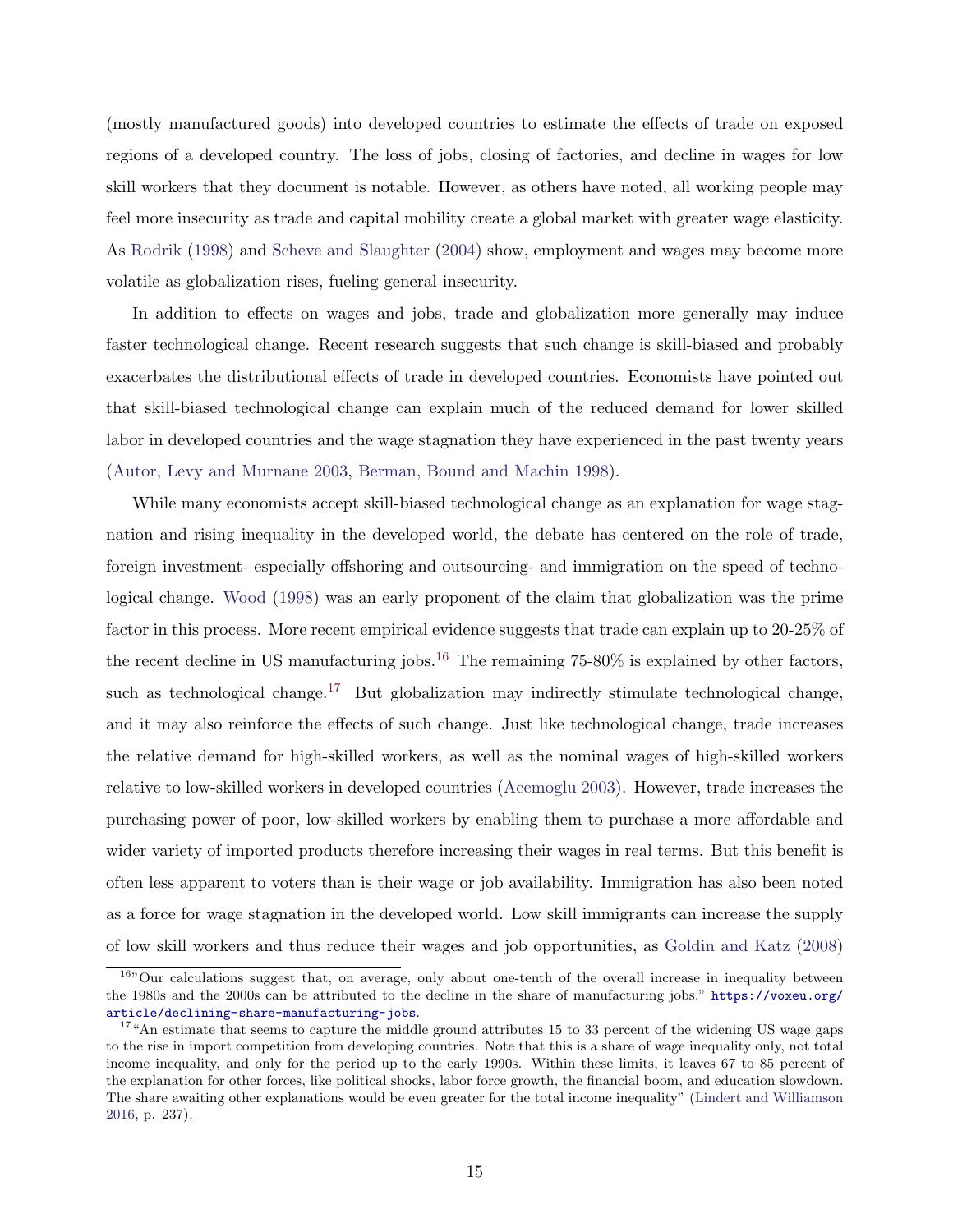point out.

Many scholars have attributed the rise in inequality to the process of globalization. Among the OECD countries, income inequality as measured by the Gini coefficient has widened from 0.37 in 1980 to 0.47 in 2011, and the income share of the top 10% increased from 28.8% to 35.3% during this same period (Alvaredo et al., 2015; OECD, 2015).<sup>[18](#page-16-0)</sup> [Bourguignon](#page-43-1) [\(2015,](#page-43-1) p. 117) says "within nations globalization has often directly or indirectly contributed to a rise in inequality. Directly, because it has lowered the relative compensation for unskilled labor in developed countries which face direct competition from the cheap labor costs of emerging economies, and also because it has increased the profits and remuneration of capital and highly skilled labor across the world." It is also seen as having increased technological change especially its rapidity and increasing the premium paid to skilled labor as well as financial capital.[19](#page-16-1) As [Bourguignon](#page-43-1) [\(2015,](#page-43-1) p. 115) points out, "First of all, we should emphasize the major role played by globalization. It is the background for almost all that has happened. It has changed the international climate for all national economies and has profoundly modified their structures. By intensifying competition, it has accelerated the pace of technological innovation and its consequences. It has induced financial liberalization in a large number of countries and reinforced the mobility of capital.<sup>[20](#page-16-2)</sup> Although they are not presented as such here, the general deregulatory movement and the weakening of the progressiveness of taxation may themselves be an indirect consequence of globalization." Growing inequality may reflect the effects of globalization but there is much debate over whether and how much it does.<sup>[21](#page-16-3)</sup>

<span id="page-16-0"></span><sup>18</sup>Alvaredo, F., Atkinson, A.B., Piketty, T., Saez, E., Zucman, G., 2015. The World Wealth and Income Database (WID), http://www.wid.world

<span id="page-16-1"></span><sup>&</sup>lt;sup>19</sup>The implications of technological change in the advanced industrial countries are as "An earlier literature on skill-biased technological change associated these developments to the significant increase in wage inequality between those with university degrees and those with a high school degree or less (Katz and Murphy, 1992). More recently, technological change is argued to promote a significant decrease in the share of routine occupations that occupy the middle of the educational and wage distributions. Information technology, therefore, does not lead to linear upskilling of work, but rather to a process of polarization [\(Autor et al.](#page-43-7) [2016,](#page-43-7) [Spitz-Oener](#page-48-4) [2006\)](#page-48-4)" , according to [Thewissen and](#page-48-5) [Rueda](#page-48-5) [\(2017,](#page-48-5) p. 2).

<span id="page-16-2"></span> $^{20}$ Globalization has induced more capital mobility and perhaps more inequality via tax competition. "There has been a remarkable reduction in corporate taxes around the world since the early 1980s. The average for the member countries of the OECD countries, excluding the United States, has fallen from around 50 percent in 1981 to 30 percent in 2009. In the United States , the statutory tax on capital has come down from 50 percent to 39 percent over the same period (Location 3108). . . A study on OECD tax policies finds that when other countries reduce their average statutory corporate tax rate by 1 percentage point the home country follows by reducing its tax rate by 0.7 percentage points (Location 3160). . . There are thousands of bilateral investment treaties ( BITs ) and hundreds of bilateral or regional trade agreements ( RTAs ) currently in force. Governments use them to promote trade and investment links in ways that go beyond what the WTO and other multilateral arrangements permit. A key objective is to provide a higher level of security to foreign investors by undertaking stronger external commitments." Rodrik Globalization Paradox 2010. US corporate tax rates were further reduced in 2018, now around 21%. The OECD average has now declined to about 24%. In 1987 the simple OECD average was around 45%. [https://taxfoundation.org/oecd-corporate](https://taxfoundation.org/oecd-corporate-income-tax-rates-1981-2013/)[income-tax-rates-1981-2013/](https://taxfoundation.org/oecd-corporate-income-tax-rates-1981-2013/)

<span id="page-16-3"></span> $21$ [Gordon](#page-45-3) [\(2017,](#page-45-3) p. 606) in assessing why inequality has risen points out that the very top income earners have gained for various reasons and the bottom income earners have lost out due to other reasons: "The rapid pace of advance in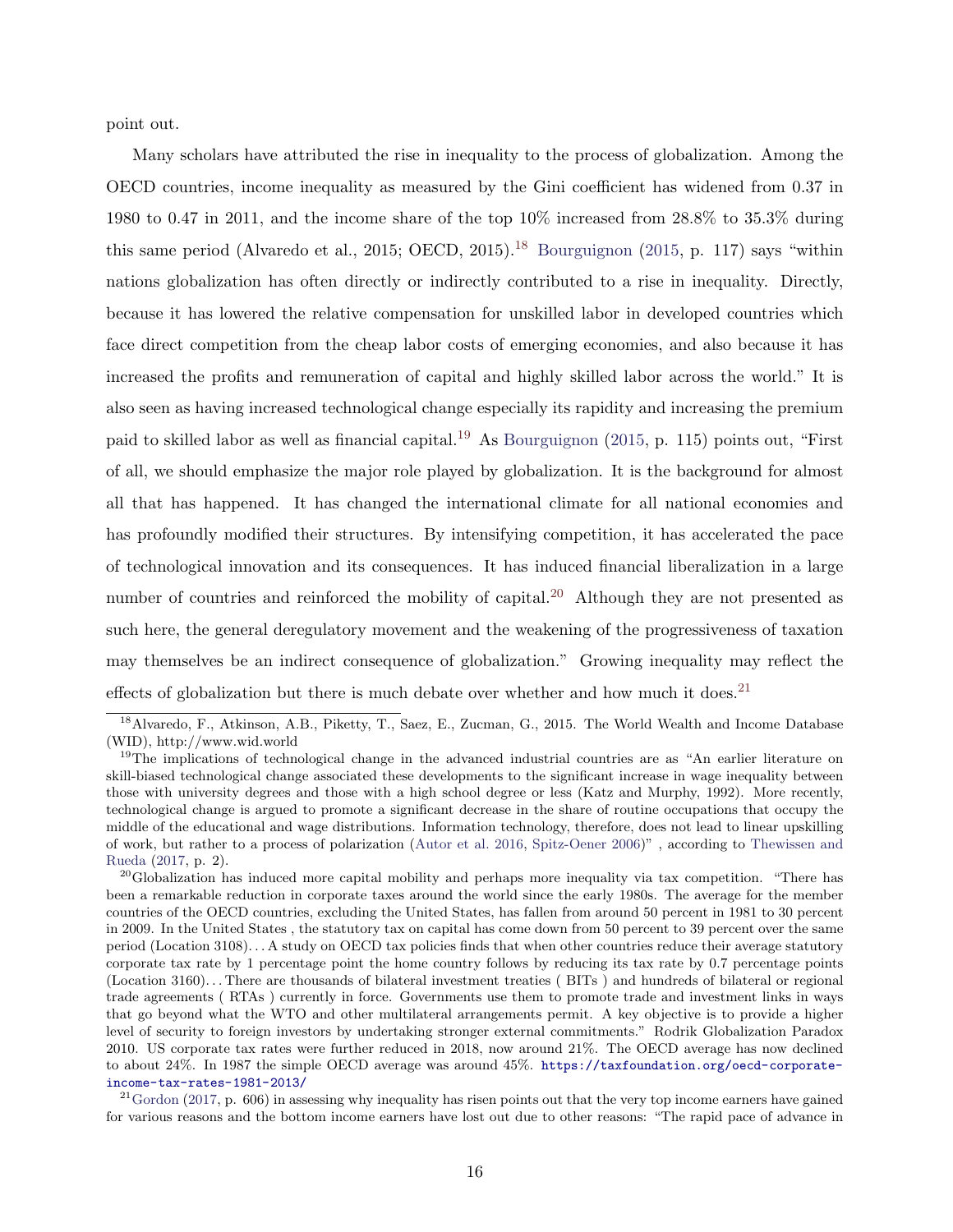It is also important to note that globalization has changed over time in the past 30 years. As [Baldwin](#page-43-9) [\(2016,](#page-43-9) p. 86) has argued in his book, The Great Convergence, since 1990 globalization has changed course.[22](#page-17-0) The unbundling of production and the creation of global value chains dramatically changed the world economy. With the ICT revolution, ideas and technological knowledge became much easier to transfer and hence this led to the joining of Northern knowledge with Southern low cost labor to produce ever more competitive goods and services. This "unbundling — sometimes called the global value chain revolution" — redrew the international boundaries of knowledge. The contours of industrial competitiveness are now increasingly defined by the outlines of international production networks rather than the boundaries of nations" [\(Baldwin](#page-43-9) [2016,](#page-43-9) p. 6). In this new environment, it is not clear who wins and loses from globalization.  $^{23}$  $^{23}$  $^{23}$  As [Baldwin](#page-43-9) [\(2016,](#page-43-9) p. 147) tells us, "when sources of comparative advantage cross international borders, it is not sure that all nations win. . . . If the firms from a nation, say Austria, transfer technology abroad in a way that increases the international competition facing Austrian exports, then the Austrians working in Austria may well lose." The story of globalization before 2000 was that high-skill workers in rich nations won, while low-skill workers in rich nations lost, and vice versa for the developing world. Now it is less sectors or skill groups that win or lose but more individual based. As [Baldwin](#page-43-9) [\(2016,](#page-43-9) p. 167-169) says, "One implication is that it is less useful to classify the winners and losers according to the sector in which they work or the skill group to which they belong. By fragmenting the production processes, the New Globalization shifted competition from a sector-by-sector type of competition to a stage-by-stage type of competition...globalization could help a particular type of worker in one sector if the offshoring boosted the competitiveness of the stage in which the worker found herself. But the same type of worker with the same skill set in the same company could be hurt if she happened to be working in a stage that was offshored." This also means that unions which are organized along sector or skill levels are no longer very useful.

incomes at the top, particularly within the top 1 percent, can be explained by a set of factors that have boosted top incomes, including the economics of superstars, changing incentives for executive compensation, and capital gains on real estate and the stock market. Income stagnation for the bottom 90 percent of the distribution has a different set of causes, including the effect of automation in destroying middle-income jobs, an erosion of the strength of labor unions, the decline in the purchasing power of the minimum wage, the effect of imports in the shrinkage of the manufacturing sector, and the role of both high-skilled and low-skilled immigration.")

<span id="page-17-0"></span> $22\text{ }\text{``The New Globalization has turned this situation on its head. The North — the group of countries called 'in-}$ dustrialized nations' twenty years ago — has seen a rapid fall in the number of jobs and value added shares in the manufacturing sector. At the same time, manufacturing output has soared in six developing nations — called the Industrializing Six (I6) — namely, China, Korea, India, Indonesia, Thailand, and Poland."

<span id="page-17-1"></span> $^{23}$  "In the decades straddling the year 2000, almost a fifth of the worlds manufacturing shifted from the G7 to the I6. This rapid industrialization triggered historically unprecedented income growth. Since almost half of humanity lives in the I6 nations, their growth takeoffs sparked a commodity super-cycle that "lifted the boats" of commodity-exporting nations around the world." [\(Baldwin](#page-43-9) [2016,](#page-43-9) p. 136)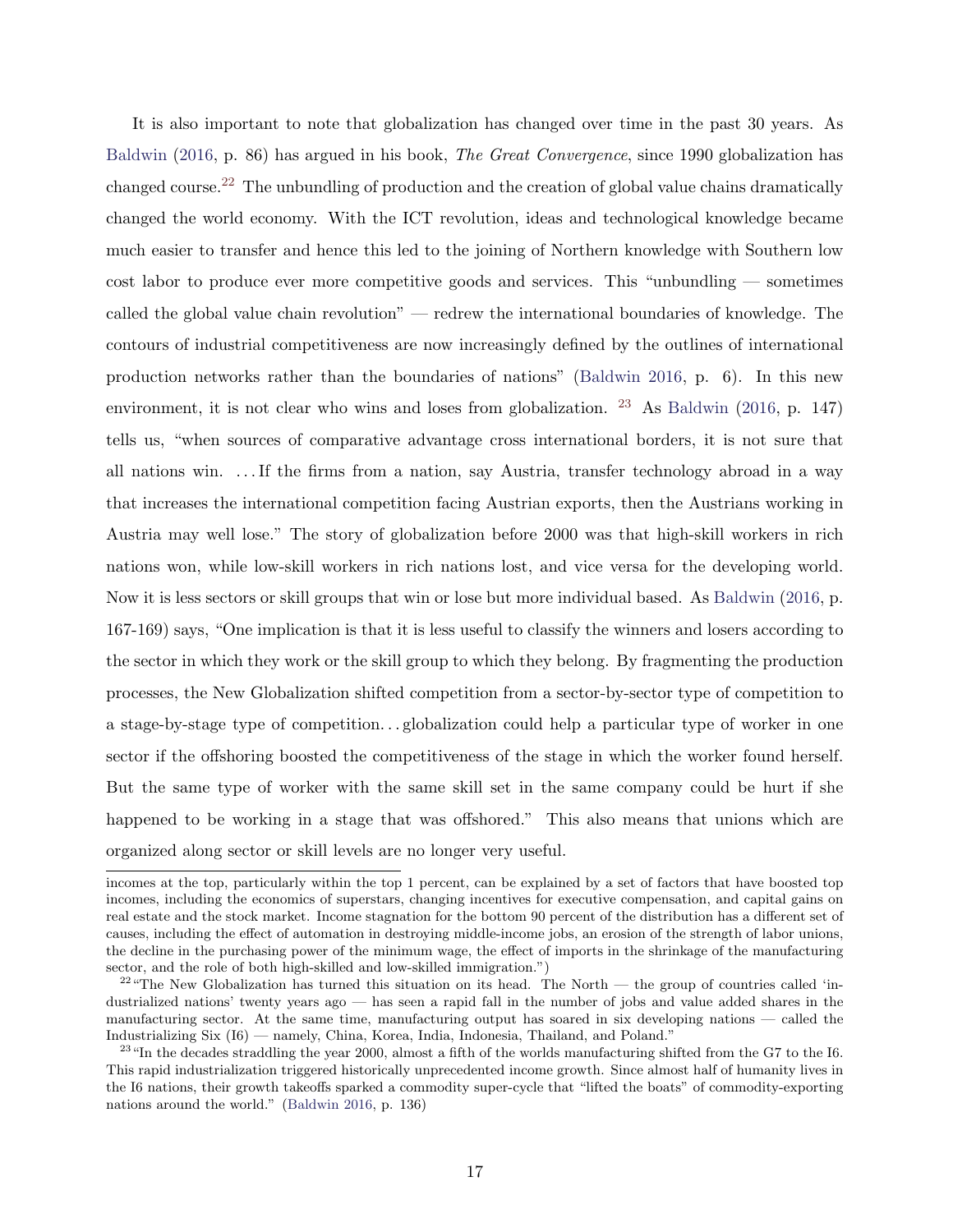Hence [Baldwin](#page-43-9) [\(2016,](#page-43-9) p. 175) points out that in this unbundling process, "In both sunrise and sunset sectors, some production stages moved, others did not. As a consequence, the winners and losers from globalization are much harder to predict. As this recombination is happening inside the contours of global value chains, national boundaries are no longer the only relevant frontiers when thinking about international competition. Nations that try to compete on the basis of purely national competencies find it increasingly difficult to compete with those who are mixing and matching national competencies. . . globalization's impact on national economies is less predictable and more individual. The fact that it is driven by information and communication technology means the impact is also more sudden and less controllable." All of which means that there is more uncertainty and insecurity at individual level. And this deep sense of insecurity may have political effects.

#### 4 The Backlash Against Globalization

I focus on globalization and its backlash in terms of party platforms and especially those on foreign policy. What does the domestic reaction to globalization mean for party politics and for the politics of foreign policy? Is globalization leading parties to change their programs and become more nationalist, more anti-internationalist, more autarchic and generally more populist?

The exact causal pathway that would induce this kind of change in party platforms is much harder to pin down. Evidence exists that bad economic circumstances for individuals in developed democracies do lead to more support for extreme parties on the right or left [\(Gomez, Morales and](#page-45-12) [Ramiro](#page-45-12) [2016,](#page-45-12) [Lubbers, Gijsberts and Scheepers](#page-46-11) [2002,](#page-46-11) [Rooduijn and Burgoon](#page-47-9) [2017,](#page-47-9) [Rydgren](#page-47-10) [2013,](#page-47-10) [Werts, Scheepers and Lubbers](#page-48-6) [2013\)](#page-48-6). Right-extremism is associated more with nativism and antiimmigration, while left-extremism is more about anti-capitalism, redistribution, and inequality. As bad times spread, this suggests support for the extremes may grow. But what is it exactly that motivates extremist support in terms of an individual's economic situation? Is it actual unemployment or feared, low and falling real wages, inequality, rising prices and inflation? Any or all of these may generate dissatisfaction with mainstream parties, and globalization as noted above may be linked to most of them. In anticipation of loss of support then, more mainstream parties may adopt more extreme positions. All parties may shift their platforms as economic circumstances change. And finally if globalization affects or is believed to affect an individual's economic situation negatively, individuals and parties may blame it and turn against it as well.

A first step to examine this claim is to follow [Burgoon](#page-43-0) [\(2009\)](#page-43-0). He looks at political party manifestos in the rich, advanced industrial countries over time and how they have approached certain pol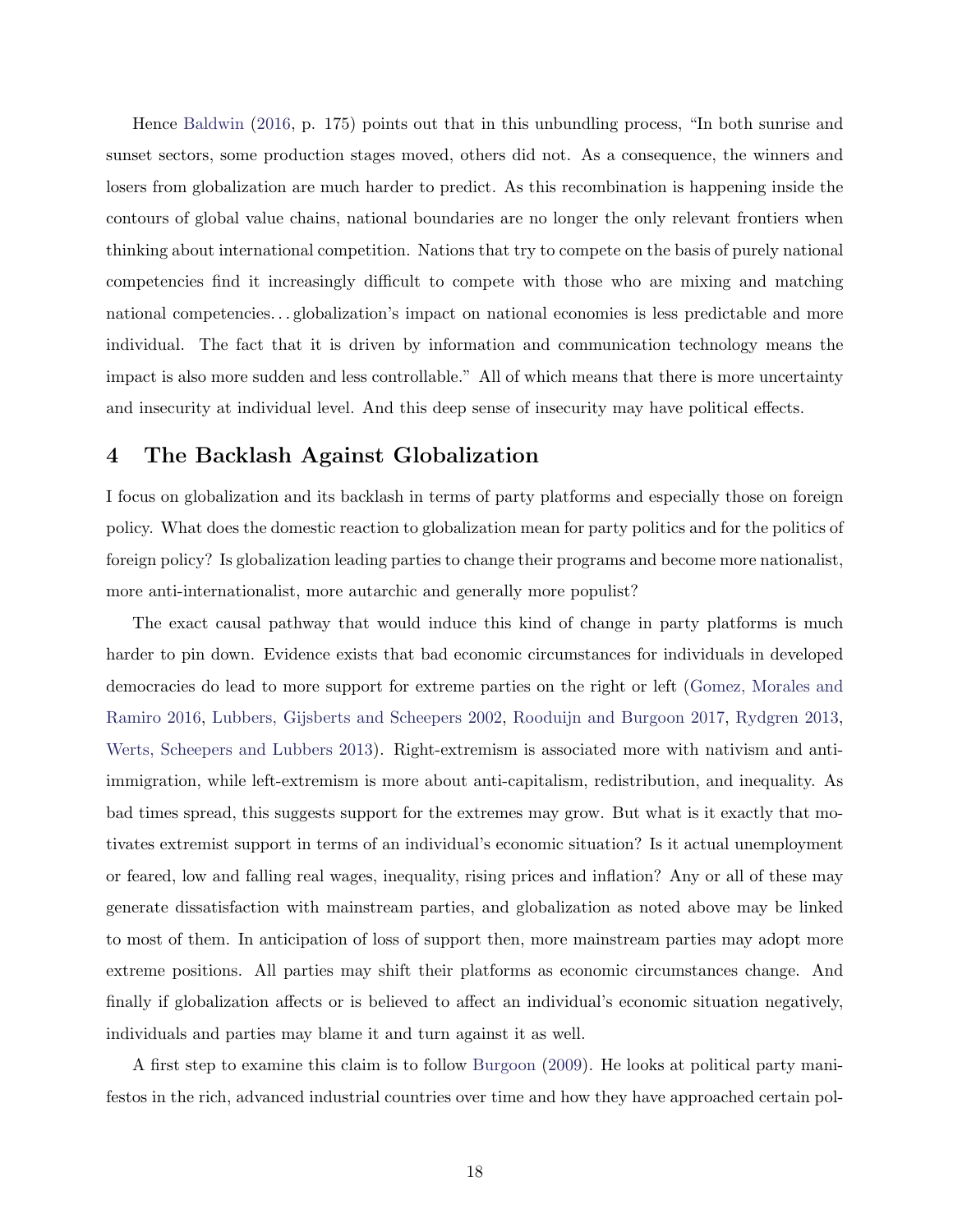icy issues. He identifies two measures that focus much on foreign policy issues but also include some domestic ones: net autarky and net nationalist autarky. $^{24}$  $^{24}$  $^{24}$  These measures examine party positions on trade protectionism, internationalism, nationalism, multiculturalism, traditionalism, and democracy. Rejection of engagement in the international system, of international institutions for cooperation and of globalization itself are key foreign policy elements of a populist backlash.

First, Net autarky is composed of (1) Protectionism, support for and opposition to trade protectionism (per406 and per407, respectively, in the CMP codes); (2) Internationalism, support for and opposition to international institutions (per107 and per109, respectively); and (3) European Union, support for and opposition to authority of the EU as opposed to national sovereignty (per108 and per110, respectively). This measure captures how much a party in a given election prioritizes statements that advocate autarky: that is, support for protectionism, opposition to international institutions and to the EU. Positive values represent net support for autarky, and negative values represent net opposition to autarky.

The other measure, net nationalist autarky, is a composite of issues that gauge not only support for anti-internationalism, but also for political nationalism, traditionalism, xenophobia, and anti-democratic sentiment. This variable supplements a party's support for autarky as defined above with the following elements: (1) multiculturalism, support for and opposition to multiculturalism and ethnic-linguistic-religious cultural diversity in the country ( $per607$  and  $per608$ , respectively); (2) National way of life, support for and criticism of patriotism, nationalism and laws to protect established ideas (per601 and per602, respectively); (3) Traditional morality, support for and opposition to traditional values and censorship or other laws to protect established national religion and values (per603 and per604, respectively); (4) Constitutionalism, support for and criticism of accepting constitutional constraints and 'constitutional way of doing things' (per203 and per204, respectively); and (5) Democracy and freedom/human rights, support for principles and legal specifics of minority protection and democratic procedure and of individual and political freedoms (per201 and per202, respectively). This measure captures how much a party puts emphasis on traditional morality, multiculturalism, nationalist patriotism, and democracy and human rights. These measures provide a broad assessment of backlash as it combines the many different elements of a populist reaction.

In addition to these two measures, I use a third measure, which [Burgoon](#page-43-13) [\(2012\)](#page-43-13) uses as well. Looking at data from the Comparative Manifesto Project [\(2017\)](#page-48-7), I ask whether parties in the rich

<span id="page-19-0"></span> $^{24}$ In later work [Burgoon](#page-43-13) [\(2012\)](#page-43-13) calls net autarky now anti-globalization.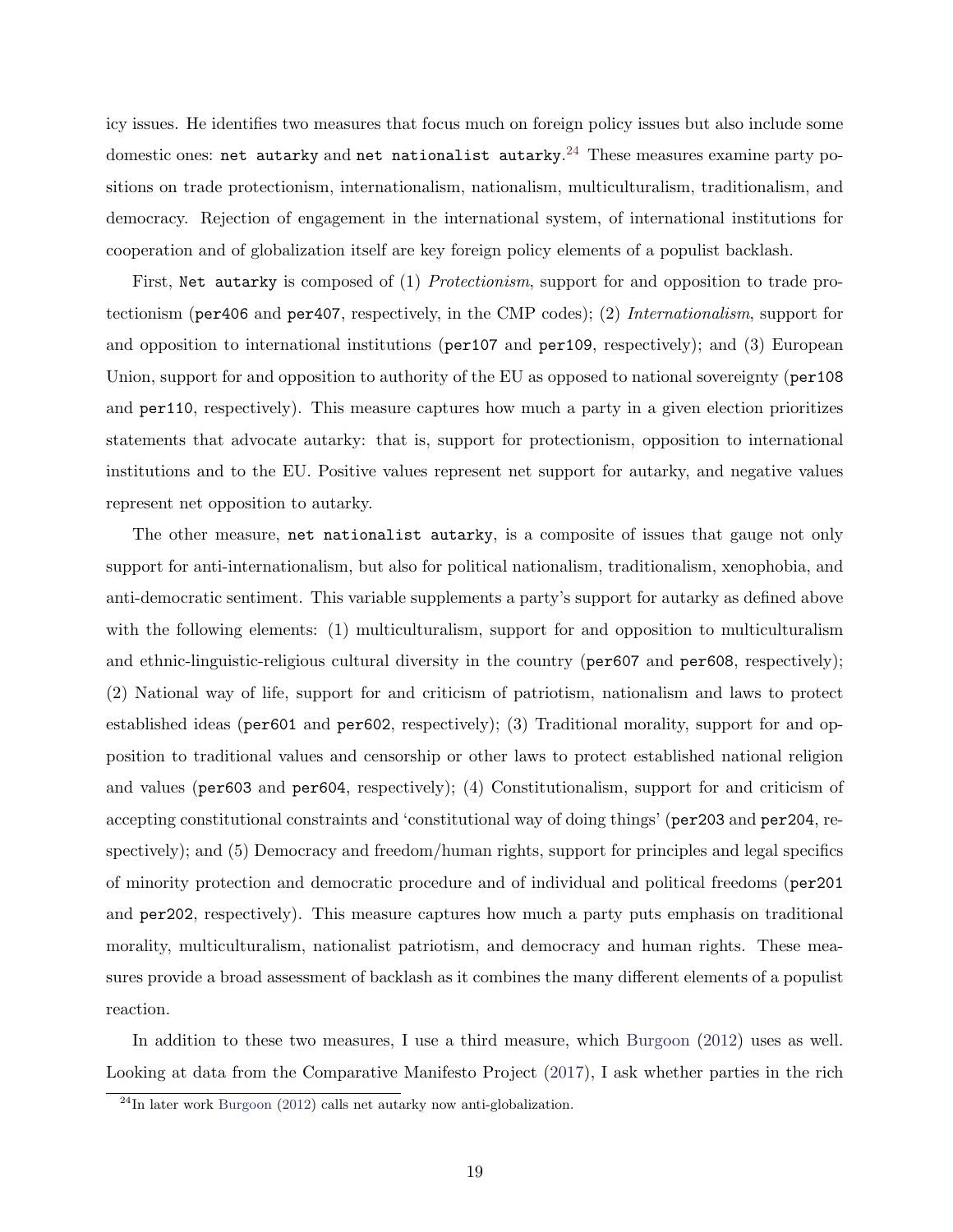democracies have turned against engagement with the international economy. Has Anti-Internationalism, net opposition to international institutions, risen or fallen? Specifically, this measure captures opposition to minus support for international institutions (per107 and per109, respectively). This includes references to foreign assistance, global governance, international courts, global plans of resources, and international organizations. Negative references toward international cooperation include favorable mentions of national sovereignty, isolation, or unilateralism as opposed to internationalism.

<span id="page-20-0"></span>

Source: Burgoon, 2009; Lehmann et al, 2016.

Figure 3: Evolution of Backlash in 23 OECD Countries Four-year mean values of net autarky, nationalist autarky, and anti-internationalism across all parties in 23 advanced economies. Positive values represent net support for each measure with +100 as the theoretical maximum, and negative values represent net opposition for each measure with -100 as the theoretical minimum.

Figure [3](#page-20-0) depicts yearly averages for net autarky, nationalist autarky, and anti-internationalism for the 23 OECD countries in Burgoon's dataset from 1960-2015. On average, support for net autarky and anti-internationalism actually decline during the 1970s and 1980s but then rise beginning in 1991, reaching their highest levels lately. This is the inverse of globalization trends in these countries.<sup>[25](#page-20-1)</sup> These two measures have mean values of -2.88 and -2.16, respectively, indicating that that the average party manifesto is not autarkic or anti-internationalist. Consistent with Burgoon's findings

<span id="page-20-1"></span><sup>&</sup>lt;sup>25</sup>An alternative explanation could be a lag in responses to globalization. That is, the KOF index flattens during 1985-1990, and rises again from 1990s up to 2005. Capital flows in OECD countries are modest until the late 1990s and soar upward from then.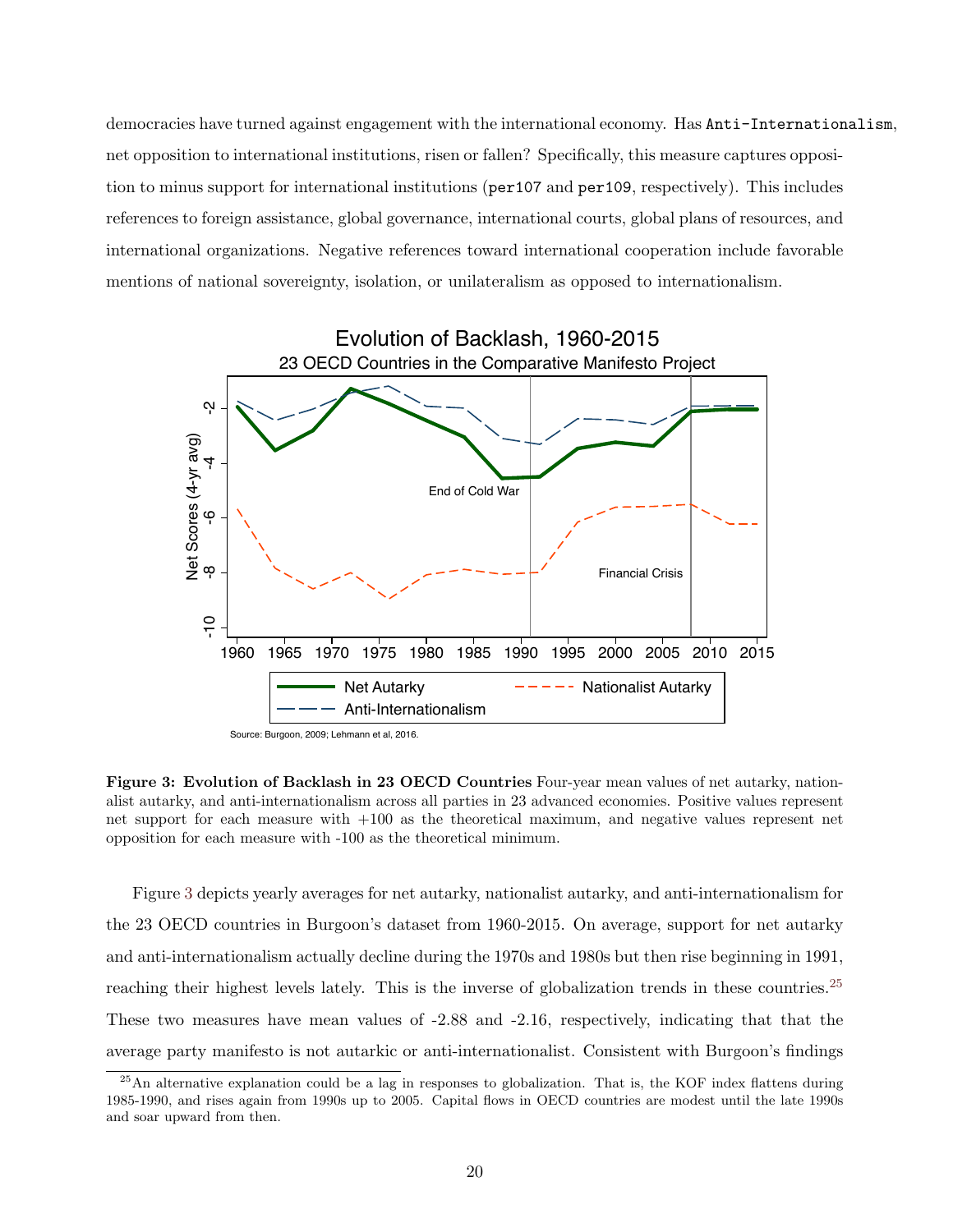(p. 153), the standard deviations for both scores are quite high: 5.02 for net autarky and 3.3 for antiinternationalism, which are both higher than the mean. This implies that there is a large amount of dispersion among the countries. Net national autarky rises throughout the 1990s and flattens out in the early 2000s and then drops a bit after 2009, which closely tracks globalization measures. That being said, the standard deviation is also quite high (11.05 with a mean of -7.17).

The question here is whether evidence supports the idea from [Polanyi](#page-47-1) [\(1957\)](#page-47-1) that globalization may cause a backlash among the public if its effects are left unregulated. This backlash may take the form of populist politics rising among parties — especially ones on the extremes. And secondarily I ask whether social welfare policies that try to mitigate the dislocations of globalization can help sustain liberal-democratic politics in a globalized world; that is, whether "embedded liberalism" is still useful.

Following Burgoon, I use social transfers as a percentage of GDP from the *Comparative Political* Dataset [\(Armingeon et al.](#page-43-14) [2018\)](#page-43-14) and OECD historical statistics. This measure encompasses of broad range of transfers including unemployment, social security, health and other grants. Averaging across our 23 countries, there is some growth in spending from about 8 percent in 1960 to 13 percent in 1980, but spending flattens out to reach only 14 percent in 2016. As [Burgoon](#page-43-0) [\(2009,](#page-43-0) p. 158) finds, this measure of welfare spending is "imperfect" as it is too broad to capture the overall generosity of labor market policies or targeted spending on unemployment. However, it provides the best coverage with annual data available for most countries from 1960 to  $2016<sup>26</sup>$  $2016<sup>26</sup>$  $2016<sup>26</sup>$  I also looked at alternative measures such as unemployment generosity and replacement rates from *Comparative Welfare Entitlements* dataset [\(Scruggs, Jahn and Kuitto](#page-48-8) [2017\)](#page-48-8) as well as labor market expenditure data from the OECD, but coverage is much more limited and as [Burgoon](#page-43-0) [\(2009,](#page-43-0) p. 158) notes there is little variation overtime.

With an extended timeframe from 1960-2016, I estimate Burgoon's models with similar economic and political controls. Deindustrialization measures the percentage of workers not in industry [\(Armingeon et al.](#page-43-14) [2018\)](#page-43-14) and captures the movement of manufacturing jobs to lower-wage polities. This job dislocation can help fuel anti-internationalist sentiment. Seats in parliament in the last election drawn from the Comparative Manifesto Dataset [\(Volkens et al.](#page-48-7) [2017\)](#page-48-7) proxies the potential influence of the party in actual economic policymaking. Following Burgoon, I also look at GDP per capita [\(World Bank](#page-49-0) [2018\)](#page-49-0) —- logged to smooth the distribution —- to investigate whether wealth can mitigate the backlash against globalization. Unemployment may lead to frustration among dis-

<span id="page-21-0"></span> $^{26}\rm{Greeze}$ , Portugal, and Spain have coverage starting in the 1970s.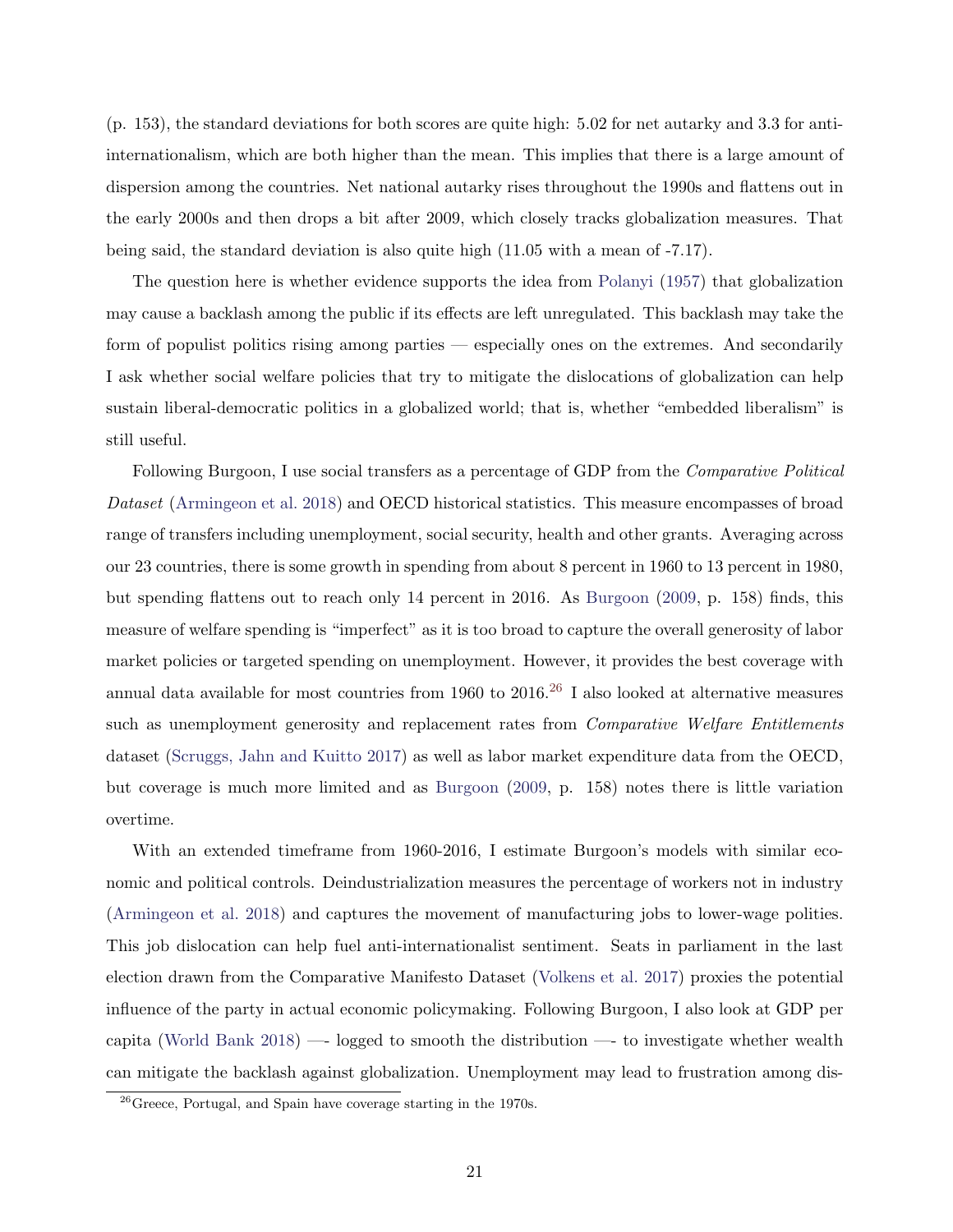placed workers and increase blame toward international factors such as outsourcing, immigration, or lower-wage imports. I use the standardized rate of unemployment from [Armingeon et al.](#page-43-14) [\(2018\)](#page-43-14) to control for the size of unemployment in the country. Old Age refers to the dependency ratio of people older than 65 to the working-age population as reported by [World Bank](#page-49-0) [\(2018\)](#page-49-0) and can affect both the demand for social welfare expenditure and types of jobs available. Indicators for each political party family is also included to ensure that any backlash against globalization is not driven exclusively by one group.

<span id="page-22-0"></span>

|                             | (1)         | (2)         | (3)         | (4)         | (5)         | (6)         |
|-----------------------------|-------------|-------------|-------------|-------------|-------------|-------------|
|                             | Trade       | $FDI-In$    | FDI-Out     | FDI-Total   | MigStock    | MigFlow     |
|                             | b/sec       | b/sec       | b/sec       | b/se        | b/se        | b/sec       |
| $Globalization(t-1)$        | $1.602*$    | $0.916*$    | $0.787**$   | $0.679*$    | 0.160       | 0.307       |
|                             | (0.919)     | (0.548)     | (0.398)     | (0.376)     | (0.124)     | (0.677)     |
| Social Welfare $(t-1)$      | 0.261       | $-0.108*$   | $-0.096$    | $-0.111*$   | $0.036\,$   | $-0.096$    |
|                             | (0.247)     | (0.061)     | (0.061)     | (0.065)     | (0.068)     | (0.536)     |
| Globalization X Welfare     | $-0.063$    | $-0.053$    | $-0.062**$  | $-0.043$    | $-0.005$    | $-0.004$    |
|                             | (0.057)     | (0.040)     | (0.032)     | (0.030)     | (0.007)     | (0.049)     |
| Deindustrialization $(t-1)$ | 0.031       | $0.049\,$   | 0.047       | $0.064*$    | 0.006       | 0.050       |
|                             | (0.025)     | (0.033)     | (0.032)     | (0.034)     | (0.029)     | (0.047)     |
| $Autarky(t-1)$              | $0.448***$  | $0.452***$  | $0.411***$  | $0.446***$  | $0.448***$  | $0.444***$  |
|                             | (0.046)     | (0.047)     | (0.050)     | (0.047)     | (0.047)     | (0.057)     |
| $S\text{eats}(t-1)$         | $-2.249***$ | $-2.420***$ | $-2.614***$ | $-2.503***$ | $-2.300***$ | $-2.708**$  |
|                             | (0.744)     | (0.783)     | (0.818)     | (0.814)     | (0.756)     | (1.104)     |
| $Log(GDP pc)(t-1)$          | $-0.593***$ | $-0.977***$ | $-0.752***$ | $-0.892***$ | $-0.569**$  | $-0.151$    |
|                             | (0.199)     | (0.227)     | (0.232)     | (0.243)     | (0.249)     | (0.373)     |
| Unemployment $(t-1)$        | $-0.060$    | 0.011       | $-0.012$    | $-0.005$    | $-0.054$    | 0.087       |
|                             | (0.042)     | (0.045)     | (0.045)     | (0.045)     | (0.041)     | (0.066)     |
| Old $Age(t-1)$              | $0.064**$   | $0.119***$  | $0.107***$  | $0.099***$  | $0.075**$   | 0.068       |
|                             | (0.032)     | (0.034)     | (0.033)     | (0.035)     | (0.030)     | (0.056)     |
| Left Party                  | $-0.872**$  | $-0.918**$  | $-1.032**$  | $-0.904**$  | $-0.842**$  | $-1.220**$  |
|                             | (0.356)     | (0.408)     | (0.412)     | (0.421)     | (0.353)     | (0.501)     |
| Christian Democratic Party  | $-1.565***$ | $-1.683***$ | $-1.830***$ | $-1.677***$ | $-1.511***$ | $-1.757***$ |
|                             | (0.436)     | (0.494)     | (0.483)     | (0.502)     | (0.435)     | (0.575)     |
| Right Party                 | $-1.212***$ | $-1.260***$ | $-1.286***$ | $-1.232***$ | $-1.156***$ | $-1.192**$  |
|                             | (0.358)     | (0.414)     | (0.413)     | (0.420)     | (0.357)     | (0.506)     |
| Nationalist Party           | 1.242       | $1.821**$   | $1.913**$   | $1.842**$   | 1.300       | $3.398***$  |
|                             | (0.922)     | (0.915)     | (0.930)     | (0.921)     | (0.935)     | (1.068)     |
| $\mathbf N$                 | 1853        | 1483        | 1545        | 1443        | 1843        | 1033        |
| R2                          | 0.35        | 0.40        | $0.36\,$    | 0.40        | 0.35        | 0.40        |

Table 1: Net Autarky (Social Security Generosity), 1960-2016

Estimates are based on OLS with country fixed effects and robust standard errors clustered by political party.  $*$ <sup>p</sup> < .1;  $*$ <sup>\*</sup> $p$  < .05;  $*$ <sup>\*</sup> $*$ <sup>\*</sup> $p$  < .01.

I use a linear regression model with country fixed effects and robust standard errors clustered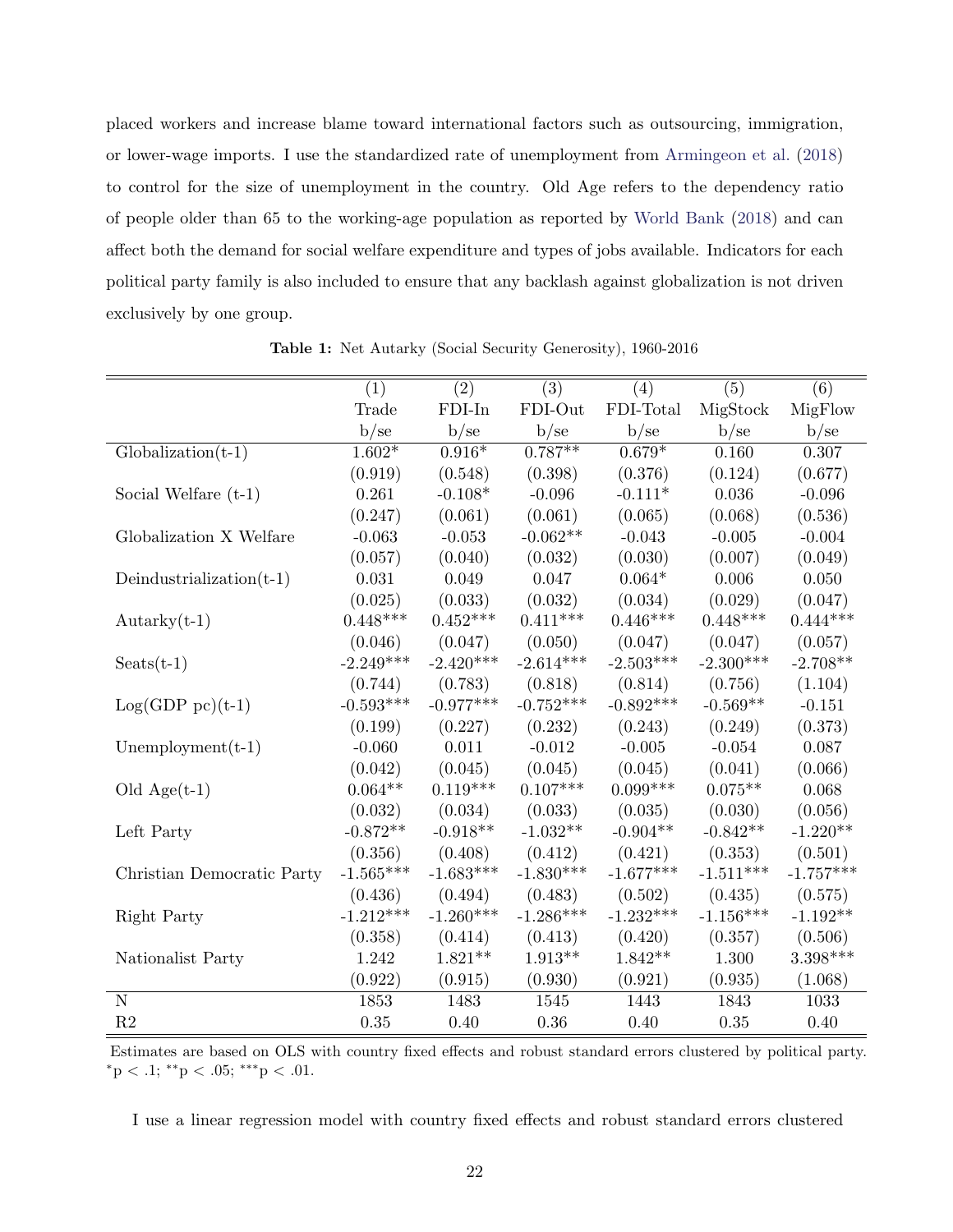by political party, as used by [Burgoon](#page-43-0) [\(2009\)](#page-43-0). The panel is unbalanced with party-country-year observations that correspond to the election year in the country. All of the globalization, economic, and seats in parliament are lagged one year, because we expect that the effects of globalization (if any) will not contemporaneously appear in party manifestos. Following Burgoon, each globalization variable is estimated separately given the difference in data availability.

In table [1,](#page-22-0) I report the results from a model predicting the extent of net autarky in party programs where each column looks at a different globalization variable. (Labels for each globalization variable used are at the top of each column.) So column 1 is looking at the effect of the log of trade dependence, for example. Table [1](#page-22-0) uses very similar models to Burgoon 2009 but updated to 2016, and it shows that trade and FDI (both inflows and outflows) generate increasing support for autarky in party platforms. There is no evidence here that social welfare spending acts to offset this either directly or when interacted with globalization. These results look at globalization lagged one year, but lagging back to two, three, four or even five years shows similar results. Notably migration either in stock or flow measures does not have an impact. This finding suggests that globalization in the form of trade and FDI does indeed work its way into the party system and exacerbate anti-globalization sentiment.

In table [2,](#page-24-0) using updated data for Burgoon's models, the results for the broadest measure, net nationalist autarky, are presented and are mainly null. Neither globalization nor welfare spending has an impact on this comprehensive measure of populist sentiment. This outcome might be expected since nationalist autarky is a composite measure of many issues, including domestic ones, and is far broader than autarky or internationalism.

In Table [3,](#page-25-0) using the dependent variable which captures only the internationalist element of foreign policy, the results show again a strong impact of globalization on anti-internationalist sentiment in party platforms. Trade and FDI (columns 1-3) but not immigration increase a party's platforms' references to anti-internationalism. Here, however, social welfare spending seems to have a counteracting impact. In interaction with globalization, it tends to reduce pressure for anti-internationalism. Figures [4,](#page-26-0) [5,](#page-27-0) and [6](#page-27-1) show the marginal effects of globalization measures–for trade, FDI inflows, and then FDI outflows- on anti-internationalism as social welfare spending rises. In all cases, the impact of globalization changes from positive to negative as such spending increases, thus lowering anti-internationalist platforms. Lower levels of social welfare spending mean that globalization will lead to greater anti-internationalism in party platforms. But compared to Burgoon's original time frame ending in 2003, it seems as if the effect of social welfare spending has declined over time. The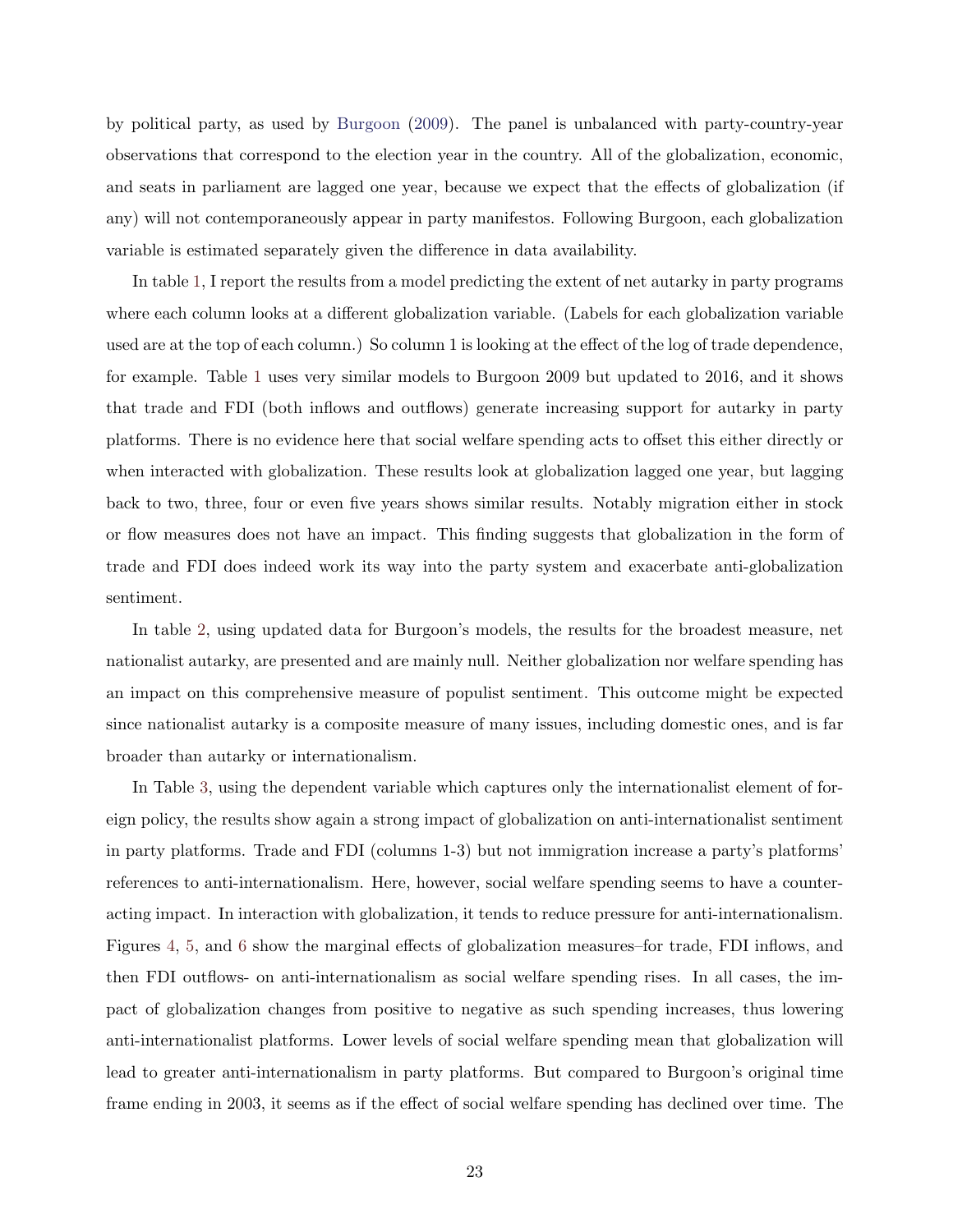<span id="page-24-0"></span>

|                             | (1)         | (2)         | (3)         | (4)         | (5)         | (6)         |
|-----------------------------|-------------|-------------|-------------|-------------|-------------|-------------|
|                             | Trade       | $FDI-In$    | FDI-Out     | FDI-Total   | MigStock    | MigFlow     |
|                             | b/sec       | b/sec       | b/se        | b/sec       | b/se        | b/sec       |
| $Globalization(t-1)$        | 0.057       | 0.347       | 0.749       | 0.651       | 0.051       | 1.842       |
|                             | (1.563)     | (1.007)     | (0.675)     | (0.682)     | (0.213)     | (1.668)     |
| Social Welfare $(t-1)$      | 0.117       | $-0.021$    | 0.040       | 0.010       | 0.099       | 0.755       |
|                             | (0.470)     | (0.100)     | (0.097)     | (0.108)     | (0.113)     | (1.265)     |
| Globalization X Welfare     | $-0.010$    | 0.035       | $-0.036$    | $-0.007$    | $-0.003$    | $-0.063$    |
|                             | (0.113)     | (0.082)     | (0.063)     | (0.063)     | (0.013)     | (0.115)     |
| Deindustrialization $(t-1)$ | 0.061       | $0.117*$    | $0.125**$   | $0.139**$   | 0.054       | $0.124*$    |
|                             | (0.049)     | (0.066)     | (0.061)     | (0.065)     | (0.055)     | (0.073)     |
| Nationalist Autarky $(t-1)$ | $0.506***$  | $0.523***$  | $0.503***$  | $0.523***$  | $0.505***$  | $0.535***$  |
|                             | (0.038)     | (0.039)     | (0.041)     | (0.040)     | (0.038)     | (0.043)     |
| $S\text{eats}(t-1)$         | 0.815       | 0.736       | 0.521       | 0.630       | 0.702       | 1.380       |
|                             | (1.253)     | (1.299)     | (1.338)     | (1.332)     | (1.268)     | (1.433)     |
| $Log(GDP pc)(t-1)$          | $-0.077$    | $-1.019**$  | $-0.601$    | $-0.892*$   | $-0.069$    | $-1.241*$   |
|                             | (0.313)     | (0.451)     | (0.461)     | (0.489)     | (0.390)     | (0.692)     |
| Unemployment $(t-1)$        | 0.004       | 0.016       | 0.013       | $-0.004$    | 0.009       | 0.087       |
|                             | (0.094)     | (0.102)     | (0.100)     | (0.101)     | (0.094)     | (0.123)     |
| Old $Age(t-1)$              | 0.031       | 0.039       | 0.002       | $-0.014$    | 0.028       | $-0.033$    |
|                             | (0.057)     | (0.062)     | (0.063)     | (0.064)     | (0.059)     | (0.088)     |
| Left Party                  | $-2.420***$ | $-2.655***$ | $-2.771***$ | $-2.666***$ | $-2.411***$ | $-3.762***$ |
|                             | (0.678)     | (0.768)     | (0.746)     | (0.784)     | (0.675)     | (0.760)     |
| Christian Democratic Party  | 0.643       | 0.694       | 0.648       | 0.748       | 0.710       | $-0.128$    |
|                             | (1.058)     | (1.218)     | (1.141)     | (1.244)     | (1.068)     | (1.042)     |
| Right Party                 | $-1.677**$  | $-1.519*$   | $-1.591**$  | $-1.509*$   | $-1.615**$  | $-2.051**$  |
|                             | (0.714)     | (0.828)     | (0.794)     | (0.839)     | (0.718)     | (0.835)     |
| Nationalist Party           | $8.026***$  | $8.814***$  | $9.032***$  | $8.764***$  | $8.072***$  | $10.316***$ |
|                             | (2.490)     | (2.278)     | (2.324)     | (2.280)     | (2.533)     | (2.090)     |
| $\overline{\text{N}}$       | 1853        | 1483        | 1545        | 1443        | 1843        | 1033        |
| R2                          | 0.47        | 0.53        | 0.51        | 0.53        | 0.47        | 0.59        |

Table 2: Nationalist Autarky (Social Security Generosity), 1960-2016

Estimates are based on OLS with country fixed effects and robust standard errors clustered by political party.  $^*{\rm p}$   $<$  .1;  $^{**}{\rm p}$   $<$  .05;  $^{***}{\rm p}$   $<$  .01.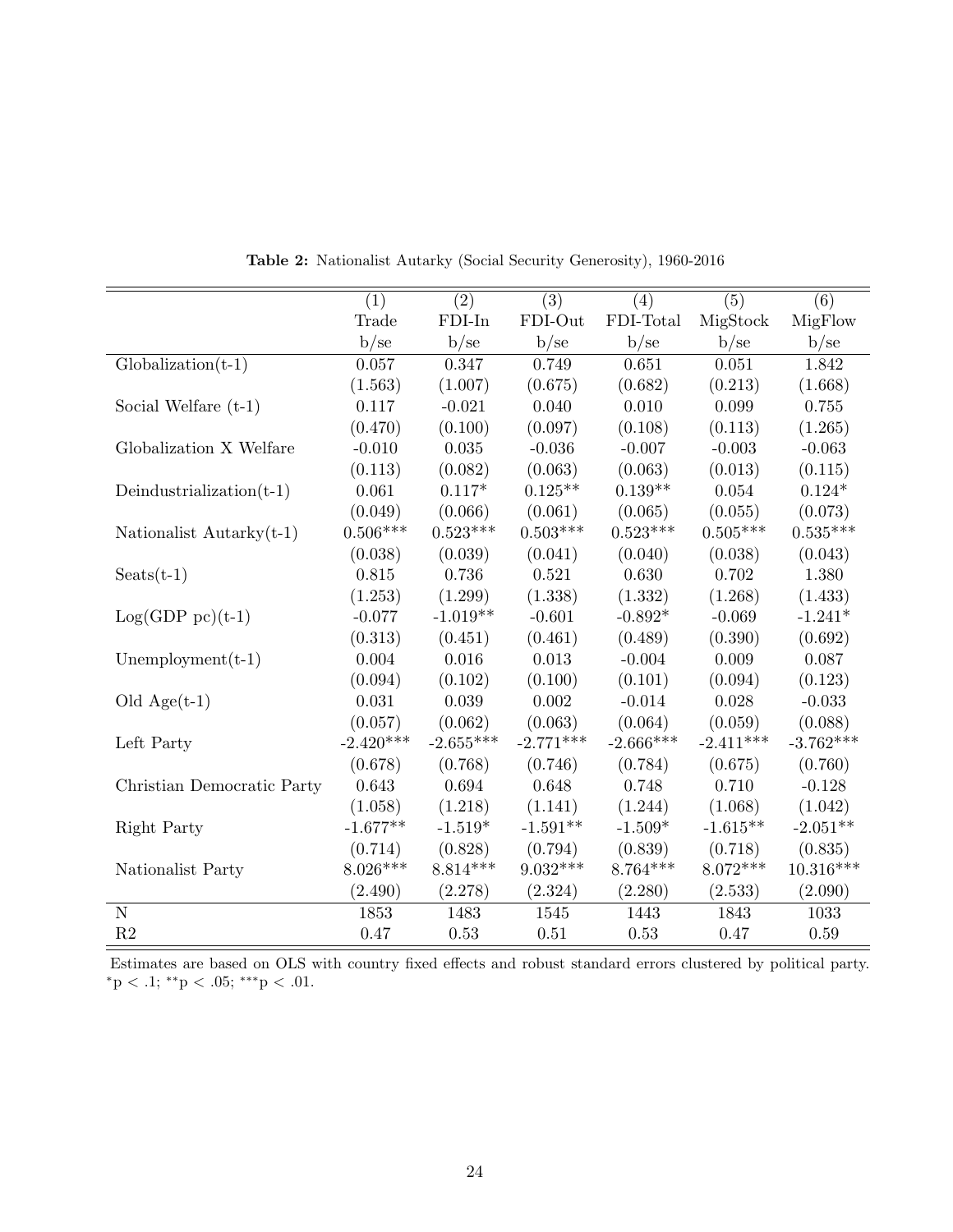<span id="page-25-0"></span>

|                               | (1)         | (2)         | (3)         | (4)         | (5)         | (6)         |
|-------------------------------|-------------|-------------|-------------|-------------|-------------|-------------|
|                               | Trade       | FDI-In      | FDI-Out     | FDI-Total   | MigStock    | MigFlow     |
|                               | b/se        | b/se        | b/sec       | b/se        | b/se        | b/se        |
| $Globalization(t-1)$          | $2.520***$  | $0.658**$   | $0.508**$   | 0.335       | 0.073       | $-0.181$    |
|                               | (0.885)     | (0.314)     | (0.242)     | (0.207)     | (0.088)     | (0.455)     |
| Social Welfare $(t-1)$        | $0.660***$  | $-0.032$    | $-0.022$    | $-0.036$    | 0.057       | $-0.105$    |
|                               | (0.231)     | (0.048)     | (0.048)     | (0.048)     | (0.055)     | (0.343)     |
| Globalization X Welfare       | $-0.149***$ | $-0.042*$   | $-0.041**$  | $-0.024$    | $-0.003$    | 0.005       |
|                               | (0.053)     | (0.024)     | (0.019)     | (0.017)     | (0.005)     | (0.031)     |
| Deindustrialization $(t-1)$   | $0.038**$   | $0.060***$  | $0.057**$   | $0.075***$  | 0.032       | $0.057**$   |
|                               | (0.017)     | (0.022)     | (0.023)     | (0.025)     | (0.020)     | (0.027)     |
| Anti-Internationalism $(t-1)$ | $0.355***$  | $0.334***$  | $0.275***$  | $0.329***$  | $0.364***$  | $0.326***$  |
|                               | (0.065)     | (0.028)     | (0.051)     | (0.029)     | (0.066)     | (0.038)     |
| $S$ eats $(t-1)$              | $-0.620$    | $-0.921**$  | $-0.863*$   | $-0.883**$  | $-0.732*$   | $-0.733$    |
|                               | (0.435)     | (0.417)     | (0.441)     | (0.428)     | (0.439)     | (0.498)     |
| $Log(GDP pc)(t-1)$            | $-0.583***$ | $-0.812***$ | $-0.806***$ | $-0.818***$ | $-0.498**$  | $-0.437$    |
|                               | (0.189)     | (0.188)     | (0.198)     | (0.205)     | (0.213)     | (0.278)     |
| Unemployment $(t-1)$          | $-0.012$    | 0.020       | 0.008       | 0.008       | $-0.016$    | 0.054       |
|                               | (0.026)     | (0.025)     | (0.028)     | (0.027)     | (0.026)     | (0.041)     |
| Old $Age(t-1)$                | 0.009       | $0.063**$   | $0.072**$   | $0.061**$   | 0.034       | $0.100*$    |
|                               | (0.023)     | (0.028)     | (0.029)     | (0.030)     | (0.023)     | (0.053)     |
| Left Party                    | $-0.752***$ | $-0.807***$ | $-0.995***$ | $-0.797***$ | $-0.744***$ | $-1.115***$ |
|                               | (0.265)     | (0.203)     | (0.286)     | (0.210)     | (0.264)     | (0.245)     |
| Christian Democratic Party    | $-0.948***$ | $-1.064***$ | $-1.226***$ | $-1.073***$ | $-0.913***$ | $-1.319***$ |
|                               | (0.347)     | (0.314)     | (0.381)     | (0.320)     | (0.346)     | (0.374)     |
| Right Party                   | $-0.430*$   | $-0.396*$   | $-0.493*$   | $-0.359$    | $-0.393$    | $-0.378$    |
|                               | (0.251)     | (0.227)     | (0.278)     | (0.231)     | (0.247)     | (0.277)     |
| Nationalist Party             | $-0.018$    | 0.286       | 0.255       | 0.302       | $-0.033$    | $0.824**$   |
|                               | (0.458)     | (0.343)     | (0.373)     | (0.345)     | (0.461)     | (0.342)     |
| $\mathbf N$                   | 1853        | 1483        | 1545        | 1443        | 1843        | 1033        |
| R2                            | 0.32        | 0.38        | 0.32        | 0.38        | 0.32        | 0.36        |

Table 3: Anti-Internationalism (Social Security Generosity), 1960-2016

Estimates are based on OLS with country fixed effects and robust standard errors clustered by political party. \*p < .1; \*\*p < .05; \*\*\*p < .01.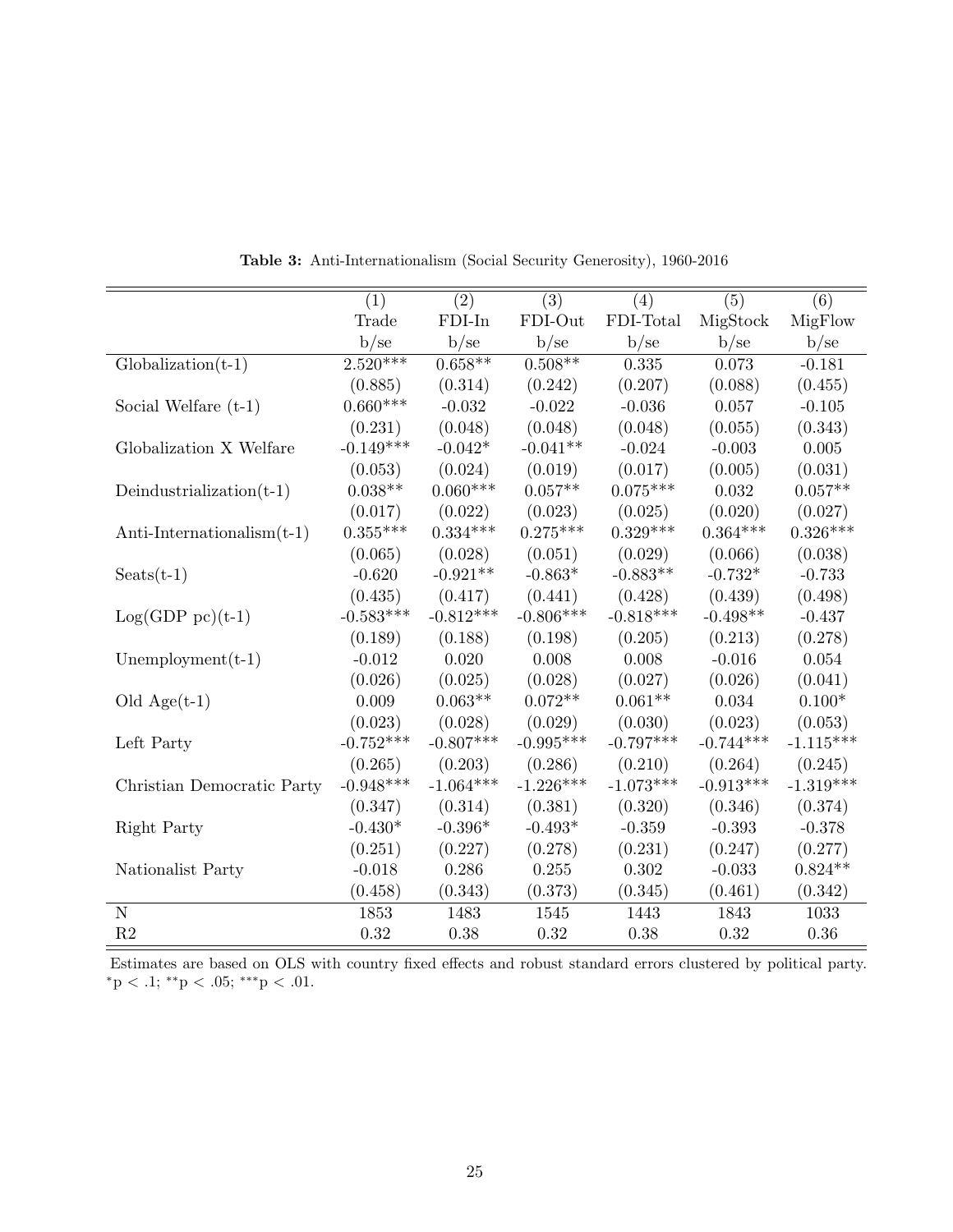<span id="page-26-0"></span>

Figure 4: Marginal effect of trade and social welfare spending on anti-internationalism

interaction is less influential (i.e., the line is flatter) in all three tables for the different globalization variables.

As for the other variables in the models, there is less consistency. The party families do seem to matter. Left parties show up as less likely to have programs that support autarky, nationalist autarky, and anti-internationalism. Christian Democratic ones are also usually unlikely to support such programs. Deindustrialization only shows up in leading to more anti-internationalism. Other economic variables are more inconsistent.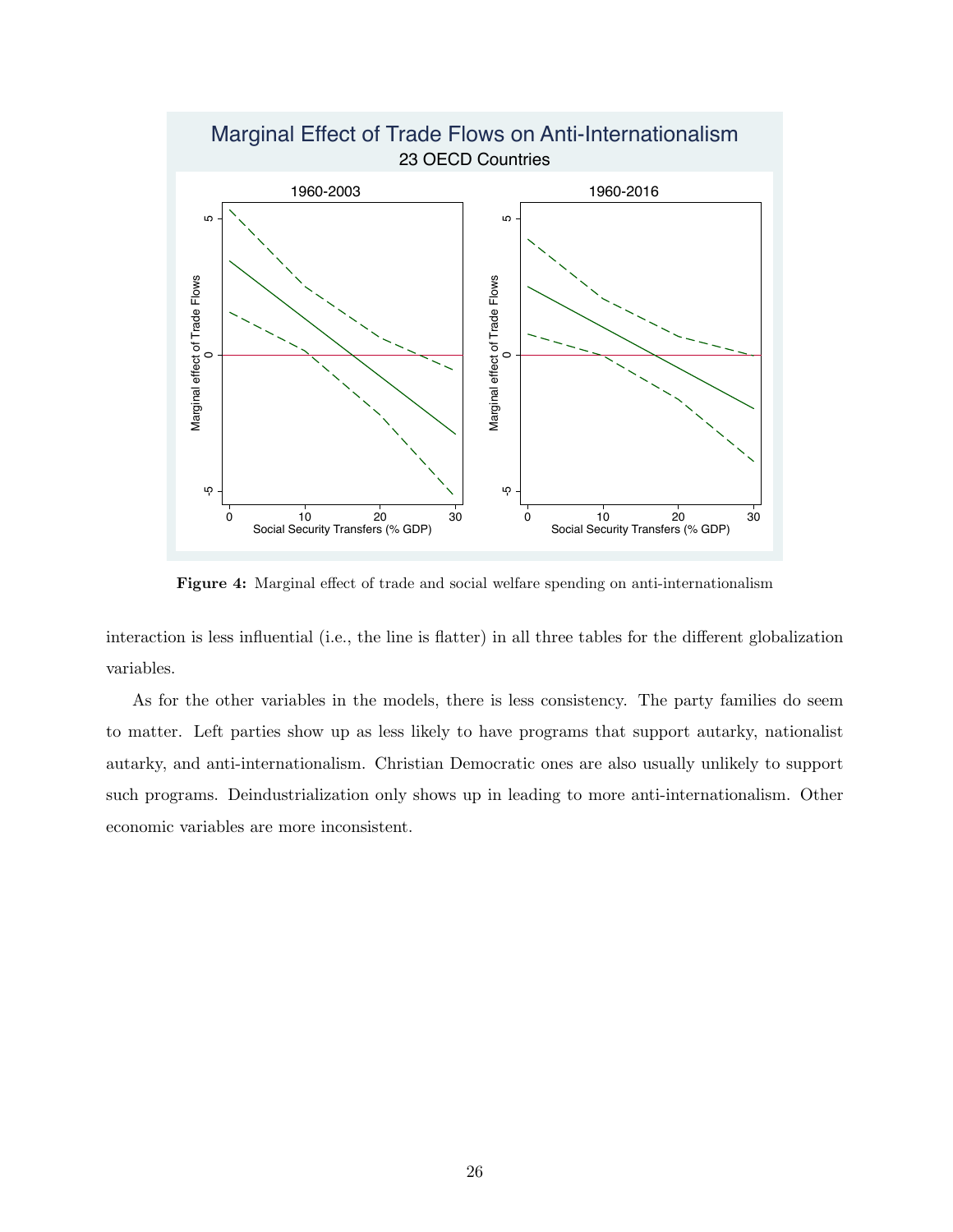<span id="page-27-0"></span>

Figure 5: Marginal effect of FDI inflows on anti-internationalism

<span id="page-27-1"></span>

Figure 6: Marginal effect of FDI outflows on anti-internationalism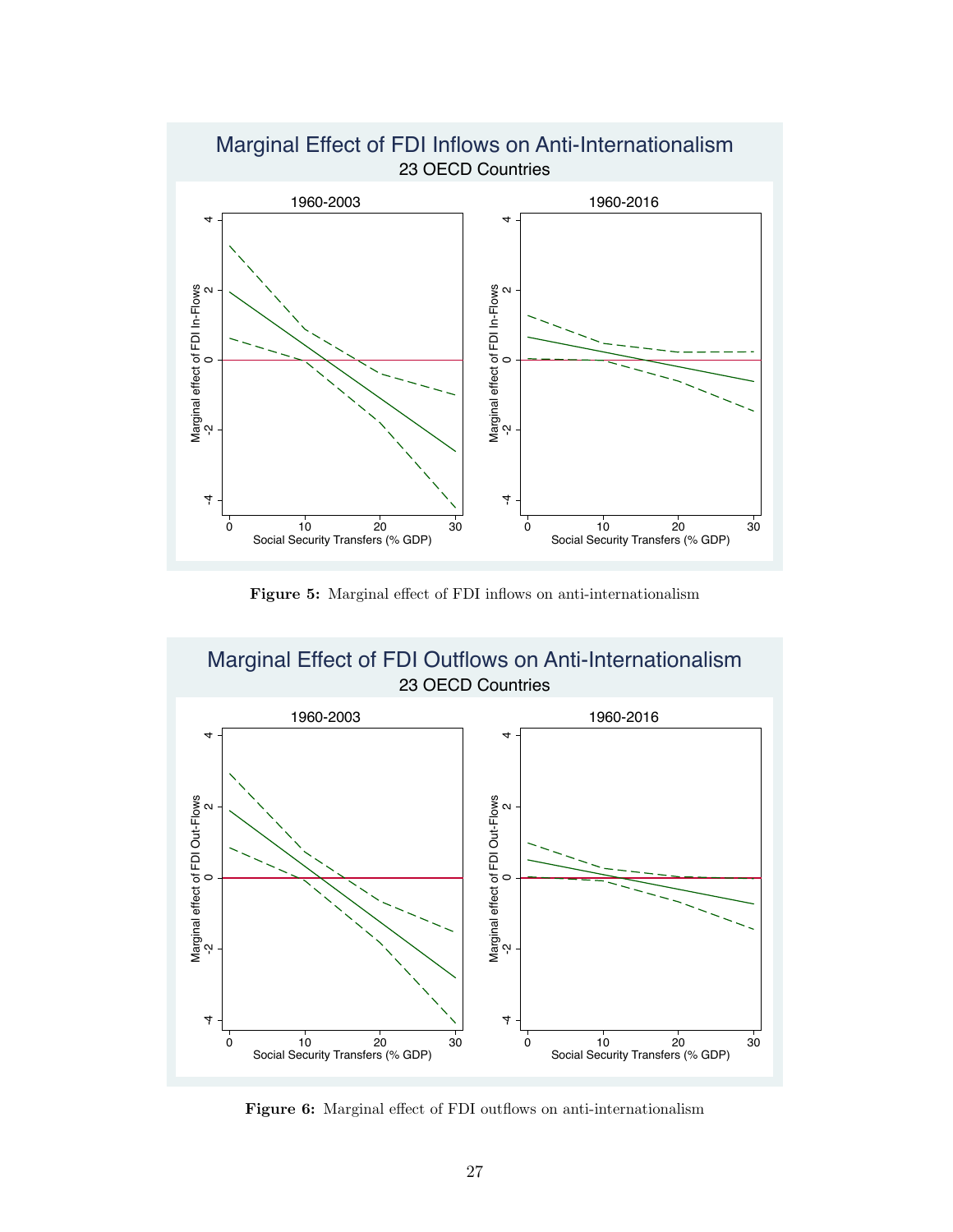

#### <span id="page-28-0"></span>5 Globalization and Deindustrialization

Figure 7: Employment by Sector, 1960-2016

Does globalization have a direct impact on politics? Trade, FDI, and migration have many effects on the economy. Economists have noted that globalization should affect lower skilled, lower wage workers in industries that compete with imports from developing countries. Labor-intensive industries in the West have been hit by imports from the developing world and the number of workers and their wages have fallen in these industries in the North. This trade has supposedly led to deindustrialization, that is, the decline of manufacturing as a percentage of the labor force. Here I focus on first showing that deindustrialization is a consequence of globalization and then below I examine its consequences for politics.

Figure [7](#page-28-0) shows the path of deindustrialization in the 23 advanced industrial countries studied here. Beginning in the 1960s these countries began to lose manufacturing employment. The value added by manufacturing has not declined as much in these countries; they are producing as much but with much less labor and thus greater productivity [\(van Neuss](#page-48-9) [2018\)](#page-48-9).

Among economists, a debate has raged over whether internal or external forces were more im-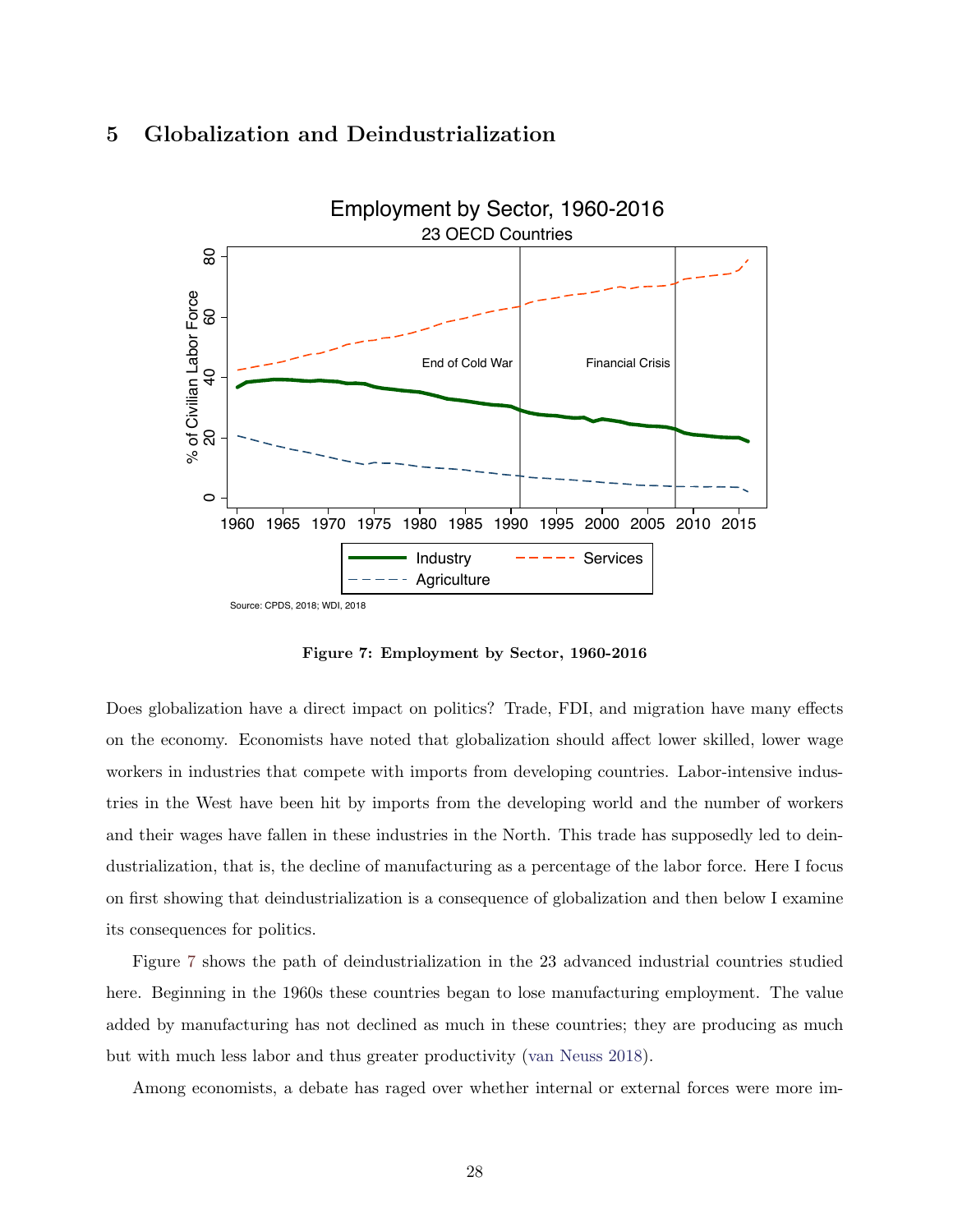portant for explaining deindustrialization.<sup>[27](#page-29-0)</sup> While some claimed it was largely internal forces (e.g., [Chenery, Robinson and Syrquin](#page-44-10) [1986,](#page-44-10) [Clark](#page-44-11) [1957\)](#page-44-11), a large number have pointed the finger at different elements of the global economy.<sup>[28](#page-29-1)</sup> Many scholars have cited trade, and especially trade with the developing world as the key to the decline of manufacturing [\(Alderson](#page-43-15) [1999,](#page-43-15) [Kollmeyer](#page-46-12) [2009,](#page-46-12) [Lawrence](#page-46-13) [1983,](#page-46-13) [1987,](#page-46-14) [Lawrence et al.](#page-46-15) [1993,](#page-46-15) [Rowthorn and Ramaswamy](#page-47-11) [1997,](#page-47-11) [1999,](#page-47-12) [Sachs et al.](#page-48-10) [1994,](#page-48-10) [Wood](#page-48-11) [1994,](#page-48-11) [1995\)](#page-48-12). In addition, studies have shown that FDI outflows contribute to deindustrialization [\(Kang and Lee](#page-45-13) [2011\)](#page-45-13).

Using updated data, I examine the role of external factors and internal ones in deindustrialization in the advanced industrial economies since the 1960s. The aim is to show that globalization is an important predictor of this process. The models here focus on the change in industrial employment, not value-added.

I define deindustrialization as 100 minus the percentage of labor employed in industry. Using data from the Comparative Political Dataset, I calculate the ratio of the number of workers in industry over the total civilian labor force. To assess the extent that international factors affect the rate of deindustrialization, I look at a series of measures of globalization: trade, FDI, and migration. First, I use the same variable for trade as the percentage of GDP variable from the prior analysis on party manifestos. In prior work on the causes of deindustrialization, scholars have also disaggregated trade into two components: net exports and imports from non-OECD countries. The net exports variable is calculated as exports as a percentage of GDP minus imports as a percentage of GDP. Imports from non-OECD countries are calculated using data from the World Trade Flows (WTF) bilateral dataset [\(Feenstra et al.](#page-44-12) [2005\)](#page-44-12) from 1984. Imports from all countries outside the 23 OECD countries were summed and divided by the country's GDP. To examine the hypothesis if FDI outflows present a "hollowing-out effect on industrial labor [\(Kang and Lee](#page-45-13) [2011\)](#page-45-13), I divide net FDI outflows from the World Bank's Development Indicators by the country's total population to calculate FDI Outflows per capita. Migrant inflows are measured using the OECD's International Migration Dataset. All of these globalization measures are logged to smooth the overall distribution and lagged one year.

<span id="page-29-0"></span>Finally, to examine the influence of internal factors, I look at GDP per capita and the unemploy-

 $27$ Deindustrialization is seen as a major problem for two reasons mainly: its consequences for individual employment and well-being of laid-off manufacturing workers as well as the prospects for continued long-term productivity growth. For workers, manufacturing offers relatively high wages to workers with lower or middle level of education and skills. In terms of growth, industrial sectors have long been among those with the highest growth rates of productivity. Deindustrialization thus is viewed as a threat both to current standards of living for workers and to future income levels.

<span id="page-29-1"></span> $^{28}$ Three internal factors are usually noted: changes in demand for the manufacturing industries owing to an increase in the national income; a faster rate of productivity increase in the manufacturing sector vis-a-vis services; and a faster decrease in the prices of manufacturing goods relative to services.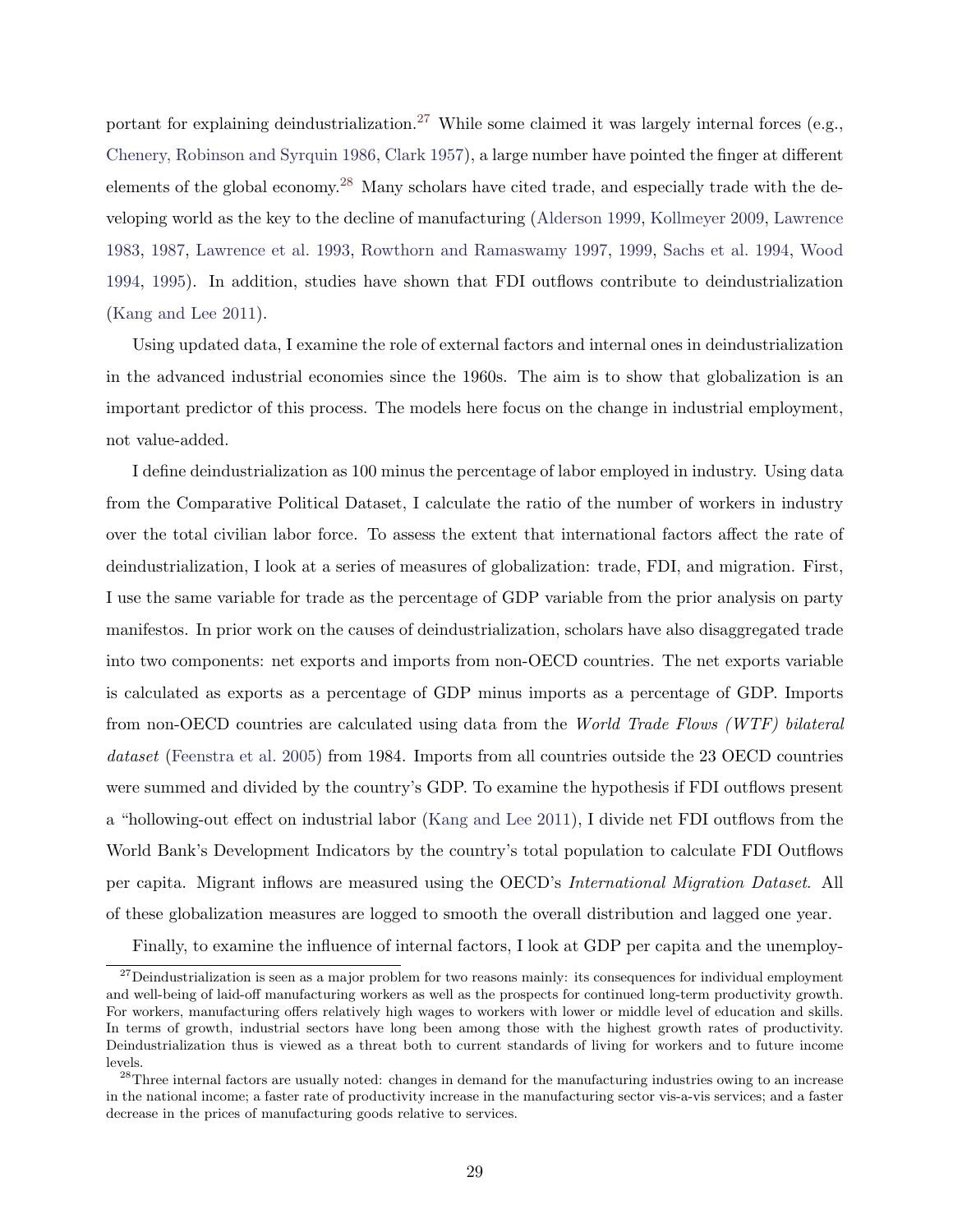ment rate. GDP per capita captures what economists have been termed "positive deindustrialization," or in which higher productivity growth in manufacturing and changes in consumption patterns cause movement from employment in manufacturing to services. Economists have termed this type of globalization "positive" as the service sector was able to quickly absorb jobs from manufacturing. I use data from the World Bank and log the variable to smooth the distribution. In the regression estimates below, I also use the squared-term, because previous work found that "relative manufacturing employment rises across modest levels of per capita income but then falls once a country becomes more affluent [\(Kollmeyer](#page-46-12) [2009,](#page-46-12) p. 1653)." The unemployment rate is drawn from the Comparative Political Dataset and captures "negative deindustrialization" where lost manufacturing jobs cannot be absorbed by the service sector [\(van Neuss](#page-48-9) [2018,](#page-48-9) p. 57).

My empirical model is based on a country-year dataset covering all 23 OECD countries from 1960-2016.[29](#page-30-0) In table [4,](#page-31-0) I report OLS estimates with country-level fixed effects and robust standard errors clustered by country. If external factors matter, we expect that coefficients on trade, FDI outflows per capita, and migration inflows to have a positive effect on deindustrialization. If internal factors matter, we expect that the square of GDP per capita and unemployment to have positive effects and GDP per capita to have negative one.

Table [4](#page-31-0) shows that trade and the internal factors but not FDI nor migration lead to increases in deindustrialization. Trade is highly correlated with deindustrialization even if the substantive effects are fairly small. As expected, GDPpc and squared GDPpc account for the effect of shifting demand for industrial products, where higher levels of GDP per capita should in the beginning lead to larger shares of industrial employment in the economy (which is accounted for with the variable GDPpc), but in later stages of development rising GDP per capita is expected to have the opposite effect on industrial employment (accounted for with squared GDPpc). Unemployment is also positively related to deindustrialization but it is hard to see this as causal. But even after accounting for these internal causes, trade still shows up as a potential cause.

I also investigate trade with the developing world specifically in table [5](#page-32-0) beginning in 1984 when data is available. Consistent with our expectations, such imports are positively correlated with deindustrialization. Much as economic models of trade like Stolper-Samuelson would predict, import competition from the labor abundant countries in the developing world will place industries, jobs, and wages at risk for these industries in the North. Surprisingly, neither net exports nor FDI outflows are significant. Indeed, migration may actually allow rich countries to avoid deindustrialization

<span id="page-30-0"></span><sup>29</sup>Coverage for FDI Outflows begins in 1970 and Migration inflows in 1985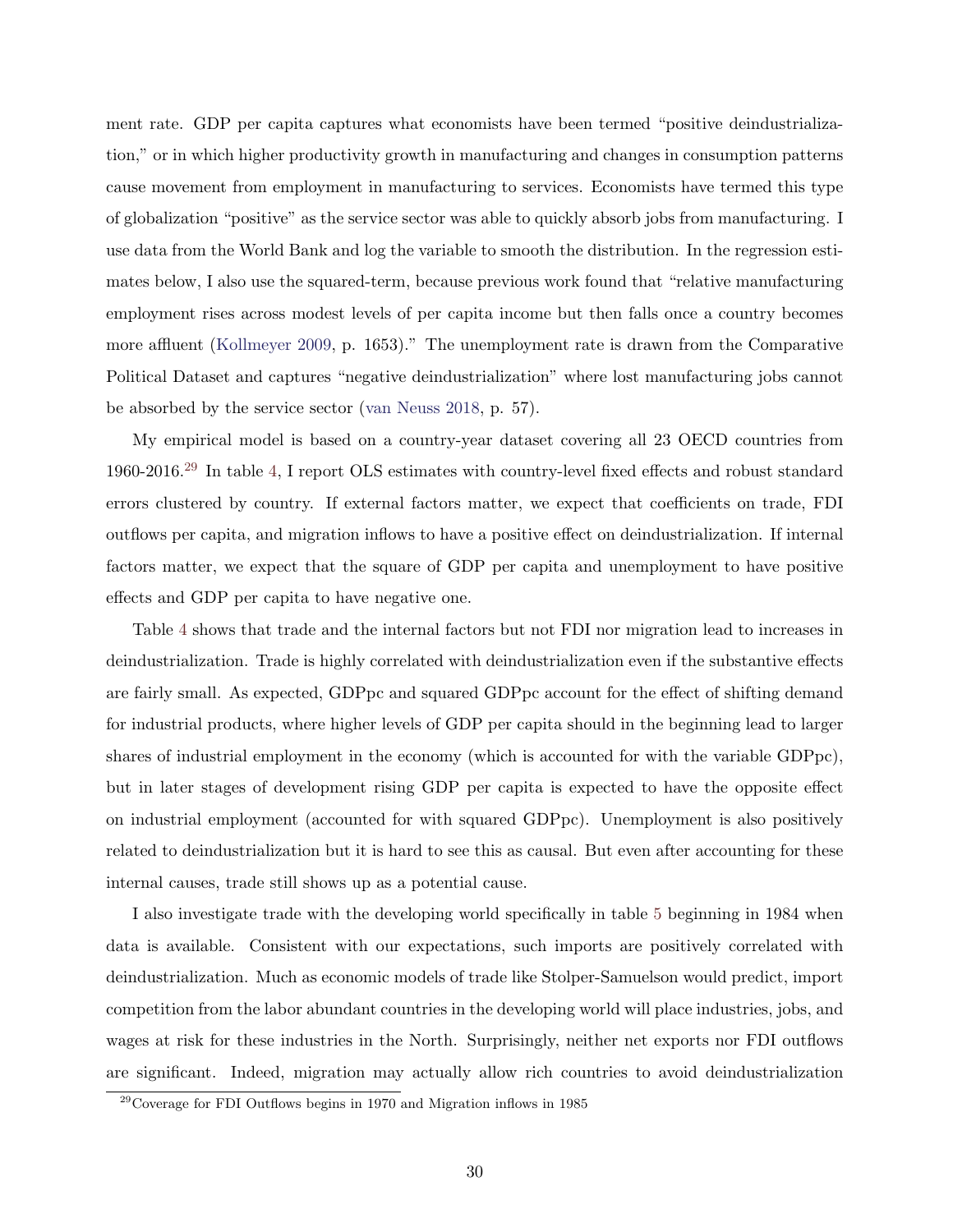<span id="page-31-0"></span>

|                                | $\left(1\right)$ | $\left( 2\right)$ | $\left( 3\right)$ | (4)          | (5)        |
|--------------------------------|------------------|-------------------|-------------------|--------------|------------|
| $Log(Trade)(t-1)$              | $5.331***$       |                   |                   | $5.830***$   | $4.794***$ |
|                                | (0.711)          |                   |                   | (0.814)      | (0.844)    |
| $Log(FDI$ Outflows $pc)(t-1)$  |                  | $-0.031$          |                   | $-0.033$     | $-0.029$   |
|                                |                  | (0.024)           |                   | (0.026)      | (0.021)    |
| $Log(Mig\ Inflows)$ (t-1)      |                  |                   | 0.224             |              | $-0.110$   |
|                                |                  |                   | (0.221)           |              | (0.214)    |
| $Log(GDP pc)(t-1)$             | $-180.693***$    | $-52.767***$      | $-71.025**$       | $-61.811***$ | 41.088     |
|                                | (8.070)          | (16.196)          | (30.513)          | (14.992)     | (32.186)   |
| $Log(GDP pc)$ -squared $(t-1)$ | $9.293***$       | $3.393***$        | $4.391***$        | $3.676***$   | $-1.093$   |
|                                | (0.391)          | (0.772)           | (1.410)           | (0.711)      | (1.488)    |
| $Unemplogment(t-1)$            | $0.726***$       | $0.681***$        | $0.743***$        | $0.628***$   | $0.627***$ |
|                                | (0.042)          | (0.037)           | (0.041)           | (0.039)      | (0.041)    |
| Constant                       | 917.065***       | 247.751***        | $325.225**$       | 287.960***   | $-261.006$ |
|                                | (41.799)         | (84.859)          | (163.679)         | (78.829)     | (172.562)  |
| N                              | 1177             | 921               | 643               | 921          | 624        |
| R <sub>2</sub>                 | 0.86             | 0.87              | 0.84              | 0.88         | 0.87       |

Table 4: Deindustrialization, 23 Countries , 1960-2016

 $\frac{1}{100}$  \* p<.1, \*\* p<.05, \*\*\* p<.01. OLS models with country fixed effects and robust standard errors clustered by country

as the negative sign on migration suggests by importing low wage labor. Trade is then the only globalization measure that is consistently significant.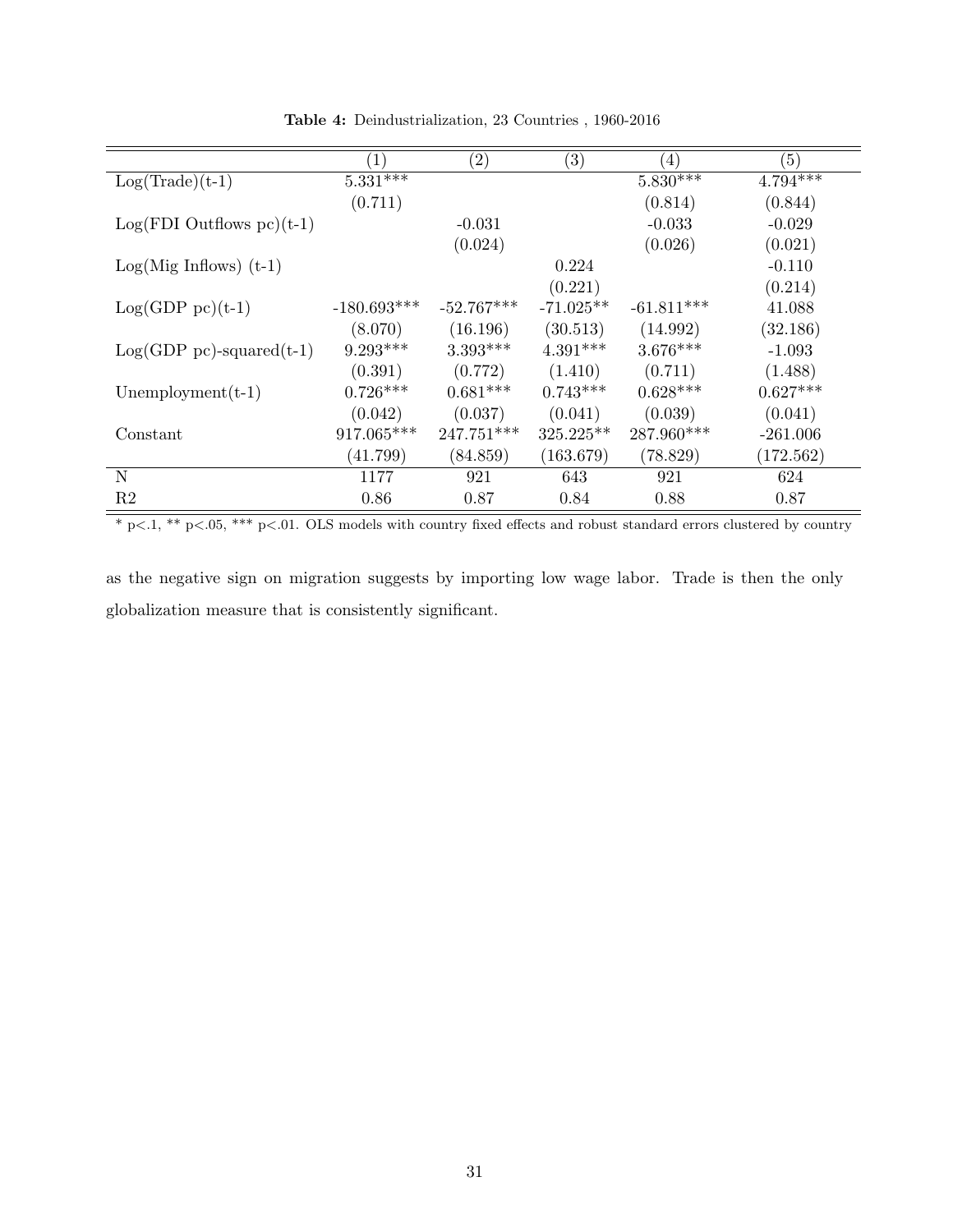<span id="page-32-0"></span>

|                                 | $\left( 1\right)$ | $\left( 2\right)$ | $\left( 3\right)$ | (4)          | (5)        |
|---------------------------------|-------------------|-------------------|-------------------|--------------|------------|
| $Log(Non-OECD$ Imports) $(t-1)$ | $2.555***$        |                   |                   | $2.169***$   | $2.415***$ |
|                                 | (0.296)           |                   |                   | (0.248)      | (0.289)    |
| $Log(Net\ Exports)(t-1)$        | 0.084             |                   |                   | 0.132        | 0.085      |
|                                 | (0.109)           |                   |                   | (0.112)      | (0.118)    |
| $Log(FDI$ Outflows $pc)(t-1)$   |                   | $-0.031$          |                   | 0.004        | $-0.010$   |
|                                 |                   | (0.024)           |                   | (0.021)      | (0.023)    |
| $Log(Mig\ Inflows)$ (t-1)       |                   |                   | 0.224             |              | $-0.647**$ |
|                                 |                   |                   | (0.221)           |              | (0.298)    |
| $Log(GDP pc)(t-1)$              | $-99.067***$      | $-52.767***$      | $-71.025**$       | $-69.485***$ | $-17.847$  |
|                                 | (25.537)          | (16.196)          | (30.513)          | (24.428)     | (28.064)   |
| $Log(GDP pc)$ -squared $(t-1)$  | $5.146***$        | $3.393***$        | $4.391***$        | $3.780***$   | 1.432      |
|                                 | (1.223)           | (0.772)           | (1.410)           | (1.167)      | (1.315)    |
| Unemployment $(t-1)$            | $0.599***$        | $0.681***$        | $0.743***$        | $0.573***$   | $0.565***$ |
|                                 | (0.044)           | (0.037)           | (0.041)           | (0.045)      | (0.049)    |
| Constant                        | $537.281***$      | 247.751***        | $325.225**$       | 378.024***   | 101.302    |
|                                 | (133.332)         | (84.859)          | (163.679)         | (127.872)    | (148.260)  |
| N                               | 436               | 921               | 643               | 429          | 401        |
| R <sub>2</sub>                  | 0.89              | 0.87              | 0.84              | 0.90         | 0.90       |

Table 5: Deindustrialization (t-1) 23 Countries , 1984-2016

 $*$  p $<.1$ ,  $**$  p $<.05$ ,  $***$  p $<.01$ . OLS models with country fixed effects and robust standard errors clustered by country

In this section, I investigated whether globalization might be related to deindustrialization, which is a key trend that has affected all 23 countries studied here. The data imply that besides internal factors trade has had a sizable and significant effect on deindustrialization since the 1960s in the West. Other studies have shown that such industrial contraction has large political effects (e.g., [Iversen and](#page-45-14) [Cusack](#page-45-14) [2000\)](#page-45-14). In the next section I explore whether globalization via deindustrialization is affecting the electoral popularity of parties. Is globalization directly or indirectly contributing to the growing support for right-wing populism?

### 6 Populist Parties in OECD Elections

This part of this paper looks at what is happening to support for political parties in the 23 rich advanced industrial countries used in this study. I examine two issues here. One are extreme right populist parties gaining support with globalization? And two are centrist parties, especially mainstream left ones, declining in the wake of globalization? These two trends appear to be related. As centrist parties cooperate more, voters have see them as being identical and as representing their own elite interests, not those of ordinary people. As noted by German political analysts:

In the 2017 election in Germany that set off coalition negotiations, the Christian Democrats and the Social Democrats suffered their worst losses ever in the postwar era, losing more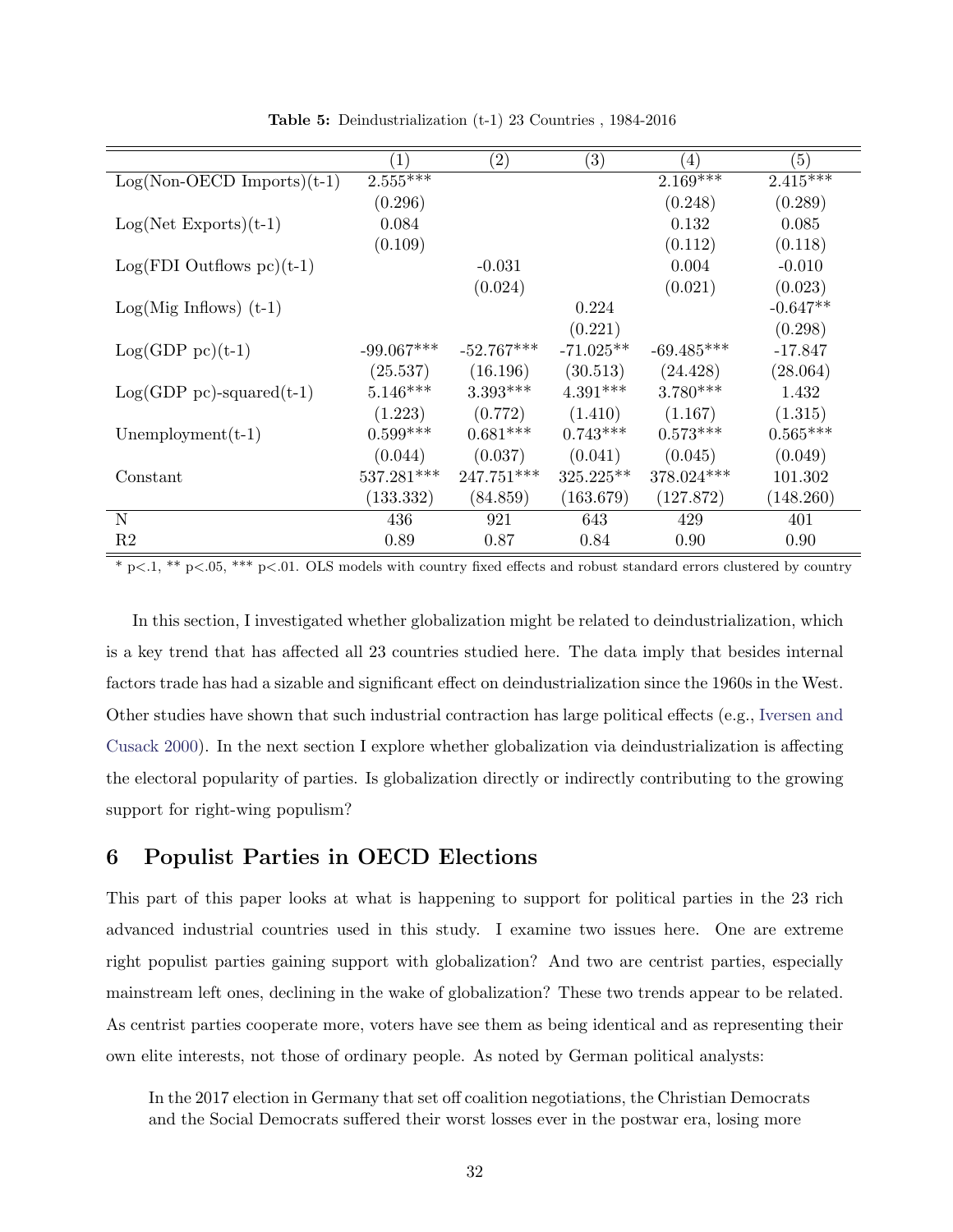than 100 seats in the Bundestag, the German federal legislature. . . This has been the story across Europe, as establishment parties plummet in popularity. "Most analysts attributed the German mainstream parties losses to voters anger at the years of grandcoalition government, which many said had rendered the parties distant and indistinguishable. . . Agreements between the center-left and center-right have long been seen as a fundamental building block of European stability. But now, as such agreements falter, the popularity of mainstream parties is falling fast, with the center-lefts support collapsing particularly quickly.[30](#page-33-0)

Turning to the question of whether populist party vote share has risen as globalization increases, I merge elections data from ParlGov [\(Doring and Manow](#page-44-13) [2016\)](#page-44-13) with classifications of far right and mainstream left parties. To classify parties as extreme right, I relied on seminal accounts of extreme far right and populism by [Golder](#page-45-15) [\(2003\)](#page-45-15), [Mudde](#page-47-4) [\(2007\)](#page-47-4), [van Kessel](#page-48-13) [\(2015\)](#page-48-13). I augmented these lists with more recent classifications of populist parties by [Algan et al.](#page-43-16) [\(2017\)](#page-43-16), [Funke, Schularick and](#page-45-16) [Trebesch](#page-45-16) [\(2016\)](#page-45-16), [Marks et al.](#page-46-16) [\(2017\)](#page-46-16), [Rooduijn and Burgoon](#page-47-9) [\(2017\)](#page-47-9), [Rovny](#page-47-13) [\(2013\)](#page-47-13). In total, there were 126 parties in 15 European countries that were considered "far right" by at least one article. Many of these parties are quite small and failed to generate considerable support in any election. Out of the 126 parties, only 65 met ParlGov's threshold of gaining more than one percent of the vote share in an election. The final list of parties is provided in appendix table [4.](#page-53-0) I adopted a similar method to classify mainstream left and right parties by relying on standard definitions in the literature (see appendix tables  $5$  and  $6$ ).<sup>[31](#page-33-1)</sup>

<span id="page-33-0"></span><sup>30</sup>Taub, Amanda. 2018."How Germanys New Coalition Explains Europes Uncertain Future," New York Times. February 11. Available from: [https://www.nytimes.com/2018/02/11/world/europe/europe-politics-far-right.](https://www.nytimes.com/2018/02/11/world/europe/europe-politics-far-right.html) [html](https://www.nytimes.com/2018/02/11/world/europe/europe-politics-far-right.html)

<span id="page-33-1"></span><sup>&</sup>lt;sup>31</sup>Specifically, [Wagner and Meyer](#page-48-14) [\(2017\)](#page-48-15), [van Hauwaert and Kessel](#page-48-15) (2017), [Rovny](#page-47-13) [\(2013\)](#page-47-13), and [Pontusson and Rueda](#page-47-14) [\(2010\)](#page-47-14)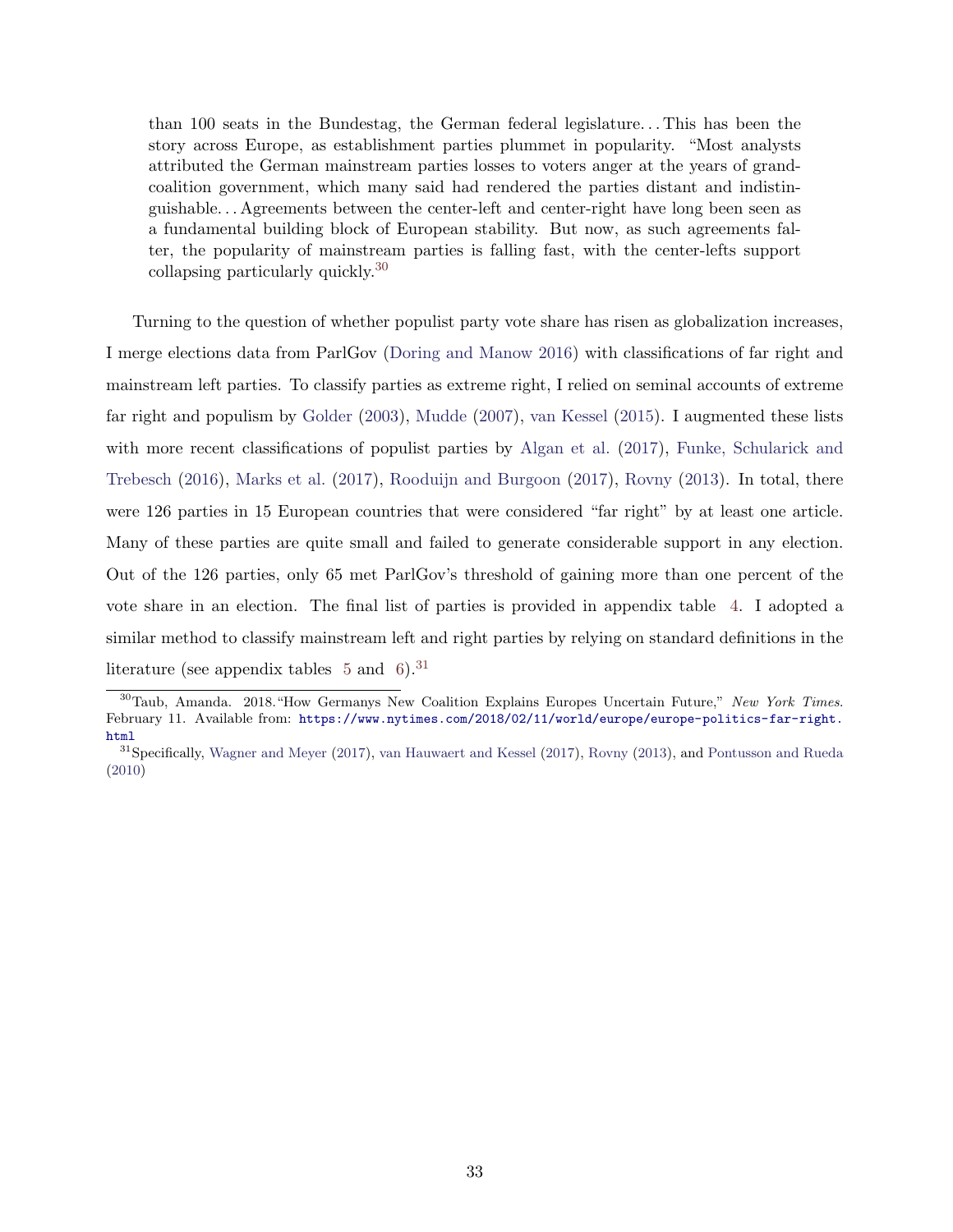<span id="page-34-0"></span>

Source: ParlGov, 2018. See appendix for party classifications.

Figure 8: Far Right and Mainstream Left and Right Vote Share, 1985-2016.

Figure [8](#page-34-0) depicts aggregate vote shares of extreme right-wing parties, mainstream right, and mainstream left parties from 1985-2016, averaged across the 15 European countries with at least one far right party and 22 OECD countries for mainstream left and right parties, excluding the United States. I take the four-year average of each country's vote share totals to smooth over non-election years. Consistent with our expectations, far right parties experienced a sharp increase in support as globalization surged in the 1990s, more than doubling their average from approximately 5 percent in 1985-1989. By contrast, support for mainstream left parties has declined considerably after the Cold War and the again following the 2008 financial crisis. Support for the mainstream right parties has declined but less so.

Are similar forces increasing support for right populist parties and decreasing confidence in establishment ones? The existing research has produced inconsistent findings with some authors arguing that there is "comprehensive evidence of [a] link between globalization and the electoral success of nationalist, isolationist, and radical-right parties" [\(Colantone and Stanig](#page-44-5) [2018](#page-44-5)b, p 2.) whereas others claim any link between globalization and populism "lacks empirical support at both the aggregate and individual level" [\(Mudde and Kaltwasser](#page-47-15) [2018,](#page-47-15) p. 8). One difficulty in analyzing how globalization affects electoral outcomes is that the effects of trade, investment, and migration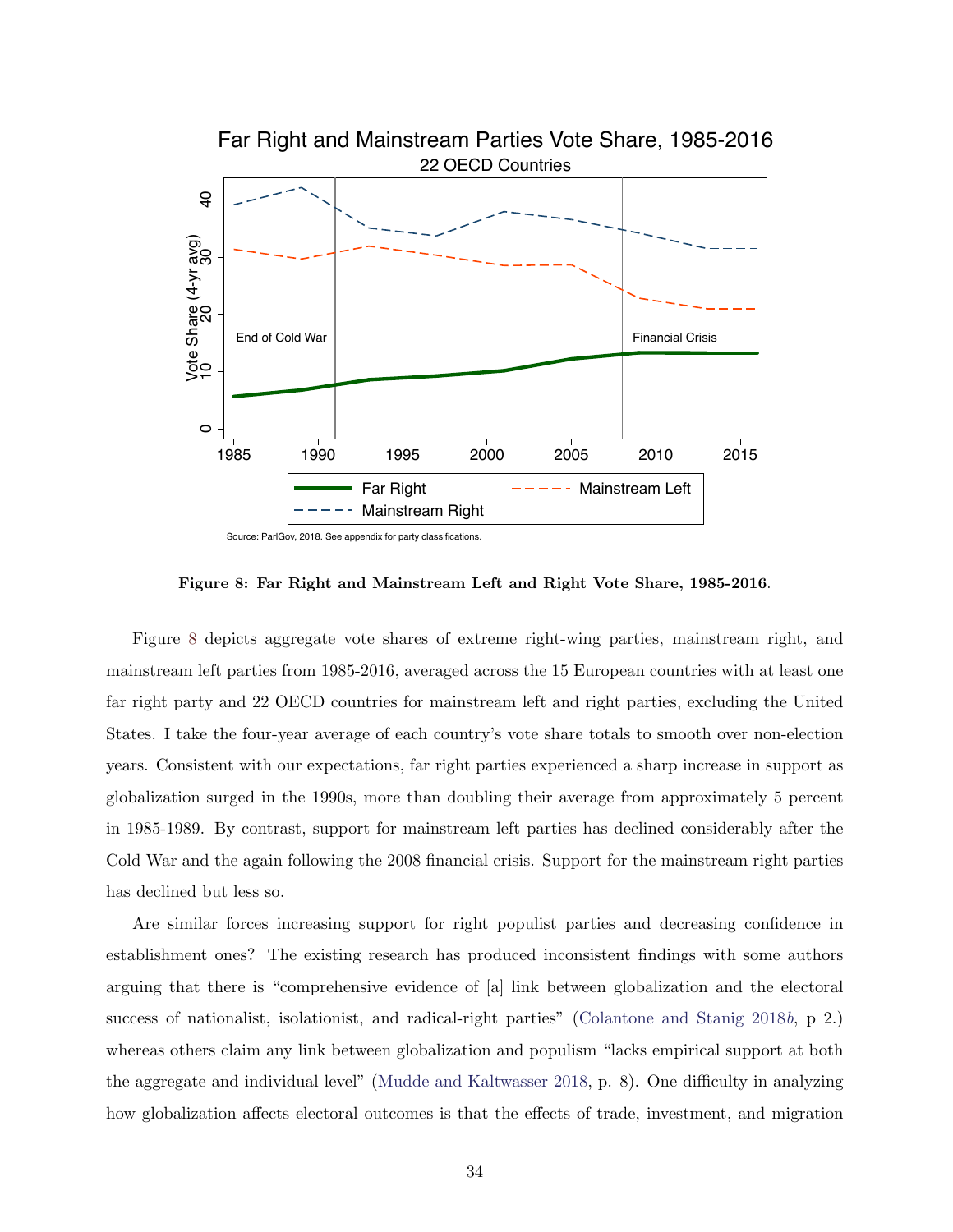flows may be indirect and affect vote choice through mediating variables such as deindustrialization. As shown in the previous section, globalization is strongly associated with a decrease in the share of industrial employment.

I investigate the determinants of vote share in all elections for the national legislature since 1985 using election data from ParlGov [\(Doring and Manow](#page-44-13) [2016\)](#page-44-13). I leverage the same globalization variables used in the prior sections, including trade flows as percentage of GDP [\(World Bank](#page-49-0) [2018\)](#page-49-0), FDI net inflows and outflows as a percent of GDP [\(World Bank](#page-49-0) [2018\)](#page-49-0), and migrant stock and flows from the [\(World Bank](#page-49-0) [2018\)](#page-49-0) and OECD, respectively. These measures are logged and lagged one year so that a party's electoral performance is associated with economic flows in the previous year. I also include a battery of controls, which might influence the outcome, such as the growth rate of GDP per capita, the post-fiscal income inequality Gini (after transfers and taxes), deindustrialization, social security transfers, and the effective number of parties from the *Comparative Political Dataset* [\(Armingeon et al.](#page-43-14) [2018\)](#page-43-14).

Is there evidence of movement in electoral support for populist parties in Europe related to the growth of globalization? I expect that globalization might increase vote shares for such parties, and this might especially be the case as globalization works through deindustrialization to affect workers' employment and wages. I attempt to capture these inter-related effects through a series of structural equation models. Structural equation models allows us to combine and elucidate the influence of globalization on deindustrialization and its direct, indirect, and total effects on electoral outcomes. The total effect of trade, FDI, and migration on the far right vote share is defined as the effect of globalization mediated through deindustrialization (i.e., the indirect effect), and a direct effect that consists of other factors outside of deindustrialization. In other words, the direct effect captures the effect of globalization on voting behavior if the level of deindustrialization experiences no change.

Table [6](#page-37-0) reports the estimates from structural equation models of deindustralization and the determinants of electoral support for populist right-wing parties. All specifications are estimated using robust standard errors clustered by country and include country level fixed effects. The unit of observation is country-election year. In the top half of table [6,](#page-37-0) I report the direct effects of deindustrialization and globalization on far right party vote share. Overall, there is a strong relationship between deindustrialization and extreme right-wing vote shares. More deindustrialization leads to more support for such parties. The globalization measures generally do not have a large direct effect on such support. But as the mediation models show, they have significant and sizable effects on deindustrialization and through it on populist vote shares. Deindustrialization is an important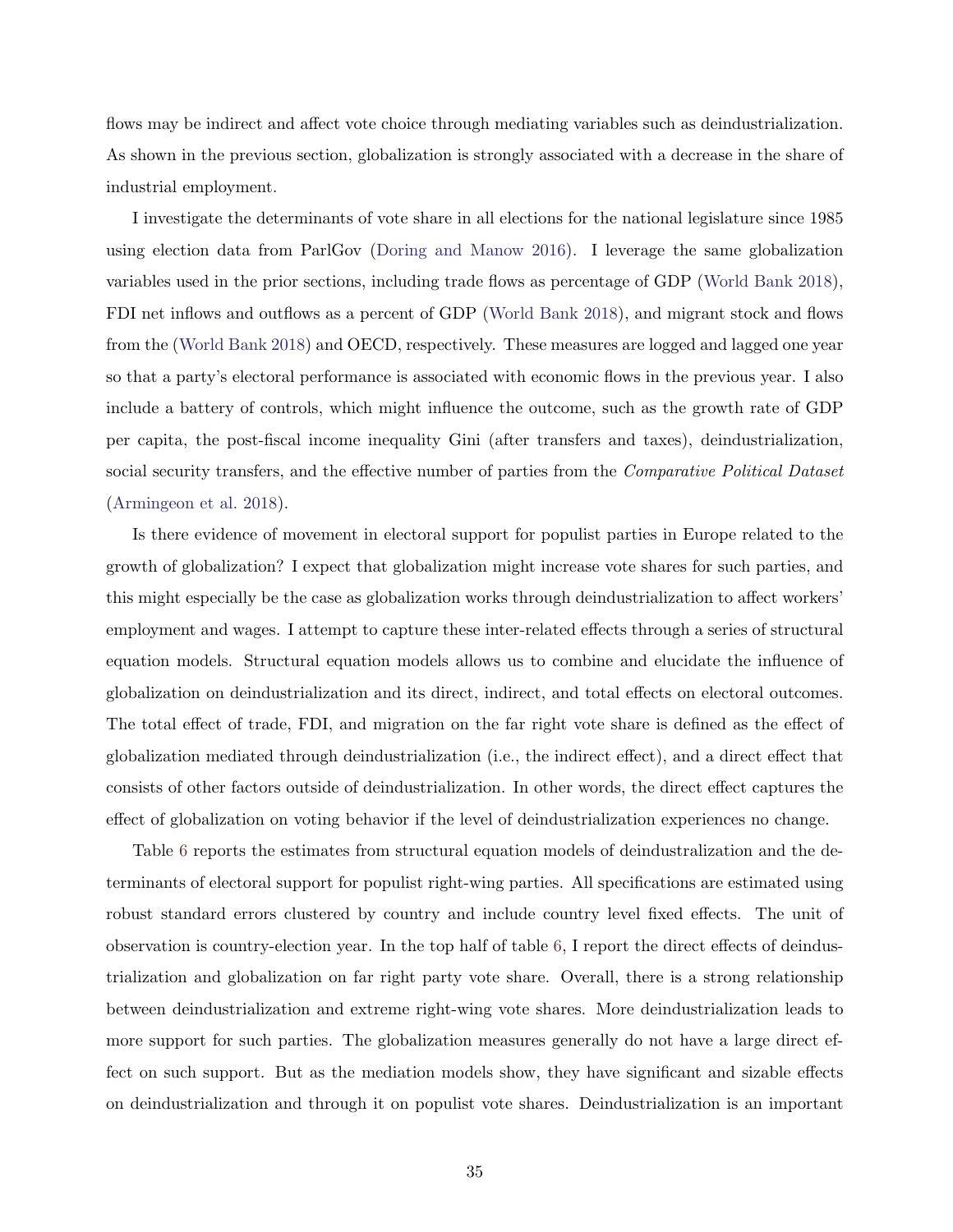mediator of the relationship between globalization and populism. Interestingly, migration flows and stocks have significant direct effects on populist vote shares; more migrants lead to greater support for them. In addition, it is notable that social welfare spending levels have no significant relationship to populist party support. In sum, as table [7](#page-38-0) shows, globalization in the form of trade and FDI have significant indirect effects on populist vote shares, while FDI inflows and outflows and migration have direct effects as well.

In table [8,](#page-39-0) I estimate the same series of structural equation models for mainstream left party vote shares. In these models deindustrialization has a negative and often significant effect on support for the left. I expect this negative relationship because industrial workers have been a main part of the coalition supporting the left; as their manufacturing jobs disappear, they become prime candidates for supporting populist parties. Migration also has direct negative effects on support for the left. Once again FDI appears to have an indirect effect through deindustrialization on left party support. It increase deindustrialization which in turn decreases left party voting. In table [9,](#page-40-0) the direct and indirect effects of the globalization variables are shown. Trade, FDI and migration all have significant negative effects in total on left party vote shares. They are contributing to the decline in left, often Social Democratic party, votes, that was shown in table [8.](#page-34-0) Finally, the data show no effect for social welfare spending in influencing left party vote shares.

In the appendix tables [7](#page-58-0) and [8,](#page-59-0) I present analysis of mainstream right vote shares. Deindustrialization seems to have no effect on them and globalization has neither direct nor indirect effects. The impact of deindustrialization is thus mainly on the left, which makes sense given who left voters were. Left parties tended to be supported by the industrial working class, which is the group most affected by trade and FDI. It should be expected then that left, Social Democratic parties face the greatest threat from globalization and deindustrialization.

This analysis shows strong evidence that globalization is affecting votes shares of political parties in the advanced industrial countries, and it is affecting them differentially. Globalization is directly and indirectly increasing support for right-wing populist parties and decreasing it for left parties. Its indirect effect is mainly operating through the erosion of manufacturing jobs in these countries. The loss of jobs in this sector and the inability to find jobs of similar pay often leads to dissatisfaction with the status quo and more openness to populist appeals. Globalization may also have indirect effects on technological change and adoption of labor-saving innovations, which again may drive support for populism as workers lose jobs. This path is one that I plan to examine in future research. But here it is evident that globalization is having an impact on eroding support for the mainstream left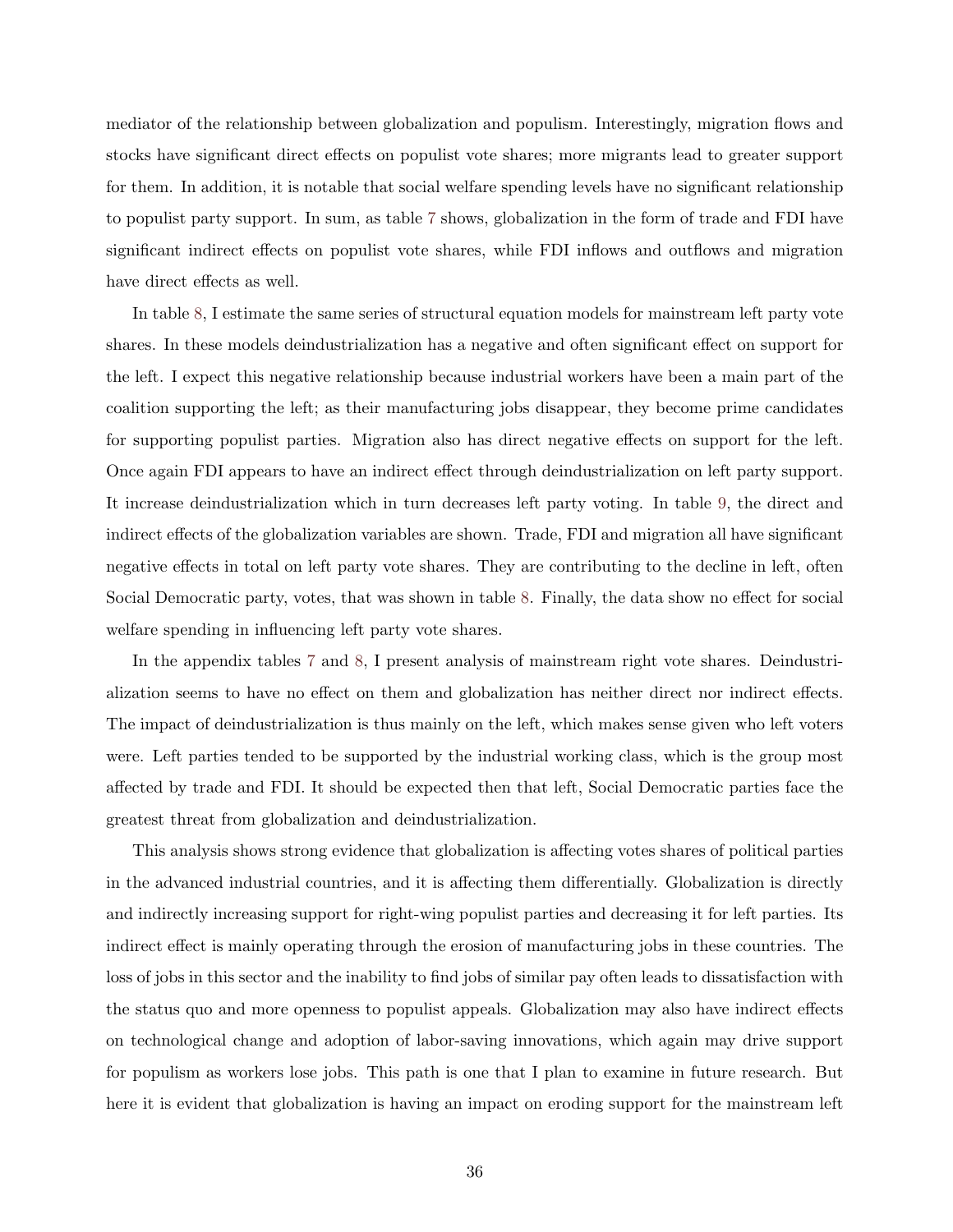<span id="page-37-0"></span>

|                               | (1)         | (2)          | (3)          | (4)          | (5)         | (6)          |
|-------------------------------|-------------|--------------|--------------|--------------|-------------|--------------|
|                               | b/se        | b/se         | b/se         | b/se         | b/se        | b/se         |
| <b>Direct Effects</b>         |             |              |              |              |             |              |
| Deindustriaization $(t-1)$    | $0.767***$  | $0.760***$   | $0.748***$   | $0.786***$   | 0.075       | $0.462**$    |
|                               | (0.165)     | (0.215)      | (0.215)      | (0.210)      | (0.189)     | (0.192)      |
|                               |             |              |              |              |             |              |
| $Log(Trade)(t-1)$             | $-1.235$    |              |              |              |             |              |
|                               | (5.997)     |              |              |              |             |              |
| $Log(FDI\ Inflows)(t-1)$      |             | $\,0.955\,$  |              |              |             |              |
|                               |             | (0.637)      |              |              |             |              |
| $Log(FDI$ Outflows) $(t-1)$   |             |              | 0.528        |              |             |              |
|                               |             |              |              |              |             |              |
|                               |             |              | (0.427)      |              |             |              |
| $Log(FDI Total)(t-1)$         |             |              |              | 0.597        |             |              |
|                               |             |              |              | (0.365)      |             |              |
| Migrant $Stk(t-1)$            |             |              |              |              | $1.609***$  |              |
|                               |             |              |              |              |             |              |
|                               |             |              |              |              | (0.461)     |              |
| $Log(Mig Inflows)(t-1)$       |             |              |              |              |             | $2.835*$     |
|                               |             |              |              |              |             | (1.646)      |
| Social Welfare $(t-1)$        | $-0.200$    | $-0.070$     | $-0.116$     | $-0.078$     | $-0.109$    | $-0.500$     |
|                               | (0.436)     | (0.368)      | (0.404)      | (0.396)      | (0.428)     | (0.459)      |
|                               |             |              |              |              |             |              |
| GDP per capita Growth $(t-1)$ | $-0.342$    | $-0.494**$   | $-0.463**$   | $-0.502**$   | $-0.391**$  | $-0.312$     |
|                               | (0.238)     | (0.199)      | (0.199)      | (0.200)      | (0.186)     | (0.252)      |
| Unemployment (t-1)            | $-0.191$    | $-0.237$     | $-0.210$     | $-0.250$     | $-0.079$    | $-0.013$     |
|                               | (0.254)     | (0.258)      | (0.247)      | (0.249)      | (0.275)     | (0.329)      |
| Eff. No. Parties              | $2.051*$    | $1.702*$     | 1.798*       | 1.670        | $1.890**$   | $2.079**$    |
|                               |             |              |              |              |             |              |
|                               | (1.064)     | (1.031)      | (0.979)      | (1.017)      | (0.825)     | (0.922)      |
| $Gini(t-1)$                   | $-0.467$    | $-0.325$     | $-0.406$     | $-0.285$     | $-0.504*$   | $-0.523$     |
|                               | (0.393)     | (0.340)      | (0.343)      | (0.342)      | (0.287)     | (0.440)      |
| Constant                      | $-52.590**$ | $-61.903***$ | $-56.931***$ | $-62.526***$ | $-17.867$   | $-55.666***$ |
|                               |             |              |              |              |             |              |
|                               | (21.616)    | (16.800)     | (17.605)     | (16.621)     | (15.362)    | (17.572)     |
| $Global \rightarrow Deindus.$ |             |              |              |              |             |              |
| $Log(Trade)(t-1)$             | $2.987**$   |              |              |              |             |              |
|                               | (1.295)     |              |              |              |             |              |
|                               |             | $1.677***$   |              |              |             |              |
| $Log(FDI\ Inflows)(t-1)$      |             |              |              |              |             |              |
|                               |             | (0.446)      |              |              |             |              |
| $Log(FDI$ Outflows) $(t-1)$   |             |              | $1.371**$    |              |             |              |
|                               |             |              | (0.619)      |              |             |              |
|                               |             |              |              | $1.376***$   |             |              |
| $Log(FDI Total)(t-1)$         |             |              |              |              |             |              |
|                               |             |              |              | (0.529)      |             |              |
| Migrant $Stk(t-1)$            |             |              |              |              | $0.317***$  |              |
|                               |             |              |              |              | (0.055)     |              |
|                               |             |              |              |              |             | $-0.292$     |
| $Log(Mig Inflows)(t-1)$       |             |              |              |              |             |              |
|                               |             |              |              |              |             | (0.627)      |
| GDP pc Growth $(t-1)$         | $-0.470***$ | $-0.471***$  | $-0.486***$  | $-0.498***$  | $-0.360***$ | $-0.413***$  |
|                               | (0.087)     | (0.088)      | (0.113)      | (0.104)      | (0.116)     | (0.126)      |
| Constant                      | $62.613***$ | $73.415***$  | $73.554***$  | 73.065***    | $71.539***$ | 78.563***    |
|                               |             |              |              |              |             |              |
|                               | (5.753)     | (1.038)      | (1.170)      | (1.289)      | (1.062)     | (6.913)      |

Table 6: Mediation Models - Far Right Vote Share (t-1) (1985-2016)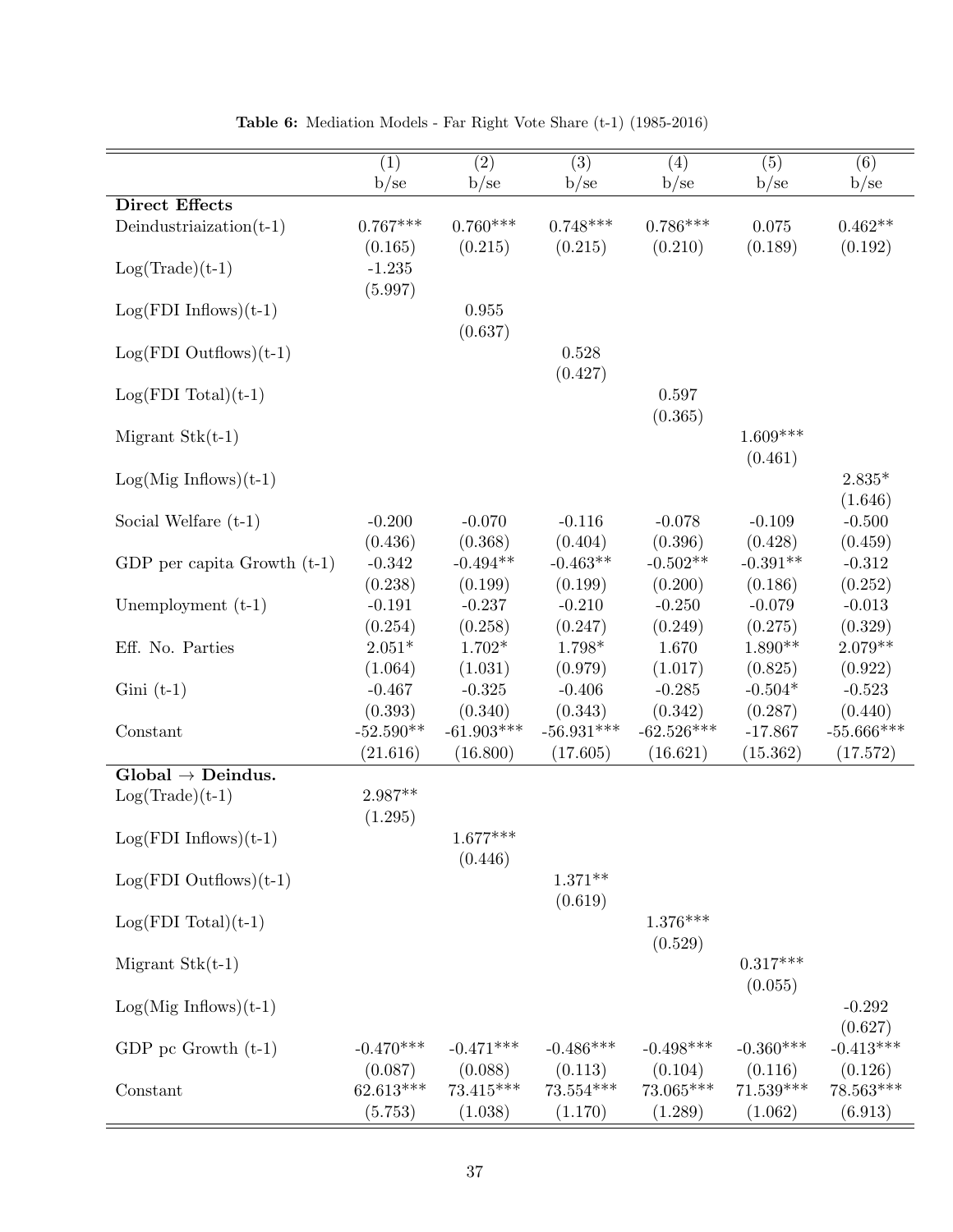<span id="page-38-0"></span>

|                 | (1)       | $\left( 2\right)$ | $\left( 3\right)$ | $\left(4\right)$ | (5)        | (6)      |
|-----------------|-----------|-------------------|-------------------|------------------|------------|----------|
|                 | Trade     | $FDI-In$          | FDI-Out           | FDI-Total        | MigStock   | MigFlow  |
|                 | $b$ /se   | b/sec             | $b$ /se           | b/sec            | b/sec      | $b$ /se  |
| Indirect Effect | $2.291**$ | $1.275**$         | $1.027*$          | $1.081**$        | 0.024      | $-0.135$ |
|                 | (1.1459)  | (0.494)           | (0.5823)          | (0.5165)         | (0.0589)   | (0.2701) |
| Total Effect    | 1.056     | $2.229***$        | $1.555**$         | $1.678***$       | $1.633***$ | $2.700*$ |
|                 | (5.9693)  | (0.7806)          | (0.652)           | (0.5984)         | (0.4243)   | (1.597)  |
| N               | 139       | 131               | 135               | 130              | 137        | 120      |

Table 7: Far Right Vote Share (Indirect and Total Effects) (t-1) (1985-2016)

Estimates are based on generalized structural equation models with country fixed effects and robust standard errors clustered by country. \*p < .1; \*\*p < .05; \*\*\*p < .01.

and enhancing it for right-wing populists.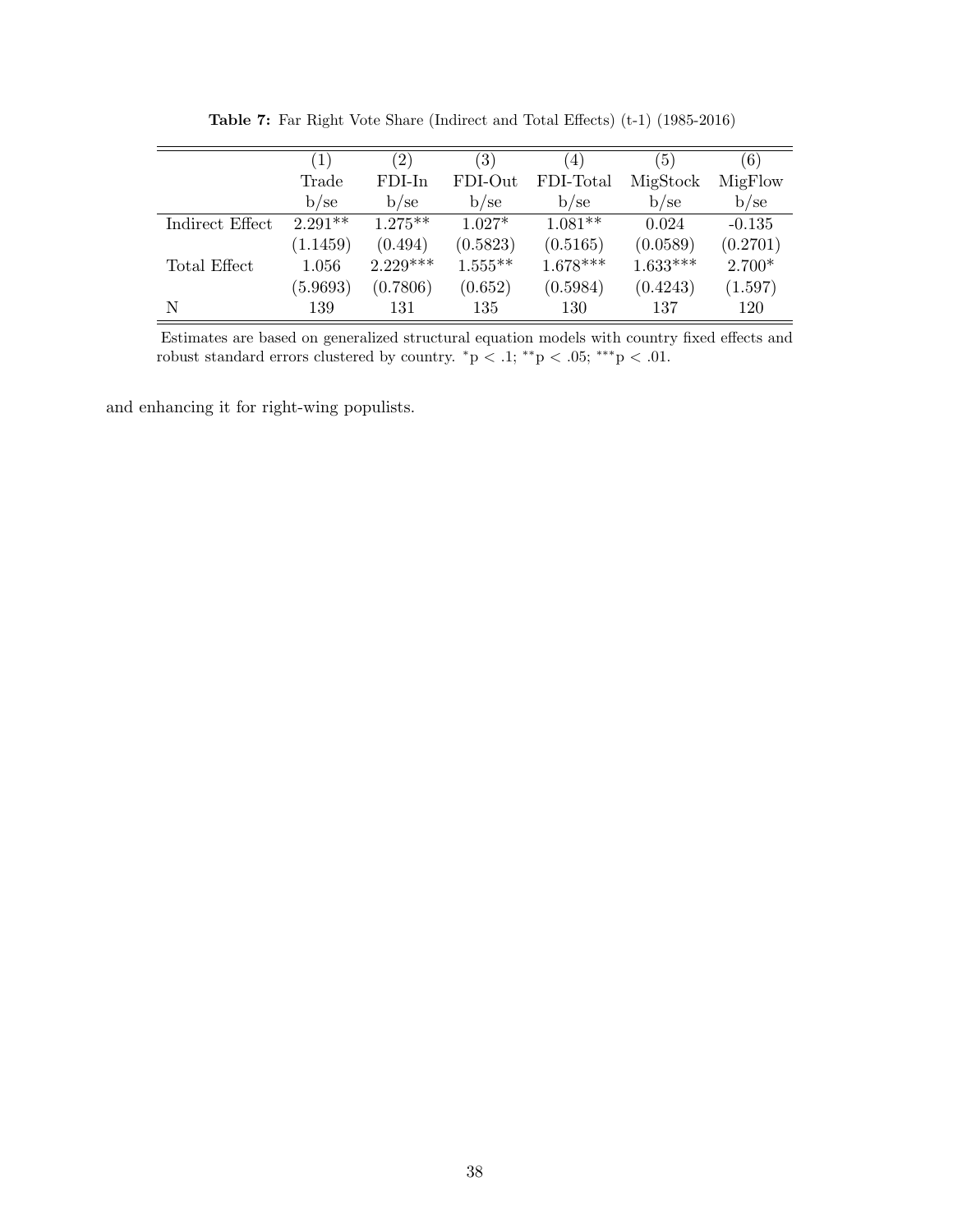<span id="page-39-0"></span>

|                               | $\overline{(1)}$ | $\overline{(2)}$ | $\overline{(3)}$ | (4)         | (5)         | (6)         |
|-------------------------------|------------------|------------------|------------------|-------------|-------------|-------------|
|                               | b/se             | b/se             | b/se             | b/se        | b/se        | b/se        |
| <b>Direct Effects</b>         |                  |                  |                  |             |             |             |
| Deindustrialization $(t-1)$   | $-0.187$         | $-0.406**$       | $-0.382**$       | $-0.392**$  | $-0.118$    | $-0.195$    |
|                               | (0.220)          | (0.179)          | (0.174)          | (0.176)     | (0.184)     | (0.183)     |
|                               | $-6.938$         |                  |                  |             |             |             |
| $Log(Trade)(t-1)$             |                  |                  |                  |             |             |             |
|                               | (4.419)          |                  |                  |             |             |             |
| $Log(FDI\ Inflows)(t-1)$      |                  | 0.036            |                  |             |             |             |
|                               |                  | (0.475)          |                  |             |             |             |
| $Log(FDI$ Outflows) $(t-1)$   |                  |                  | $-0.306$         |             |             |             |
|                               |                  |                  | (0.422)          |             |             |             |
|                               |                  |                  |                  |             |             |             |
| $Log(FDI Total)(t-1)$         |                  |                  |                  | $-0.171$    |             |             |
|                               |                  |                  |                  | (0.352)     |             |             |
| Migrant $Stk(t-1)$            |                  |                  |                  |             | $-0.618**$  |             |
|                               |                  |                  |                  |             | (0.242)     |             |
|                               |                  |                  |                  |             |             |             |
| $Log(Mig Inflows)(t-1)$       |                  |                  |                  |             |             | $-1.614***$ |
|                               |                  |                  |                  |             |             | (0.563)     |
| Social Welfare $(t-1)$        | 0.284            | 0.275            | 0.228            | 0.246       | 0.240       | $0.526**$   |
|                               | (0.179)          | (0.218)          | (0.221)          | (0.218)     | (0.195)     | (0.235)     |
| GDP pc Growth $(t-1)$         | $0.278**$        | $0.228*$         | $0.246**$        | $0.239**$   | $0.237**$   | 0.275       |
|                               |                  |                  |                  |             |             |             |
|                               | (0.119)          | (0.118)          | (0.119)          | (0.119)     | (0.101)     | (0.188)     |
| Unemployment $(t-1)$          | $-0.631$         | $-0.582$         | $-0.581$         | $-0.583$    | $-0.653*$   | $-0.403$    |
|                               | (0.393)          | (0.398)          | (0.379)          | (0.391)     | (0.388)     | (0.328)     |
| Eff. No. Parties              | $-3.751***$      | $-3.722***$      | $-3.737***$      | $-3.722***$ | $-3.653***$ | $-3.735***$ |
|                               | (0.872)          | (0.941)          | (0.899)          | (0.933)     | (0.837)     | (0.834)     |
|                               |                  |                  |                  |             |             |             |
| $Gini(t-1)$                   | 0.127            | 0.002            | $-0.006$         | $-0.003$    | 0.000       | 0.095       |
|                               | (0.377)          | (0.356)          | (0.348)          | (0.359)     | (0.361)     | (0.366)     |
| Constant                      | 89.581***        | 84.612***        | 83.655***        | 84.207***   | 77.306***   | $81.433***$ |
|                               | (9.823)          | (12.331)         | (11.183)         | (12.111)    | (8.588)     | (10.450)    |
| $Global \rightarrow Deindus.$ |                  |                  |                  |             |             |             |
|                               |                  |                  |                  |             |             |             |
| $Log(Trade)(t-1)$             | 2.987**          |                  |                  |             |             |             |
|                               | (1.295)          |                  |                  |             |             |             |
| $Log(FDI\ Inflows)(t-1)$      |                  | $1.677***$       |                  |             |             |             |
|                               |                  | (0.446)          |                  |             |             |             |
|                               |                  |                  | $1.371**$        |             |             |             |
| $Log(FDI$ Outflows) $(t-1)$   |                  |                  |                  |             |             |             |
|                               |                  |                  | (0.619)          |             |             |             |
| $Log(FDI Total)(t-1)$         |                  |                  |                  | $1.376***$  |             |             |
|                               |                  |                  |                  | (0.529)     |             |             |
| Migrant $Stk(t-1)$            |                  |                  |                  |             | $0.317***$  |             |
|                               |                  |                  |                  |             |             |             |
|                               |                  |                  |                  |             | (0.055)     |             |
| $Log(Mig Inflows)(t-1)$       |                  |                  |                  |             |             | $-0.292$    |
|                               |                  |                  |                  |             |             | (0.627)     |
| GDP pc Growth $(t-1)$         | $-0.470***$      | $-0.471***$      | $-0.486***$      | $-0.498***$ | $-0.360***$ | $-0.413***$ |
|                               | (0.087)          | (0.088)          | (0.113)          | (0.104)     | (0.116)     | (0.126)     |
|                               |                  |                  |                  |             |             |             |
| Constant                      | $62.613***$      | $73.415***$      | $73.554***$      | $73.065***$ | $71.539***$ | $78.563***$ |
|                               | (5.753)          | (1.038)          | (1.170)          | (1.289)     | (1.062)     | (6.913)     |

Table 8: Mediation Models - Mainstream Left Parties Vote Share (t-1) (1985-2016)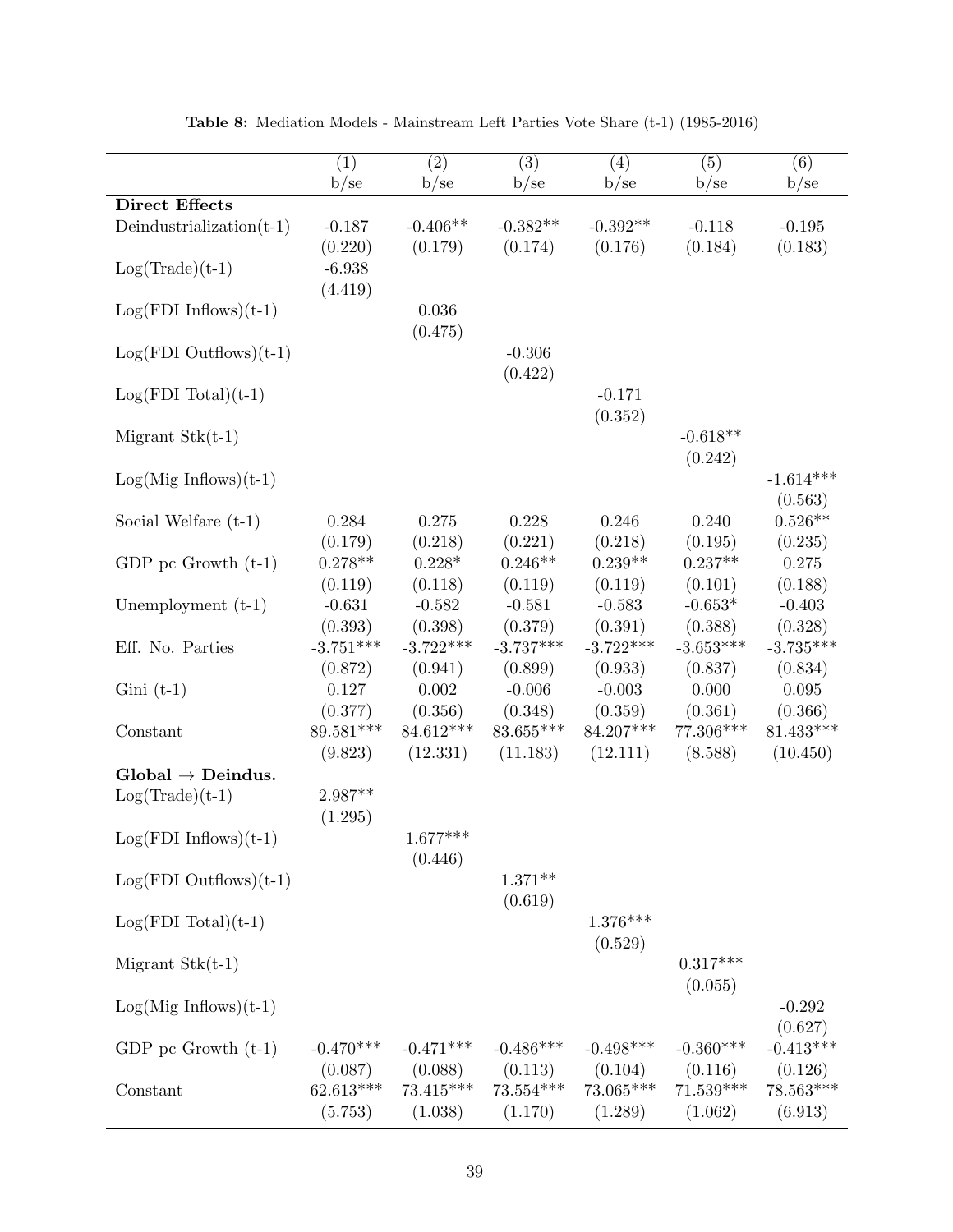<span id="page-40-0"></span>

|                 | $\left( 1\right)$ | (2)        | $\left( 3\right)$ | $\left(4\right)$ | $\left(5\right)$ | (6)        |
|-----------------|-------------------|------------|-------------------|------------------|------------------|------------|
|                 | Trade             | $FDI-In$   | FDI-Out           | FDI-Total        | MigStock         | MigFlow    |
|                 | b/sec             | b/sec      | b/se              | b/sec            | $b$ /se          | b/sec      |
| Indirect Effect | $-0.559$          | $-0.681**$ | $-0.524$          | $-0.539*$        | $-0.037$         | 0.057      |
|                 | (0.7128)          | (0.3334)   | (0.3362)          | (0.3116)         | (0.0606)         | (0.1315)   |
| Total Effect    | $-7.497*$         | $-0.646$   | $-0.830*$         | $-0.711$         | $-0.656***$      | $-1.557**$ |
|                 | (3.9453)          | (0.5221)   | (0.4354)          | (0.4017)         | (0.2101)         | (0.625)    |
| N               | 199               | 191        | 194               | 189              | 197              | 174        |

Table 9: Mainstream Left Parties Vote Share (Indirect and Total Effects) (1985-2016)

Estimates are based on generalized structural equation models with country fixed effects and robust standard errors clustered by country.  $\rm *p < .1; \rm **p < .05; \rm ***p < .01$ .

### 7 Conclusion

This investigation of the political effects of globalization in the rich democracies of the OECD since the 1960s suggests an important relationship between globalization and populism. First, a direct relationship appears to exist between globalization and changes in party platforms. More trade and FDI are associated with a turn to anti-internationalism and anti-globalization, but less so for broader populist sentiments. Social welfare spending also seems less and less able to mitigate this relationship. Second, globalization is indirectly affecting party vote shares. A big factor in shifting votes from left parties and toward extreme right-wing populist ones is deindustrialization. But globalization is connected to deindustrialization and when it is mediated by that force globalization then leads to declining support for the left and rising support for right-wing populist parties. Globalization thus seems to be generating a political backlash against itself and mainstream democratic politics.

Because it is the largest part of the economy engaged in globalization, international trade seems to generate the most amount of backlash against globalization. Foreign capital flows-both inflows and outflows- have an effect in generating anti-internationalism and populism in party programs, but their effects seem less strong than those from trade. While talked about most these days, immigration has little direct association with pressure for autarchy and anti-internationalism in party programs. But it could well be that the pressure from immigration is too recent to track here; recent political problems in Germany over migrants suggest more political effects now. Migration, however, is having direct effects on increasing vote shares for populist parties and decreasing them for left-wing parties.

The research here is cross-national, aggregating the specific and often regional impacts of globalization into a national measure. Studies, however, suggest that much of the action is at the regional or local level and thus I expect that more fine-grained data would expose an even stronger relationship. As [Pavcnik](#page-47-16) [\(2017,](#page-47-16) p. 4) notes because workers are not very mobile, "Effects of trade on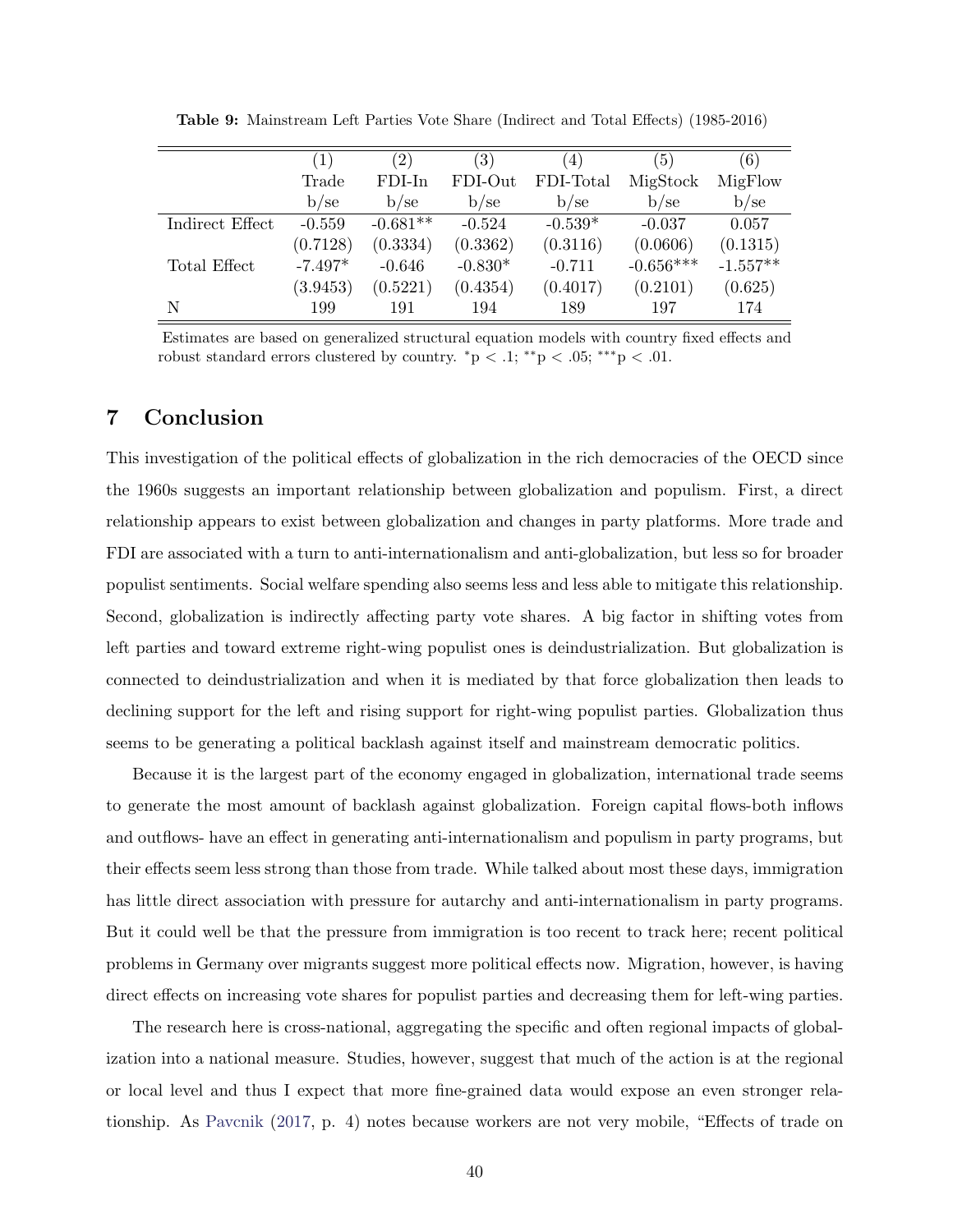earnings are geographically concentrated and unequal within a country, depending on the region's exposure to import and export shocks. . . Trade's adverse effects appear to be highly geographically concentrated and long-lasting in developing and developed countries alike." This aggregation may obfuscate the impact of globalization.

Furthermore, many of the traditional policy instruments and political institutions that seemed to have contained globalization pressures on the public no longer seem to work. As [Pontusson and](#page-47-17) [Weisstanner](#page-47-17) [\(2018,](#page-47-17) p. 32) point out, despite many differences across these countries they have all experienced the same broad economic trends, suggesting that their differences are not that important: "we show that relative poverty as well as overall inequality, measured before taxes and transfers, jumped in virtually all OECD countries in the early 1990s, held steady or even declined from 1994 to 2007, and then increased again in the wake of the Great Recession." In [Milner](#page-47-0) [\(2018\)](#page-47-0) I show that left-labor power does not seem to mediate the decline in social welfare spending due to globalization any longer. In this paper it seems as if social welfare spending is not mitigating the impact of globalization on party platforms either. Finally, globalization may be undermining left parties and their main source of political support.

I have also begun to explore the relationship between globalization and technological change. Globalization may not have direct relationship with political outcomes. It may operate through other factors: such as technological change, inequality, or the demise of the welfare state. Driven by trade and technological change, deindustrialization has been noted as a force for change in politics [\(Iversen and Cusack](#page-45-14) [2000\)](#page-45-14). Here I show that globalization works through deindustrialization to foster support for right-wing populist parties. In other research [Milner](#page-47-0) [\(2018\)](#page-47-0), I look at the adoption of technologies more specifically and the introduction of robots as well.<sup>[32](#page-41-0)</sup>

What is to be done? Should we end globalization and retreat into protectionism and isolation? Would this help politics and democracy? There's evidence that trade and FDI promote growth and innovation, so ending both of them would probably make countries overall worse off (e.g., [Dollar and](#page-44-14) [Kraay](#page-44-14) [2004,](#page-44-14) [Frankel and Romer](#page-44-15) [1999,](#page-44-15) [Grossman and Helpman](#page-45-17) [1991\)](#page-45-17). The better path would be to maintain openness but somehow help the losers from it. This idea is an old one and the welfare state in part was developed to help with this. But these older policies may not work any more to reduce the pressures associated with globalization and rapid economic change. It may be that unions have

<span id="page-41-0"></span> $32Gordon$  $32Gordon$  [\(2017,](#page-45-3) p. 443) in his recent book on technological change notes that the US and other countries have not experienced a huge surge in technological innovation affecting society lately. He claims the earlier period from 1870 to 1940 was much more revolutionary in terms of technological change and economic growth. His argument and data suggest that technological change is not the cause of recent sweeping economic changes-like inequality or the decline of unions- that might bring about political change, like the rise in populism.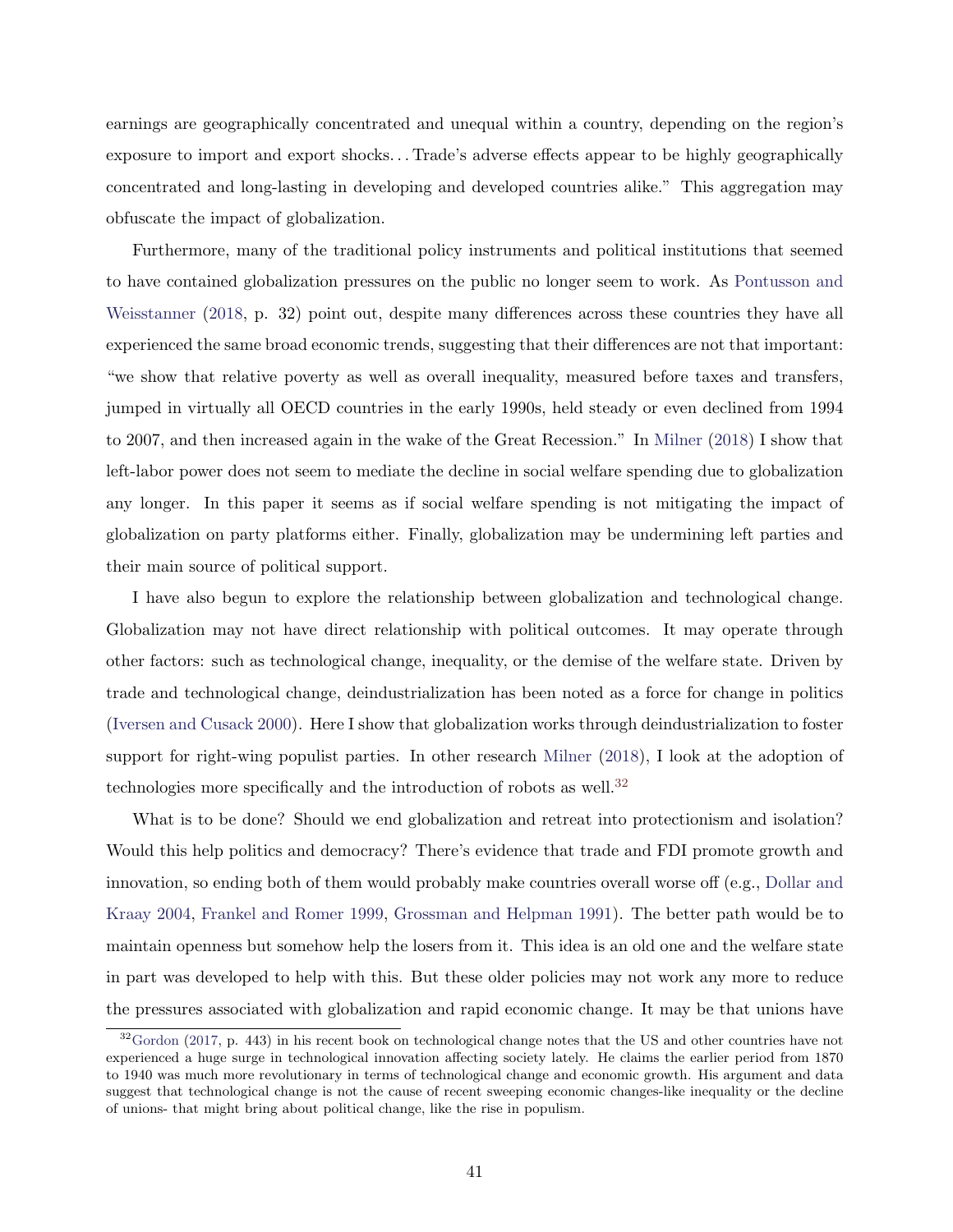been so weakened they can no longer function to contain globalization pressures.<sup>[33](#page-42-0)</sup> Left parties also are under attack and caught in a bind where policies to help labor in the longer run have short-run costs that make them unappealing. The welfare state itself may no longer be able to compensate the public for the vicissitudes of global capitalism, as open capital markets make it harder and harder for governments to collect the necessary taxes to pay for the benefits.

Rising inequality, financial crises and deflationary pressures, deindustrialization and competition from the developing countries, and rapid technological change may be undoing the compromise of embedded liberalism that sustained globalization previously. Into this breach are coming radical leftand right-wing parties who promise protection; they articulate a populist program that offers workers protection from the vicissitudes of contemporary global capitalism. Such programs may provide help in the short run but they tend to have long run costs that make them unsustainable [\(Dornbusch and](#page-44-16) [Edwards](#page-44-16) [1991,](#page-44-16) [Sachs](#page-48-16) [1989\)](#page-48-16). Unfortunately, playing on the dissatisfaction with economic conditions, populist leaders often combine them with strongly nationalist and anti-democratic practices, as evidenced in countries like Hungary and Poland recently. Populist, anti-democratic politics is what Polanyi anticipated would arise when individuals are left to face the market without political or social help. The question is what can be done to stop this trend.

<span id="page-42-0"></span><sup>33</sup>[Baccaro and Pontusson](#page-43-2) [\(2016,](#page-43-2) p. 196) note how trade may undermine unions and labor organization. A large driver of economic growth in the OECD countries has been exports. But they point out that such export-driven growth tends to increase inequality since low skill workers do not benefit (as much) from it as high skill ones do. Moreover, they claim that high skill workers benefit from it the most when they are not constrained by unions or centralized labor bargaining. Hence these workers become less and less interested in unions and labor organization.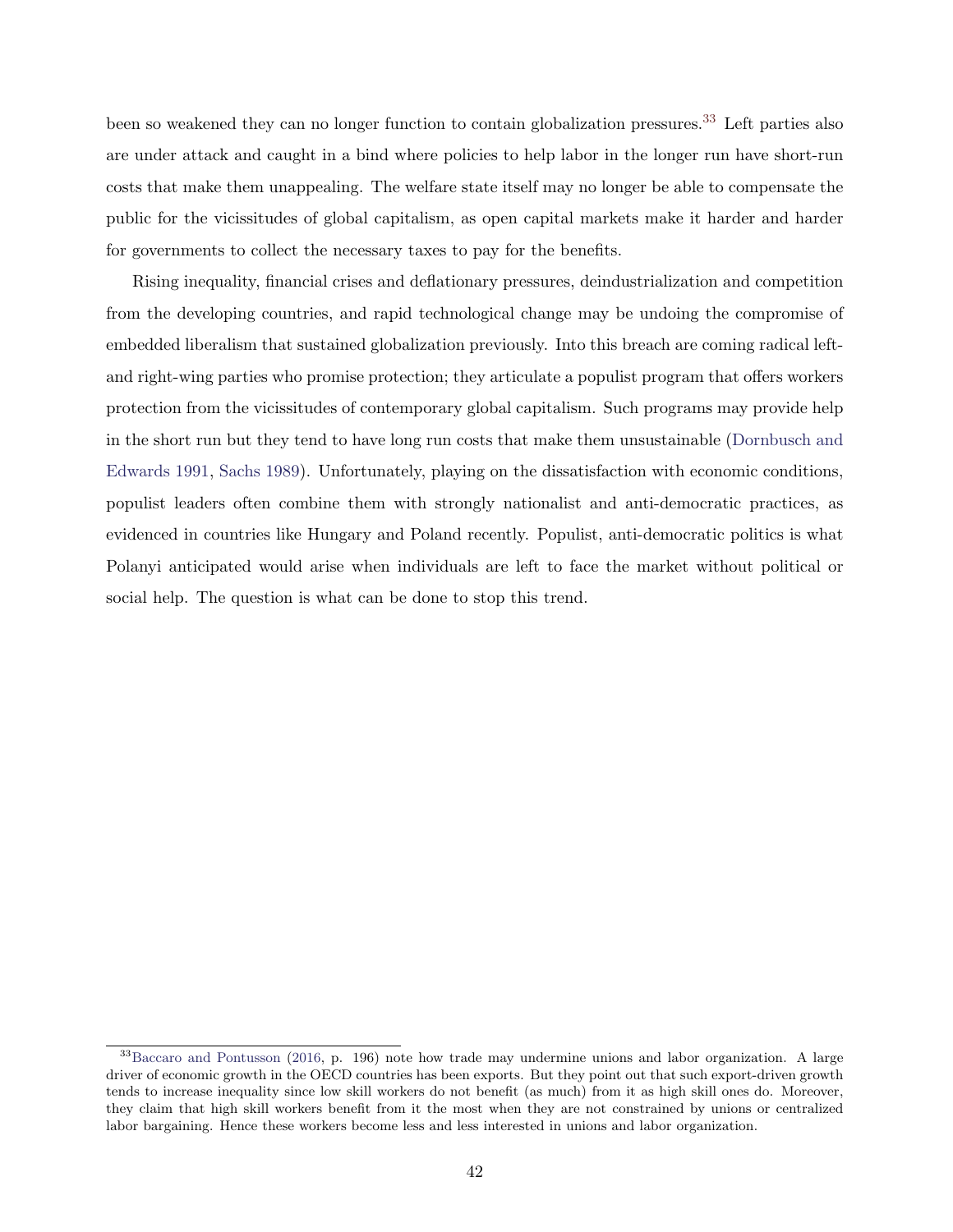#### References

<span id="page-43-12"></span>Acemoglu, Daron. 2003. "Patterns of Skill Premia." Review of Economic Studies 70:199–230.

- <span id="page-43-6"></span>Acemoglu, Daron, David Autor, David Dorn, Gordon H. Hanson and Brendan Price. 2016. "Import Competition and the Great US Employment Sag of the 2000s." Journal of Labor Economics 34(S1):S141–S198.
- <span id="page-43-15"></span>Alderson, Arthur S. 1999. "Explaining Deindustrialization: Globalization, Failure, or Success?" American Sociological Review 64(5):701.
- <span id="page-43-16"></span>Algan, Yann, Sergei Guriev, Elias Papaioannou and Evgenia Passari. 2017. "The European Trust Crisis and the Rise of Populism." Working Paper.
- <span id="page-43-14"></span>Armingeon, Klaus, Virginia Wenger, Fiona Wiedemeier, Christian Isler, Laura Knpfel, David Weisstanner and Sarah Engler. 2018. Comparative Political Data Set 1960-2016. Bern: Institute of Political Science, University of Berne.
- <span id="page-43-7"></span>Autor, David, David Dorn, Gordon Hanson and Kaveh Majlesi. 2016. "Importing Political Polarization? The Electoral Consequences of Rising Trade Exposure." NBER Working Paper.
- <span id="page-43-8"></span>Autor, David H, David Dorn and Gordon H Hanson. 2013. "The China Syndrome: Local Labor Market Effects of Import Competition in the United States." American Economic Review 103(6):2121–2168.
- <span id="page-43-10"></span>Autor, David H., Frank Levy and Richard J. Murnane. 2003. "The Skill Content of Recent Technological Change: An Empirical Exploration." The Quarterly Journal of Economics 118(4):1279–1333.
- <span id="page-43-2"></span>Baccaro, Lucio and Jonas Pontusson. 2016. "Rethinking Comparative Political Economy." Politics & Society 44(2):175–207.
- <span id="page-43-9"></span>Baldwin, Richard E. 2016. The great convergence: information technology and the new globalization. Cambridge, Massachusetts: The Belknap Press of Harvard University Press.
- <span id="page-43-11"></span>Berman, Eli, John Bound and Stephen Machin. 1998. "Implications of Skill-Biased Technological Change: International Evidence." Quarterly Journal of Economics 113(4):1245–1279.
- <span id="page-43-4"></span>Betz, Hans-Georg. 1994. Radical Right-Wing Populism in Western Europe. New York: St. Martin's Press.
- <span id="page-43-5"></span>Bornschier, Simon. 2010. Cleavage politics and the populist right : the new cultural conflict in Western Europe. Philadelphia, PA: Temple University Press.
- <span id="page-43-1"></span>Bourguignon, Francois. 2015. The Globalization of Inequality. Princeton, N.J.: Princeton University Press.
- <span id="page-43-3"></span>Burgoon, Brian. 2001. "Globalization and Welfare Compensation: Disentangling the Ties that Bind." International Organization 55(3):509–551.
- <span id="page-43-0"></span>Burgoon, Brian. 2009. "Globalization and Backlash: Polayni's Revenge?" Review of International Political Economy 16(2):145–177.
- <span id="page-43-13"></span>Burgoon, Brian. 2012. "Inequality and anti-globalization backlash by political parties." *European* Union Politics 14(3):408–435.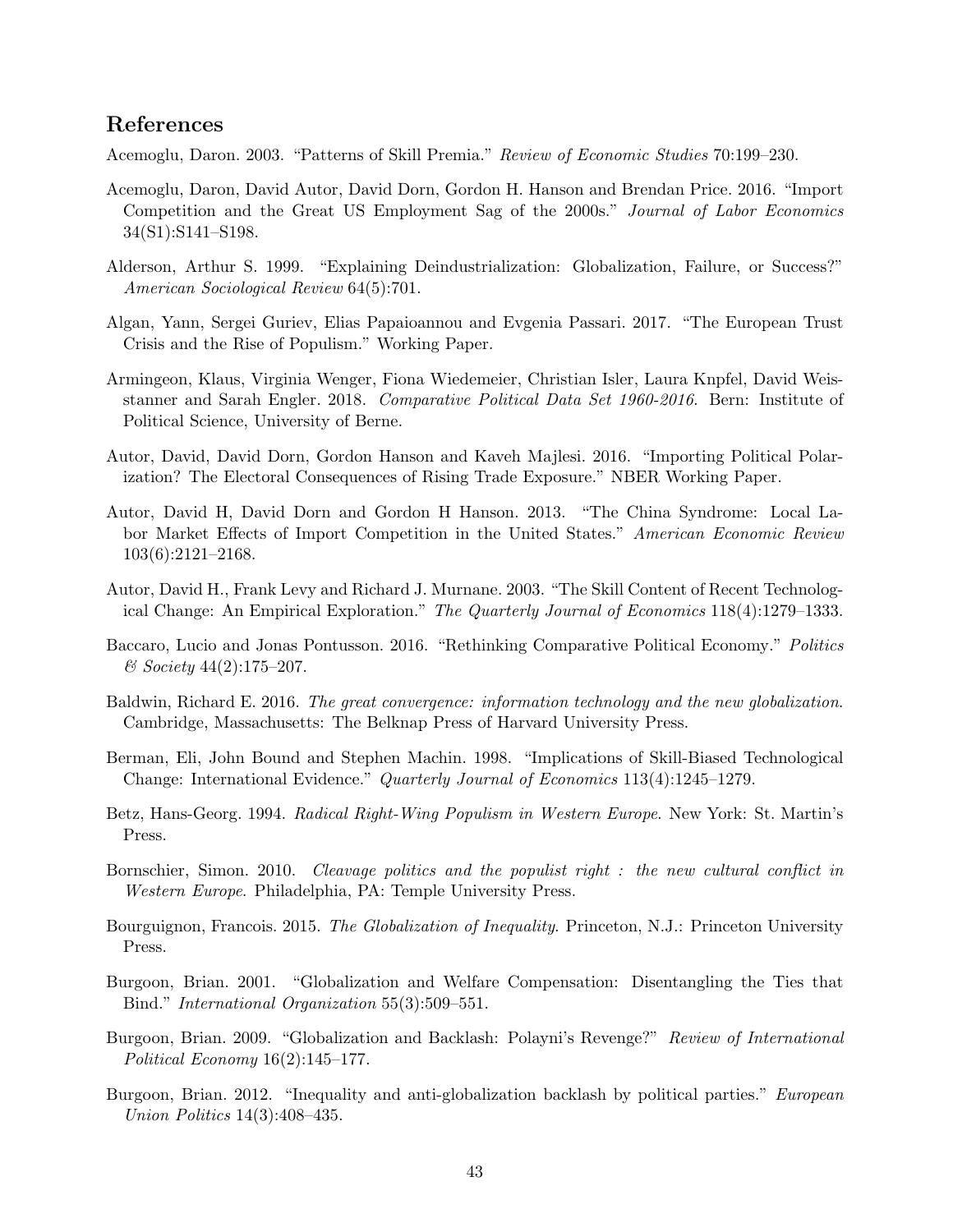- <span id="page-44-0"></span>Cameron, David R. 1978. "The Expansion of the Public Economy: A Comparative Analysis." American Political Science Review 72(04):1243–1261.
- <span id="page-44-10"></span>Chenery, Hollis, Sherman Robinson and Moshe Syrquin. 1986. Industrialization and Growth - A Comparative Study. New York: Oxford University Press.
- <span id="page-44-11"></span>Clark, Colin. 1957. The Conditions of Economic Progress. London (UK): Macmillan.
- <span id="page-44-3"></span>Colantone, Italo, Crinò Rosario and Laura Ogliari. 2017. "Globalization and Mental Distress." Working Paper.
- <span id="page-44-6"></span>Colantone, Italo and Piero Stanig. 2018a. "Global Competition and Brexit." American Political Science Review pp. 1–18.
- <span id="page-44-5"></span>Colantone, Italo and Piero Stanig. 2018b. "The Trade Origins of Economic Nationalism: Import Competition and Voting Behavior in Western Europe." American Journal of Political Science pp. 1–27.
- <span id="page-44-4"></span>Cusack, Thomas, Torben Iversen and Philipp Rehm. 2006. "Risks at Work: The Demand and Supply Sides of Government Redistribution." Oxford Review of Economic Policy 22(3):365–389.
- <span id="page-44-2"></span>Dauth, Wolfgang, Sebastian Findeisen and Jens Suedekum. 2014. "The Rise of the East and the Far East: German Labor Markets and Trade Integration." Journal of the European Economic Association 12(6):1643–1675.
- <span id="page-44-1"></span>Decker, Frank. 2004. Der neue Rechtspopulismus. Berlin: Springer.
- <span id="page-44-7"></span>Dippel, Christian, Robert Gold and Stephan Heblich. 2016. "Globalization and Its (Dis-)Content: Trade Shocks and Voting Behavior." California Center for Population Research Working Paper Series.
- <span id="page-44-14"></span>Dollar, David and Aart Kraay. 2004. "Trade, Growth, and Poverty." The Economic Journal 114(493):F22–F49.
- <span id="page-44-13"></span>Doring, Holger and Philip Manow. 2016. "Parliaments and governments database (ParlGov): Information on parties, elections and cabinets in modern democracies.". Available from [https:](https://www.parlgov.org) [//www.parlgov.org](https://www.parlgov.org).
- <span id="page-44-16"></span>Dornbusch, Rudiger and Sebastian Edwards. 1991. The Macroeconomics of Populism. In The Macroeconomics of Populism in Latin America, ed. Rudiger Dornbusch and Sebastian Edwards. Chicago: University of Chicago Press chapter 1, pp. 7–13.
- <span id="page-44-9"></span>Dreher, Axel. 2006. "Does Globalization Affect Growth? Evidence from a new Index of Globalization." Applied Economics  $38(10):1091-1110$ .
- <span id="page-44-8"></span>Evans, Geoffrey. 2000. "The Continued Significance of Class Voting." Annual Review of Political Science 3(1):401–417.
- <span id="page-44-12"></span>Feenstra, Robert, Robert Lipsey, Haiyan Deng, Alyson Ma and Hengyong Mo. 2005. "World Trade Flows: 1962-2000." NBER Working Paper Series.
- <span id="page-44-15"></span>Frankel, Jeffrey A and David Romer. 1999. "Does Trade Cause Growth?" The American Economic Review 89(3):379–399.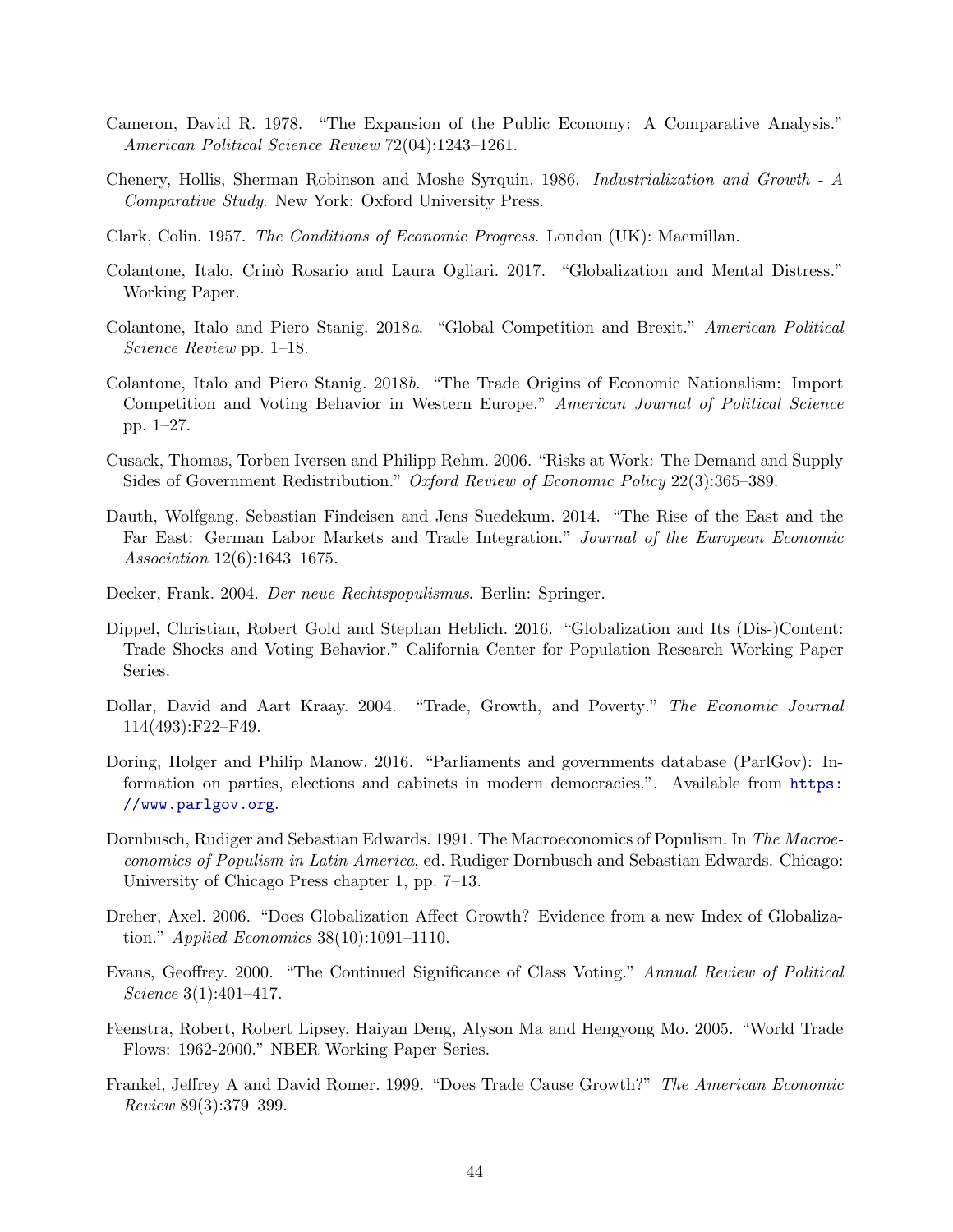- <span id="page-45-16"></span>Funke, Manuel, Moritz Schularick and Christoph Trebesch. 2016. "Going to extremes: Politics after financial crises, 18702014." European Economic Review 88:227–260.
- <span id="page-45-0"></span>Garrett, Geoffrey. 1995. "Capital Mobility, Trade, and the Domestic Politics of Economic Policy." International Organization 49(4):657–687.
- <span id="page-45-1"></span>Garrett, Geoffrey. 1998. "Global Markets and National Politics: Collision Course or Virtuous Circle?" International Organization 52(4):787–824.
- <span id="page-45-2"></span>Garrett, Geoffrey and Deborah Mitchell. 2001. "Globalization, government spending and taxation in the OECD." European Journal of Political Research 39(2):145–177.
- <span id="page-45-8"></span>Gidron, Noam and Peter A Hall. 2017a. "Populism as a Problem of Social Integration." Paper prepared for presentation at the Annual Meeting of the American Political Science Association, San Francisco, September 1, 2017.
- <span id="page-45-9"></span>Gidron, Noam and Peter A. Hall. 2017b. "The politics of social status: economic and cultural roots of the populist right." The British Journal of Sociology 68(S):S57–S84.
- <span id="page-45-15"></span>Golder, Matt. 2003. "Electoral Institutions, Unemployment and Extreme Right Parties: A Correction." British Journal of Political Science 33(03):525–534.
- <span id="page-45-6"></span>Golder, Matt. 2016. "Far Right Parties in Europe." Annual Review of Political Science 19(1):477– 497.
- <span id="page-45-11"></span>Goldin, Claudia Dale. and Lawrence F. Katz. 2008. *The race between education and technology*. Cambridge, MA: Belknap Press of Harvard University Press.
- <span id="page-45-12"></span>Gomez, Raul, Laura Morales and Luis Ramiro. 2016. "Varieties of Radicalism: Examining the Diversity of Radical Left Parties and Voters in Western Europe." West European Politics 39(2):351–379.
- <span id="page-45-3"></span>Gordon, Robert J. 2017. The rise and fall of American growth: The US standard of living since the civil war. Princeton, NJ: Princeton University Press.
- <span id="page-45-17"></span>Grossman, Gene M. and Elhanan Helpman. 1991. "Trade, knowledge spillovers, and growth." European Economic Review 35(2-3):517–526.
- <span id="page-45-7"></span>Hooghe, Liesbet and Gary Marks. 2018. "Cleavage theory meets Europe's crises: Lipset, Rokkan, and the transnational cleavage." Journal of European Public Policy 25(1):109–135.
- <span id="page-45-10"></span>Hummels, David, Jakob Munch and Chong Xiang. 2016. "No Pain, No Gain: The Effects of Exports on Sickness, Injury, and Effort." Working Paper.
- <span id="page-45-5"></span>Inglehart, Ronald and Pippa Norris. 2016. "Trump, Brexit, and the Rise of Populism: Economic Have-Nots and Cultural Backlash." Harvard Kennedy School Working Paper.
- <span id="page-45-14"></span>Iversen, Torben and Thomas R. Cusack. 2000. "The Causes of Welfare State Expansion: Deindustrialization or Globalization?" World Politics 52(03):313–349.
- <span id="page-45-13"></span>Kang, Sung Jin and Hongshik Lee. 2011. "Foreign Direct Investment and De-industrialisation." The World Economy 34(2):313–329.
- <span id="page-45-4"></span>Katzenstein, Peter J. 1985. Small States in World Markets: Industrial Policy in Europe. Ithaca: Cornell University Press.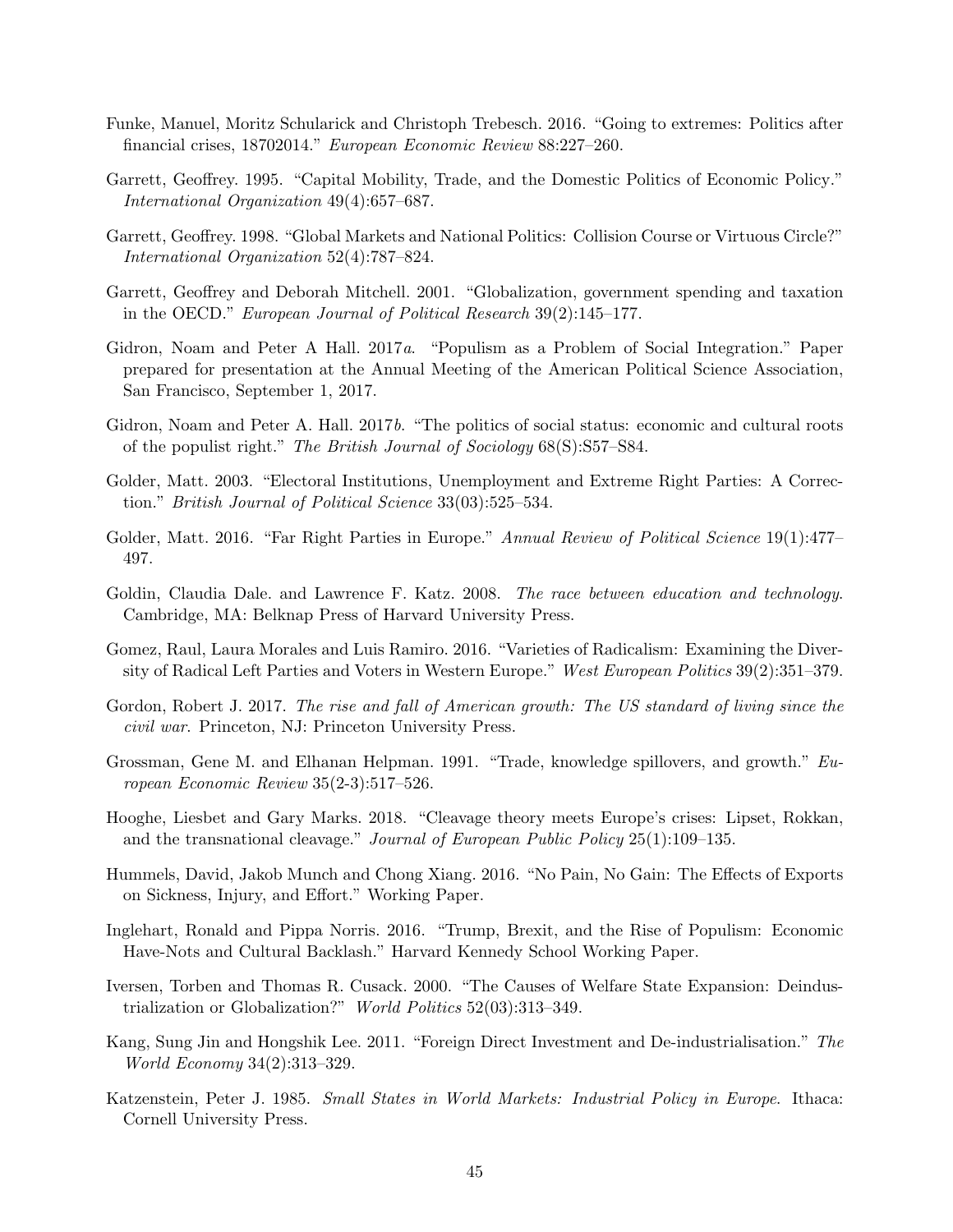- <span id="page-46-0"></span>Kitschelt, Herbert. 1996. *The radical right in Western Europe: a comparative analysis*. Ann Arbor: University of Michigan.
- <span id="page-46-12"></span>Kollmeyer, Christopher. 2009. "Explaining Deindustrialization: How Affluence, Productivity Growth, and Globalization Diminish Manufacturing Employment." American Journal of Soci $ology 114(6):1644-1674.$
- <span id="page-46-1"></span>Kriesi, Hanspeter. 2010. "Restructuration of Partisan Politics and the Emergence of a New Cleavage Based on Values." West European Politics 33(3):673–685.
- <span id="page-46-4"></span>Kriesi, Hanspeter. 2014. "The Populist Challenge." West European Politics 37(2):361–378.
- <span id="page-46-3"></span>Kriesi, Hanspeter, Edgar Grande, Romain Lachat, Martin Dolezal, Simon Bornschier and Timotheos Frey. 2006. "Globalization and the transformation of the national political space: Six European countries compared." European Journal of Political Research 45(6):921–956.
- <span id="page-46-8"></span>Lang, Matthew, T. Clay McManus and Georg Schaur. 2016. "The Effects of Import Competition on Health in the Local Economy." SSRN Working Paper.
- <span id="page-46-13"></span>Lawrence, Robert Z. 1983. "Is Trade Deindustrializing America? A Medium-Term Perspective." Brookings Papers on Economic Activity 1:129–171.
- <span id="page-46-14"></span>Lawrence, Robert Z. 1987. Trade Performance as a Constraint on European Growth. In Barriers to European Growth: A Transatlantic View. Washington, D.C.: Brookings Institution Press.
- <span id="page-46-15"></span>Lawrence, Robert Z., Matthew J. Slaughter, Robert E. Hall, Steven J. Davis and Robert H. Topel. 1993. "International Trade and American Wages in the 1980s: Giant Sucking Sound or Small Hiccup?" Brookings Papers on Economic Activity. Microeconomics (2):161.
- <span id="page-46-10"></span>Lindert, Peter H. and Jeffrey G. Williamson. 2016. Unequal gains: American Growth and Inequality Since 1700. Princeton, NJ: Princeton University Press.
- <span id="page-46-5"></span>Lipset, Seymour Martin and Stein Rokkan. 1967. Party systems and voter alignments: cross-national perspectives. In International yearbook of political behavior research, ed. Seymour M. Lipset and Stein Rokkan. Number 7 New York: Free Press pp. xvi, 554 p.
- <span id="page-46-11"></span>Lubbers, Marcel, Mérove Gijsberts and Peer Scheepers. 2002. "Extreme right-wing voting in Western Europe." European Journal of Political Research 41(3):345–378.
- <span id="page-46-9"></span>Margalit, Yotam. 2013. "Explaining Social Policy Preferences: Evidence from the Great Recession." American Political Science Review 107(01):80–103.
- <span id="page-46-16"></span>Marks, Gary, David Attewall, Jan Rovny and Liesbet Hooghe. 2017. "Dealignment Meets Cleavage Theory." Working Paper.
- <span id="page-46-2"></span>Mayer, Nonna. 2013. "From Jean-Marie to Marine Le Pen: Electoral Change on the Far Right." Parliamentary Affairs 66(1):160–178.
- <span id="page-46-6"></span>Mayer, Nonna, Allison Rovny, Jan Rovny and Nicolas Sauger. 2015. "Outsiderness, Social Class, and Votes in the 2014 European Elections." Revue européenne des sciences sociales  $1(53)$ .
- <span id="page-46-7"></span>Mergier, A. and J. Fourquet. 2011. Le point de rupture. Enquête sur les ressorts du FN en milieux populaires. Paris (France): Fondation Jean Jaurès.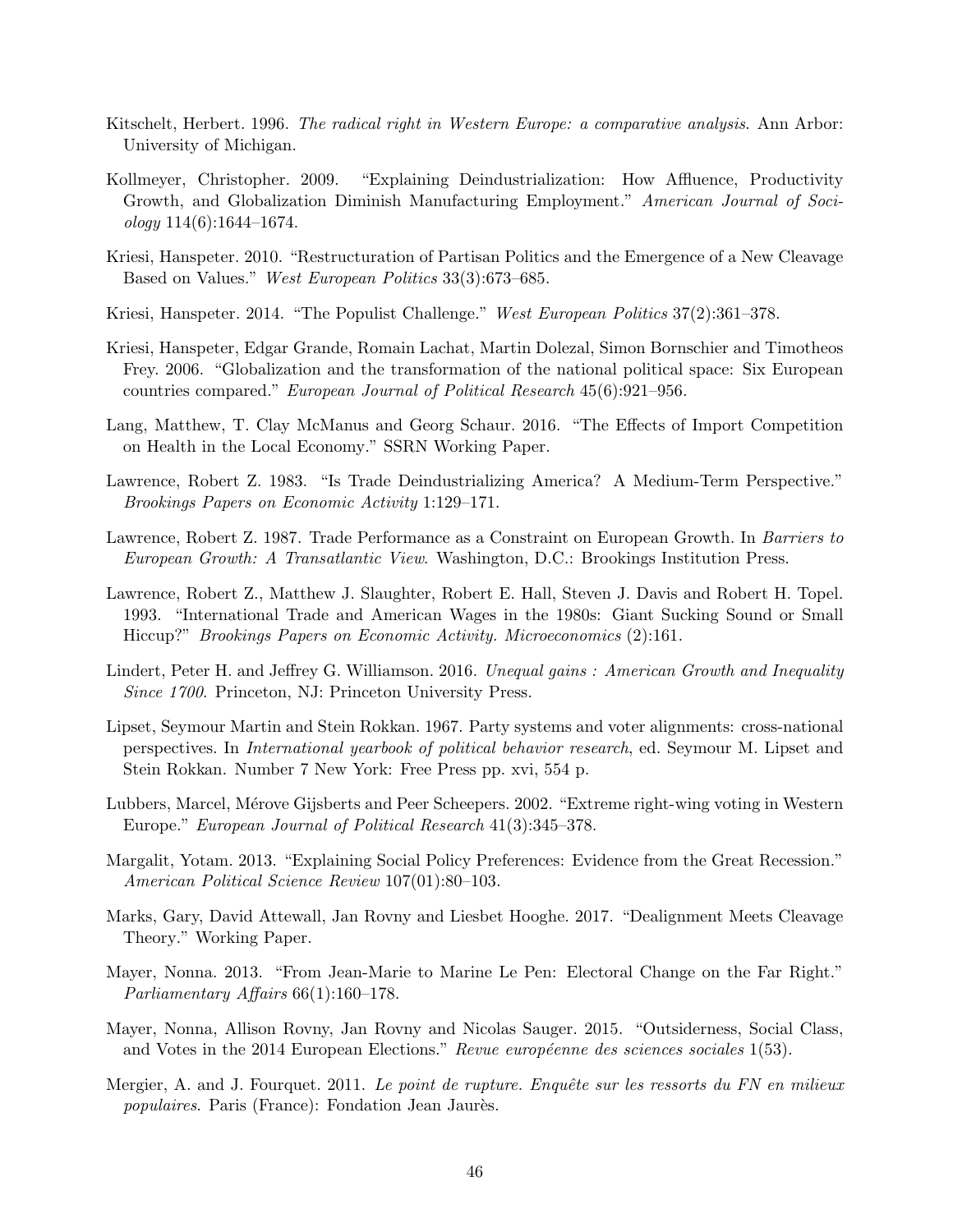- <span id="page-47-0"></span>Milner, Helen V. 2018. "Globalization and its Political Consequences: the Rise of Populism in the West?" Working Paper.
- <span id="page-47-8"></span>Milner, Helen V and Benjamin Judkins. 2004. "Partisanship, Trade Policy and Globalization: Is there a Left-Right Party Divide on Trade Policy?" International Studies Quarterly 48(1):95–119.
- <span id="page-47-4"></span>Mudde, Cas. 2007. Populist Radical Right Parties in Europe. New York: Cambridge University Press.
- <span id="page-47-15"></span>Mudde, Cas and Cristóbal Rovira Kaltwasser. 2018. "Studying Populism in Comparative Perspective: Reflections on the Contemporary and Future Research Agenda." Comparative Political Studies pp. 1–27.
- <span id="page-47-5"></span>Müller, Jan-Werner. 2016. *What Is Populism?* Philadelphia, PA: University of Pennsylvania Press.
- <span id="page-47-16"></span>Pavcnik, Nina. 2017. "The Impact of Trade on Inequality in Developing Countries." NBER Working Paper Series, no. 23878.
- <span id="page-47-6"></span>Pierce, Justin and Peter Schott. 2016. "Trade Liberalization and Mortality: Evidence from U.S. Counties." NBER Working Paper Series, no. 22849.
- <span id="page-47-1"></span>Polanyi, Karl. 1957. The great transformation: the political and social origins of our time. Boston: Beacon Press.
- <span id="page-47-14"></span>Pontusson, Jonas and David Rueda. 2010. "The Politics of Inequality: Voter Mobilization and Left Parties in Advanced Industrial States." Comparative Political Studies 43(6):675–705.
- <span id="page-47-17"></span>Pontusson, Jonas and David Weisstanner. 2018. "Macroeconomic conditions, inequality shocks and the politics of redistribution, 1990–2013." Journal of European Public Policy 25(1):31–58.
- <span id="page-47-7"></span>Rehm, Philipp. 2009. "Risks and Redistribution." Comparative Political Studies 42(7):855–881.
- <span id="page-47-3"></span>Rodrik, Dani. 1998. "Why do More Open Economies have Bigger Governments?" Journal of Political  $Economy 106(5):997-1032.$
- <span id="page-47-9"></span>Rooduijn, Matthijs and Brian Burgoon. 2017. "The Paradox of Well-being: Do Unfavorable Socioeconomic and Sociocultural Contexts Deepen or Dampen Radical Left and Right Voting Among the Less Well-Off?" Comparative Political Studies pp. 1–34.
- <span id="page-47-13"></span>Rovny, Jan. 2013. "Where do radical right parties stand? Position blurring in multidimensional competition." European Political Science Review 5(01):1–26.
- <span id="page-47-11"></span>Rowthorn, Robert and Ramana Ramaswamy. 1997. Deindustrialization: Causes and Implications. In Staff Studies for the World Economic Outlook. Washington, D.C.: IMF chapter 4, pp. 61–93.
- <span id="page-47-12"></span>Rowthorn, Robert and Ramana Ramaswamy. 1999. "Growth, Trade, and Deindustrialization." IMF Staff Papers 46(1):18–41.
- <span id="page-47-2"></span>Ruggie, John Gerard. 1982. "International regimes, transactions, and change: embedded liberalism in the postwar economic order." International Organization 36(02):379–415.
- <span id="page-47-10"></span>Rydgren, Jens. 2013. Introduction: Class Politics and the Radical Right. In Class Politics and the Radical Right, ed. Jens Rydgren. New York: Routledge pp. 1–10.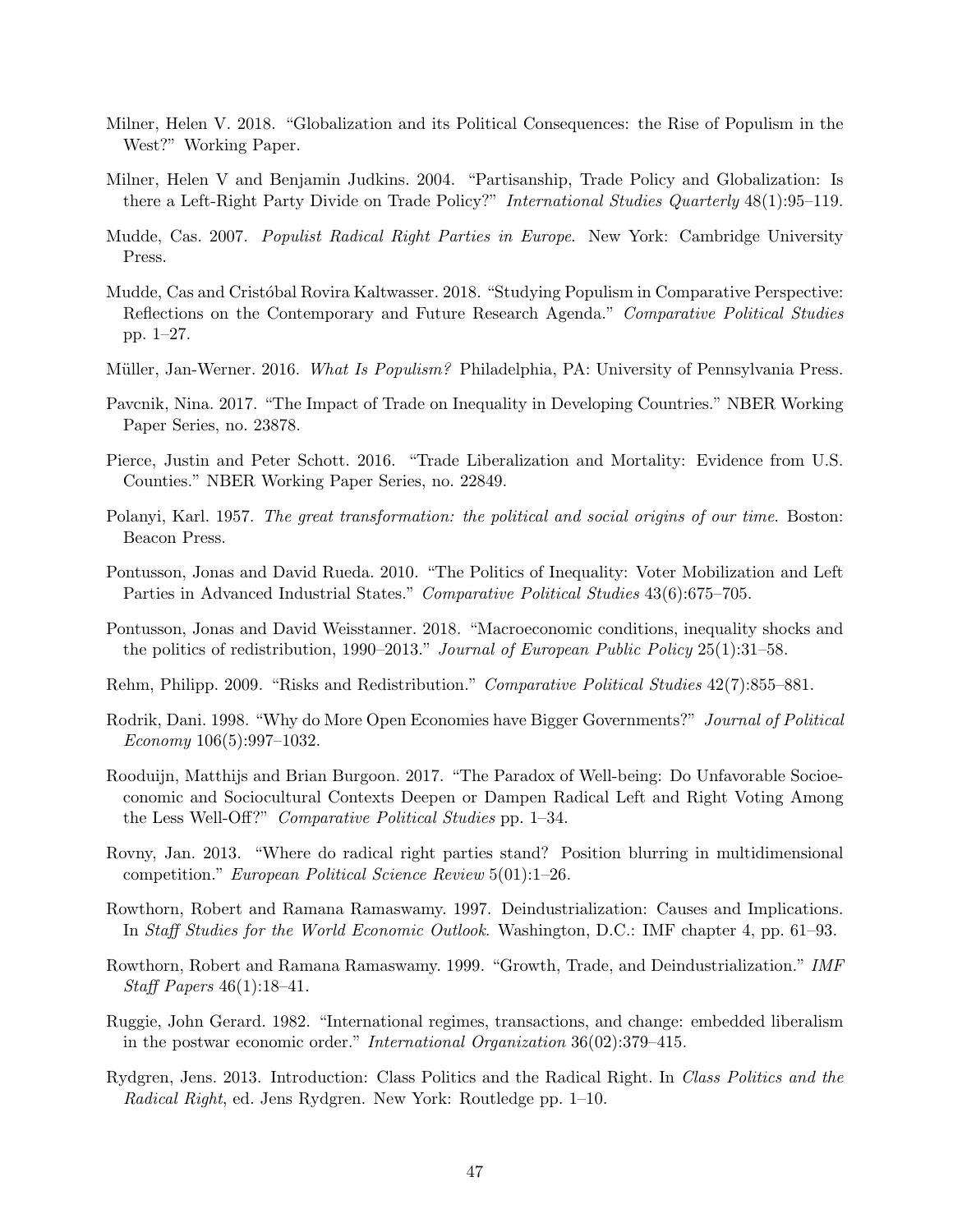- <span id="page-48-16"></span>Sachs, Jeffrey. 1989. "Social Conflict and Populist Policies in Latin America." NBER Working Paper Series.
- <span id="page-48-10"></span>Sachs, Jeffrey D., Howard J. Shatz, Alan Deardorff and Robert E. Hall. 1994. "Trade and Jobs in U.S. Manufacturing." Brookings Papers on Economic Activity (1):1.
- <span id="page-48-3"></span>Scheve, Kenneth F and Matthew J Slaughter. 2004. "Economic Insecurity and the Globalization of Production." American Journal of Political Science 48(4):662–674.
- <span id="page-48-8"></span>Scruggs, Lyle, Detlef Jahn and Kati Kuitto. 2017. Comparative Welfare Entitlements Dataset 2. Version 2017-09. University of Connecticut & University of Greifswald.
- <span id="page-48-4"></span>Spitz-Oener, Alexandra. 2006. "Technical Change, Job Tasks, and Rising Educational Demands: Looking Outside the Wage Structure." Journal of labor economics 24(2):235–270.
- <span id="page-48-5"></span>Thewissen, Stefan and David Rueda. 2017. "Automation and the Welfare State: Technological Change as a Determinant of Redistribution Preferences." Comparative Political Studies . FirstView.
- <span id="page-48-0"></span>Tiberj, Vincet. 2008. La crispation hexagonale. Paris: Plon.
- <span id="page-48-1"></span>van der Waal, Jeroen, Peter Achterberg and Dick Houtman. 2007. "Class Is Not DeadIt Has Been Buried Alive: Class Voting and Cultural Voting in Postwar Western Societies (19561990)." Politics  $&$  Society 35(3):403-426.
- <span id="page-48-15"></span>van Hauwaert, Steven M. and Stijn Van Kessel. 2017. "Beyond protest and discontent: A crossnational analysis of the effect of populist attitudes and issue positions on populist party support." European Journal of Political Research . FirstView.
- <span id="page-48-13"></span>van Kessel, Stijn. 2015. Populist Parties in Europe: Agents of Discontent? New York: Palgrave Macmillan.
- <span id="page-48-9"></span>van Neuss, Leif. 2018. "Globalization and deindustrialization in advanced countries." Structural Change and Economic Dynamics 45:49–63.
- <span id="page-48-7"></span>Volkens, Andrea, Pola Lehmann, Theres Matthieß, Nicolas Merz, Sven Regel and Bernhard Weßels. 2017. "The Manifesto Data Collection. Manifesto Project (MRG/CMP/MARPOR). Version 2017a." Available from <https://manifesto-project.wzb.eu/>.
- <span id="page-48-14"></span>Wagner, Markus and Thomas M Meyer. 2017. "The Radical Right as Niche Parties? The Ideological Landscape of Party Systems in Western Europe, 1980–2014." Political Studies 65(1\_suppl):84–107.
- <span id="page-48-2"></span>Walter, Stefanie. 2010. "Globalization and the Welfare State: Testing the Microfoundations of the Compensation Hypothesis." International Studies Quarterly 54(2):403–426.
- <span id="page-48-6"></span>Werts, Han, Peer Scheepers and Marcel Lubbers. 2013. "Euro-scepticism and radical right-wing voting in Europe, 20022008: Social cleavages, socio-political attitudes and contextual characteristics determining voting for the radical right." *European Union Politics* 14(2):183–205.
- <span id="page-48-11"></span>Wood, Adrian. 1994. North-South Trade, Employment and Inequality: Changing Fortunes in a Skill-Driven World. Oxford (UK) ; New York: Clarendon Press.
- <span id="page-48-12"></span>Wood, Adrian. 1995. "How Trade Hurt Unskilled Workers." Journal of Economic Perspectives  $9(3):57-80.$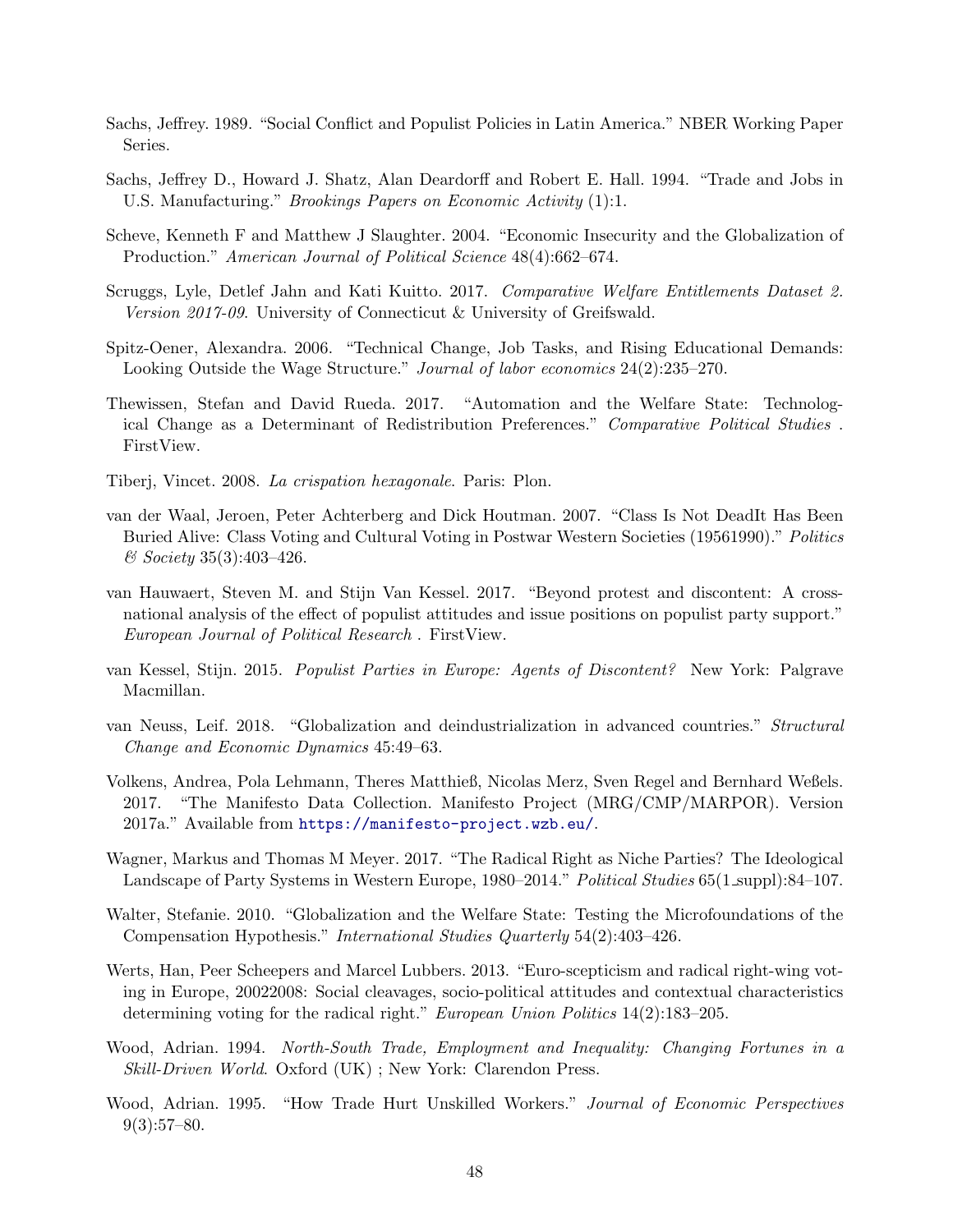- <span id="page-49-1"></span>Wood, Adrian. 1998. "Globalisation and the Rise in Labour Market Inequalities." The Economic Journal 108(450):1463–1482.
- <span id="page-49-0"></span>World Bank. 2018. "World Bank Development Indicators." Available from [http://databank.](http://databank.worldbank.org/) [worldbank.org/](http://databank.worldbank.org/).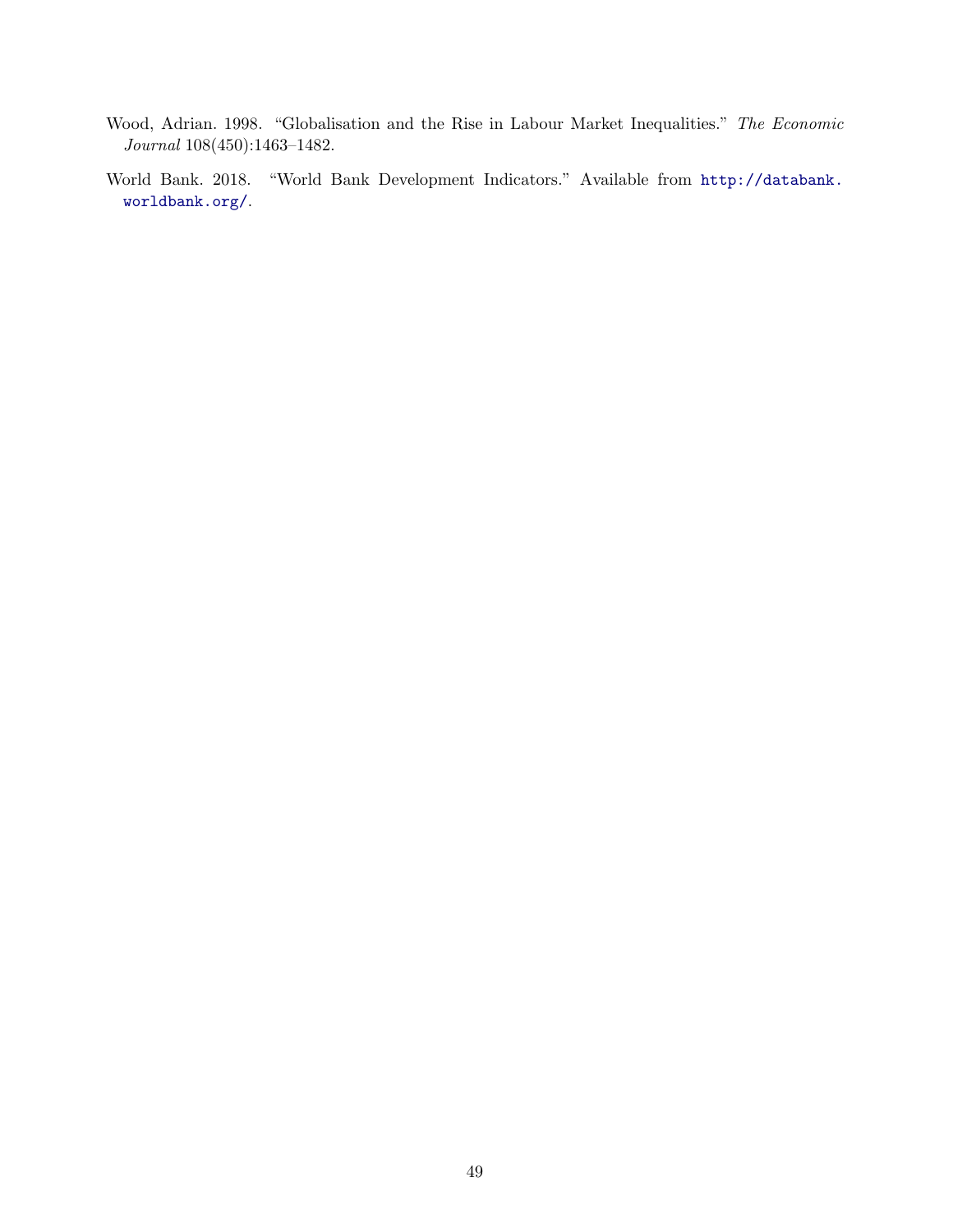## APPENDIX

|                             | (1)         | $\overline{(2)}$ | $\overline{(3)}$ | (4)         | $\overline{(5)}$ | $\overline{(6)}$ |
|-----------------------------|-------------|------------------|------------------|-------------|------------------|------------------|
|                             | Trade       | $FDI-In$         | FDI-Out          | FDI-Total   | MigStock         | MigFlow          |
|                             | b/se        | b/se             | b/sec            | b/sec       | b/se             | b/se             |
| $Globalization(t-1)$        | $2.052**$   | $2.416**$        | 1.508            | $1.720**$   | 0.077            | $-0.832$         |
|                             | (1.021)     | (1.012)          | (0.936)          | (0.841)     | (0.152)          | (0.890)          |
| Social Welfare $(t-1)$      | 0.394       | $-0.003$         | 0.008            | 0.015       | 0.024            | $-1.298*$        |
|                             | (0.291)     | (0.081)          | (0.088)          | (0.097)     | (0.074)          | (0.769)          |
| Globalization X Welfare     | $-0.082$    | $-0.172**$       | $-0.135**$       | $-0.127**$  | 0.003            | 0.112            |
|                             | (0.065)     | (0.076)          | (0.066)          | (0.062)     | (0.006)          | (0.073)          |
| Deindustrialization $(t-1)$ | 0.018       | 0.052            | 0.045            | 0.062       | $-0.027$         | 0.049            |
|                             | (0.029)     | (0.043)          | (0.043)          | (0.043)     | (0.040)          | (0.072)          |
| $Autarky(t-1)$              | $0.404***$  | $0.390***$       | $0.337***$       | $0.380***$  | $0.405***$       | $0.360***$       |
|                             | (0.054)     | (0.057)          | (0.057)          | (0.058)     | (0.054)          | (0.071)          |
| $S\text{eats}(t-1)$         | $-2.701***$ | $-3.202***$      | $-3.513***$      | $-3.436***$ | $-2.746***$      | $-3.949***$      |
|                             | (0.731)     | (0.693)          | (0.755)          | (0.737)     | (0.747)          | (0.915)          |
| $Log(GDP pc)(t-1)$          | $-0.832***$ | $-1.599***$      | $-1.108***$      | $-1.451***$ | $-0.705**$       | $-1.041*$        |
|                             | (0.294)     | (0.337)          | (0.358)          | (0.374)     | (0.333)          | (0.547)          |
| $Unemplogment(t-1)$         | $-0.049$    | 0.061            | $-0.004$         | 0.034       | $-0.023$         | $0.191**$        |
|                             | (0.059)     | (0.068)          | (0.064)          | (0.066)     | (0.059)          | (0.079)          |
| Old $Age(t-1)$              | 0.094       | $0.196***$       | $0.152**$        | $0.169**$   | $0.120*$         | 0.076            |
|                             | (0.064)     | (0.075)          | (0.075)          | (0.081)     | (0.067)          | (0.141)          |
| Left Party                  | $-0.637*$   | $-0.591$         | $-0.740*$        | $-0.550$    | $-0.614*$        | $-0.984*$        |
|                             | (0.340)     | (0.397)          | (0.404)          | (0.417)     | (0.341)          | (0.511)          |
| Christian Democratic Party  | $-1.366***$ | $-1.381***$      | $-1.613***$      | $-1.376***$ | $-1.311***$      | $-1.350**$       |
|                             | (0.409)     | (0.467)          | (0.463)          | (0.483)     | (0.410)          | (0.575)          |
| Right Party                 | $-1.160***$ | $-1.225***$      | $-1.256***$      | $-1.184***$ | $-1.104***$      | $-1.181**$       |
|                             | (0.349)     | (0.414)          | (0.413)          | (0.425)     | (0.353)          | (0.539)          |
| Nationalist Party           | 0.473       | 1.351            | 1.396            | 1.392       | 0.525            | $2.853***$       |
|                             | (1.057)     | (0.956)          | (0.998)          | (0.970)     | (1.071)          | (1.072)          |
| $\overline{N}$              | 1429        | 1059             | 1121             | 1019        | 1419             | 621              |
| R2                          | 0.34        | 0.40             | $0.34\,$         | 0.39        | 0.33             | 0.37             |

Table 1: Net Autarky (Social Security Generosity), 1960-2003

Estimates are based on OLS with country fixed effects and robust standard errors clustered by political party.  $^*{\rm p}$   $<$  .1;  $^{**}{\rm p}$   $<$  .05;  $^{***}{\rm p}$   $<$  .01.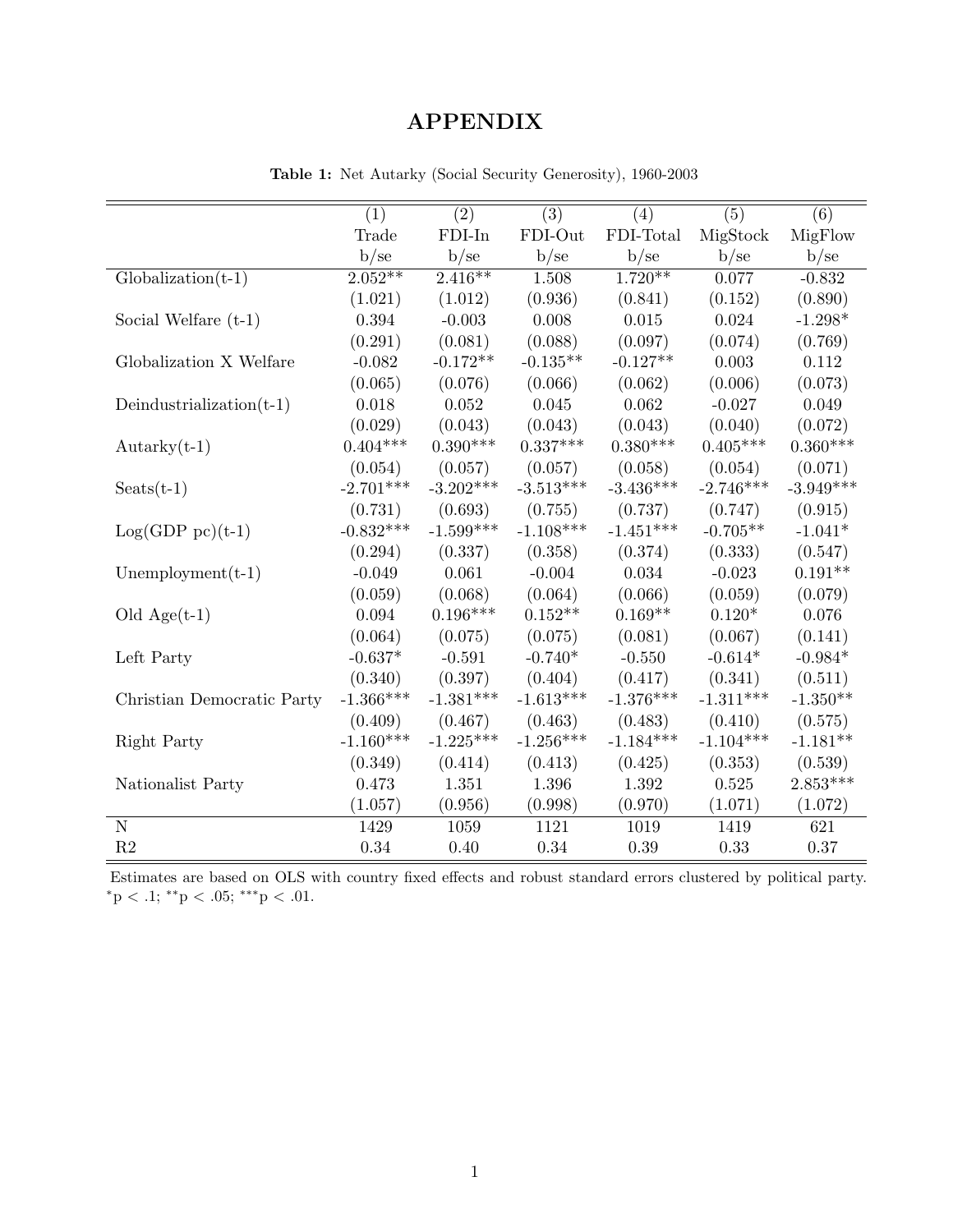|                             | (1)         | (2)        | (3)         | (4)        | (5)         | (6)         |
|-----------------------------|-------------|------------|-------------|------------|-------------|-------------|
|                             | Trade       | $FDI-In$   | FDI-Out     | FDI-Total  | MigStock    | MigFlow     |
|                             | b/se        | b/se       | b/se        | b/se       | b/se        | b/se        |
| $Globalization(t-1)$        | 0.486       | 3.763      | 1.584       | 2.468      | 0.154       | 0.007       |
|                             | (1.926)     | (2.369)    | (1.866)     | (1.792)    | (0.280)     | (2.629)     |
| Social Welfare $(t-1)$      | $0.015\,$   | 0.171      | 0.144       | 0.190      | 0.079       | $-1.377$    |
|                             | (0.568)     | (0.147)    | (0.152)     | (0.185)    | (0.121)     | (2.116)     |
| Globalization X Welfare     | 0.026       | $-0.234$   | $-0.143$    | $-0.165$   | 0.008       | 0.131       |
|                             | (0.136)     | (0.173)    | (0.134)     | (0.132)    | (0.012)     | (0.196)     |
| Deindustrialization $(t-1)$ | 0.083       | $0.214***$ | $0.218***$  | $0.222***$ | $-0.000$    | $0.211*$    |
|                             | (0.059)     | (0.082)    | (0.077)     | (0.083)    | (0.072)     | (0.111)     |
| Nationalist Autarky $(t-1)$ | $0.480***$  | $0.496***$ | $0.475***$  | $0.498***$ | $0.477***$  | $0.526***$  |
|                             | (0.044)     | (0.048)    | (0.049)     | (0.049)    | (0.044)     | (0.052)     |
| $S\text{eats}(t-1)$         | 0.421       | 0.216      | $-0.182$    | $-0.033$   | 0.347       | 0.506       |
|                             | (1.430)     | (1.496)    | (1.561)     | (1.557)    | (1.459)     | (1.926)     |
| $Log(GDP pc)(t-1)$          | $-0.314$    | $-1.677**$ | $-0.899$    | $-1.330*$  | $-0.378$    | $-1.909*$   |
|                             | (0.441)     | (0.658)    | (0.657)     | (0.702)    | (0.504)     | (1.002)     |
| Unemployment $(t-1)$        | $-0.010$    | 0.048      | $-0.006$    | 0.017      | 0.043       | $0.386**$   |
|                             | (0.117)     | (0.134)    | (0.120)     | (0.128)    | (0.115)     | (0.171)     |
| Old $Age(t-1)$              | 0.049       | 0.110      | 0.071       | 0.050      | 0.085       | $-0.083$    |
|                             | (0.103)     | (0.129)    | (0.124)     | (0.129)    | (0.110)     | (0.231)     |
| Left Party                  | $-1.869***$ | $-1.934**$ | $-2.174***$ | $-1.907**$ | $-1.848***$ | $-3.563***$ |
|                             | (0.680)     | (0.815)    | (0.763)     | (0.831)    | (0.682)     | (0.766)     |
| Christian Democratic Party  | 1.918       | $2.565*$   | $2.223*$    | $2.696*$   | $2.031*$    | 1.580       |
|                             | (1.177)     | (1.439)    | (1.298)     | (1.468)    | (1.199)     | (1.175)     |
| Right Party                 | $-1.624**$  | $-1.449$   | $-1.570*$   | $-1.404$   | $-1.569**$  | $-2.440***$ |
|                             | (0.714)     | (0.885)    | (0.823)     | (0.895)    | (0.722)     | (0.886)     |
| Nationalist Party           | $7.738**$   | $9.059***$ | $9.175***$  | $9.067***$ | $7.878**$   | $11.716***$ |
|                             | (3.063)     | (2.902)    | (2.954)     | (2.899)    | (3.132)     | (2.962)     |
| $\overline{\text{N}}$       | 1429        | 1059       | 1121        | 1019       | 1419        | 621         |
| R2                          | 0.44        | 0.51       | 0.48        | 0.51       | 0.44        | 0.60        |

Table 2: Nationalist Autarky (Social Security Generosity), 1960-2003

Estimates are based on OLS with country fixed effects and robust standard errors clustered by political party. \*p < .1; \*\*p < .05; \*\*\*p < .01.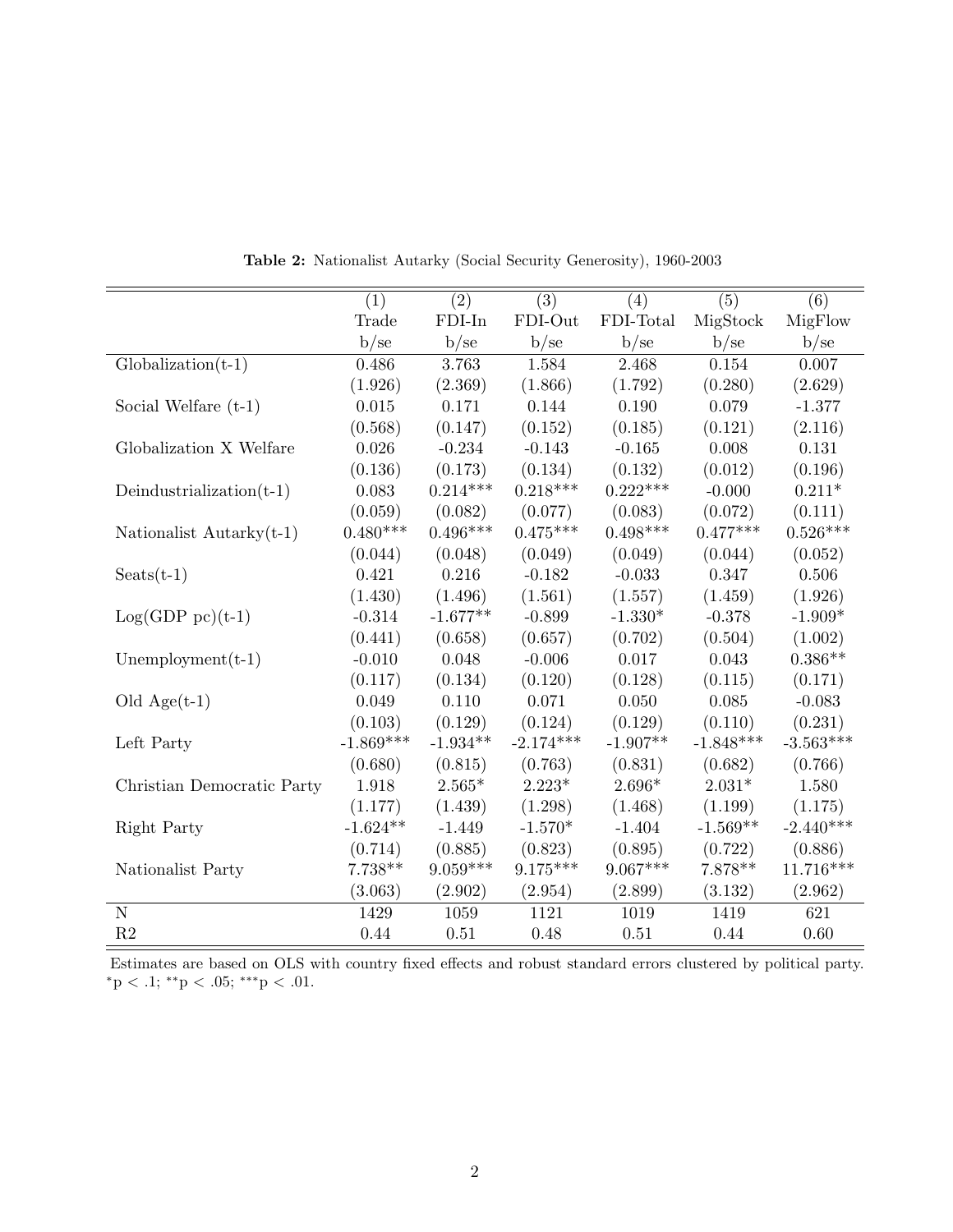|                               | (1)         | (2)         | (3)         | (4)         | (5)        | (6)         |
|-------------------------------|-------------|-------------|-------------|-------------|------------|-------------|
|                               | Trade       | FDI-In      | FDI-Out     | FDI-Total   | MigStock   | MigFlow     |
|                               | b/se        | b/se        | b/se        | b/se        | b/se       | b/sec       |
| $Globalization(t-1)$          | $2.359***$  | $1.205*$    | $1.402**$   | $0.996**$   | $-0.018$   | $-0.982$    |
|                               | (0.837)     | (0.629)     | (0.542)     | (0.486)     | (0.091)    | (0.804)     |
| Social Welfare $(t-1)$        | $0.768***$  | $-0.007$    | 0.040       | 0.039       | 0.020      | $-0.595$    |
|                               | (0.247)     | (0.064)     | (0.061)     | (0.071)     | (0.056)    | (0.586)     |
| Globalization X Welfare       | $-0.177***$ | $-0.112**$  | $-0.132***$ | $-0.099***$ | 0.001      | 0.055       |
|                               | (0.056)     | (0.047)     | (0.039)     | (0.037)     | (0.004)    | (0.056)     |
| Deindustrialization $(t-1)$   | $-0.014$    | $-0.008$    | $-0.011$    | 0.012       | $-0.023$   | 0.022       |
|                               | (0.021)     | (0.021)     | (0.030)     | (0.021)     | (0.034)    | (0.037)     |
| Anti-Internationalism $(t-1)$ | $0.357***$  | $0.338***$  | $0.248***$  | $0.321***$  | $0.363***$ | $0.327***$  |
|                               | (0.077)     | (0.038)     | (0.063)     | (0.040)     | (0.078)    | (0.048)     |
| $S$ eats $(t-1)$              | $-0.630$    | $-1.031**$  | $-1.027*$   | $-1.062*$   | $-0.713$   | $-0.811$    |
|                               | (0.522)     | (0.521)     | (0.556)     | (0.547)     | (0.532)    | (0.629)     |
| $GDP$ Gwth $(t-1)$            | 0.030       | 0.007       | $-0.006$    | 0.016       | 0.028      | 0.022       |
|                               | (0.044)     | (0.040)     | (0.057)     | (0.043)     | (0.045)    | (0.079)     |
| Unemployment $(t-1)$          | 0.023       | $0.070*$    | 0.045       | 0.051       | 0.017      | $0.124**$   |
|                               | (0.038)     | (0.040)     | (0.041)     | (0.041)     | (0.039)    | (0.055)     |
| Old $Age(t-1)$                | $-0.099**$  | $-0.013$    | $-0.021$    | $-0.013$    | $-0.040$   | $0.173*$    |
|                               | (0.042)     | (0.045)     | (0.039)     | (0.048)     | (0.037)    | (0.102)     |
| Left Party                    | $-0.658**$  | $-0.721***$ | $-0.966***$ | $-0.720***$ | $-0.663**$ | $-1.191***$ |
|                               | (0.314)     | (0.244)     | (0.355)     | (0.259)     | (0.317)    | (0.337)     |
| Christian Democratic Party    | $-0.863**$  | $-0.928***$ | $-1.165***$ | $-0.966***$ | $-0.838**$ | $-1.299***$ |
|                               | (0.381)     | (0.326)     | (0.432)     | (0.337)     | (0.384)    | (0.422)     |
| Right Party                   | $-0.426$    | $-0.446*$   | $-0.584*$   | $-0.405$    | $-0.403$   | $-0.436$    |
|                               | (0.301)     | (0.262)     | (0.342)     | (0.273)     | (0.302)    | (0.373)     |
| Nationalist Party             | $-0.230$    | $0.157\,$   | 0.115       | 0.178       | $-0.254$   | 0.471       |
|                               | (0.620)     | (0.424)     | (0.481)     | (0.438)     | (0.617)    | (0.484)     |
| $\mathbf N$                   | 1385        | 1050        | 1112        | 1010        | 1366       | 621         |
| R2                            | 0.33        | 0.40        | 0.33        | 0.40        | 0.33       | 0.39        |

Table 3: Anti-Internationalism (Social Security Generosity), 1960-2003

Estimates are based on OLS with country fixed effects and robust standard errors clustered by political party. \*p < .1; \*\*p < .05; \*\*\*p < .01.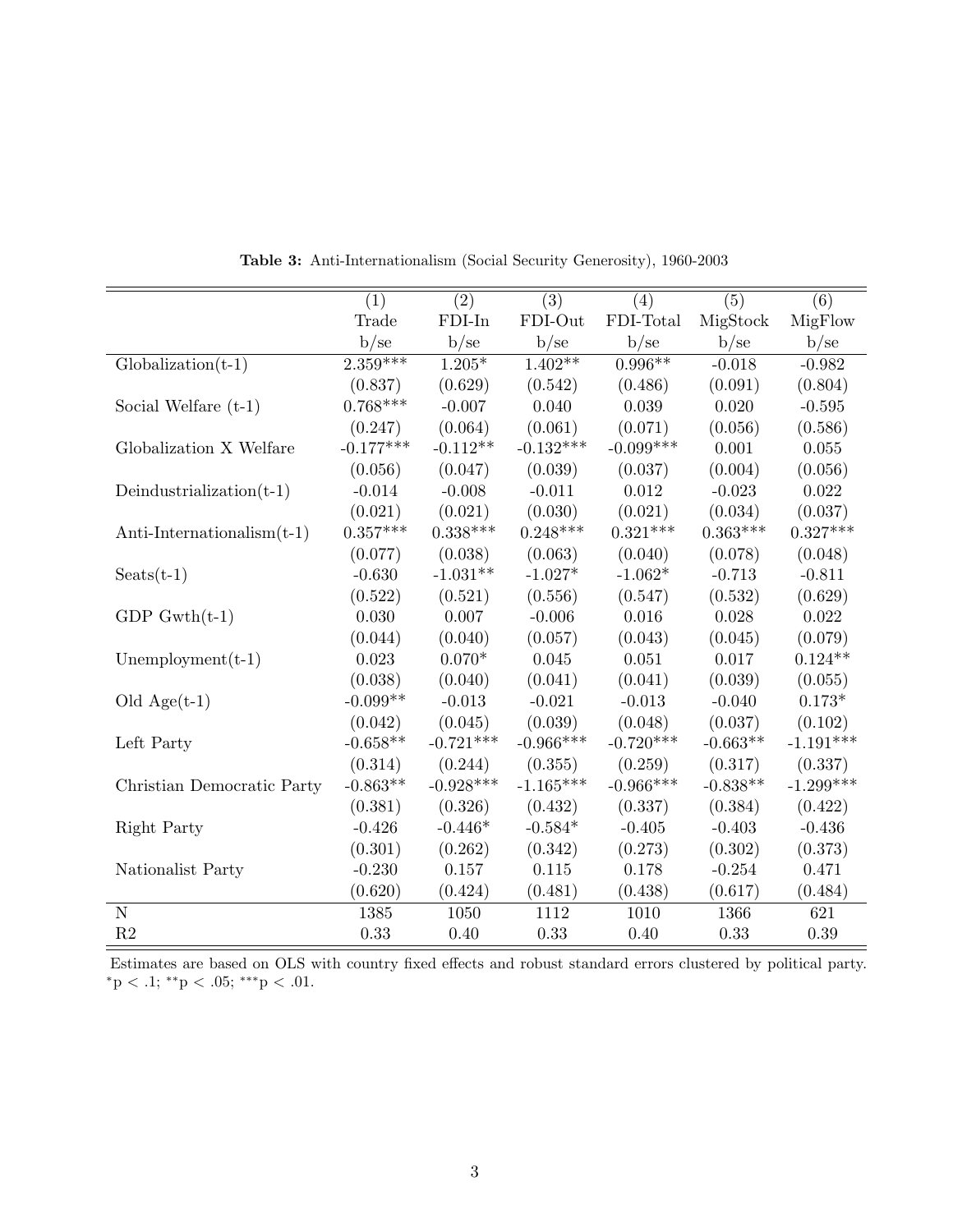Table 4: Far Right Parties

<span id="page-53-0"></span>

| Country | Party Abb.   | Party Name                                      |  |  |
|---------|--------------|-------------------------------------------------|--|--|
| Austria | <b>FPO</b>   | Freedom Party of Austria                        |  |  |
| Austria | <b>TS</b>    | Team Stronach for Austria                       |  |  |
| Austria | <b>BZO</b>   | Alliance for the Future of Austria              |  |  |
| Belgium | VU           | People's Union [Flemish Concentration]          |  |  |
| Belgium | PP           | People's Party                                  |  |  |
| Belgium | FN           | National Front                                  |  |  |
| Belgium | <b>LDLDD</b> | List Dedecker / Libertarian, Direct, Democratic |  |  |
| Belgium | <b>VB</b>    | Flemish Block                                   |  |  |
| Denmark | DF           | Danish Peoples Party                            |  |  |
| Denmark | FrP          | Progress Party                                  |  |  |
| Finland | SPP          | Finnish Party / True Finns                      |  |  |
| Finland | IK           | Isnmaallinen Kansanliike                        |  |  |
| France  | <b>FN</b>    | National Front                                  |  |  |
| France  | <b>MPF</b>   | Movement for France                             |  |  |
| France  | PRG          | Radical Party of the Left                       |  |  |
| France  | <b>MNR</b>   | National Republican Movement                    |  |  |
| Germany | AfD          | Alternative for Germany                         |  |  |
| Germany | <b>WAV</b>   | Economic Reconstruction League                  |  |  |
| Germany | <b>NPD</b>   | National Democratic Party                       |  |  |
| Germany | Rep          | The Republicans                                 |  |  |
| Germany | DP           | German Party                                    |  |  |
| Germany | <b>DVU</b>   | German People's Union                           |  |  |
| Greece  | <b>POLAN</b> | Political Spring                                |  |  |
| Greece  | <b>LSCA</b>  | Peoples Association / Golden Dawn               |  |  |
| Greece  | <b>EDE</b>   | National Democratic Union                       |  |  |
| Greece  | <b>EPEN</b>  | National Political Union                        |  |  |
| Greece  | EP           | National Alignment                              |  |  |
| Greece  | <b>ANEL</b>  | Independent Greeks                              |  |  |
|         |              | Continued on next page                          |  |  |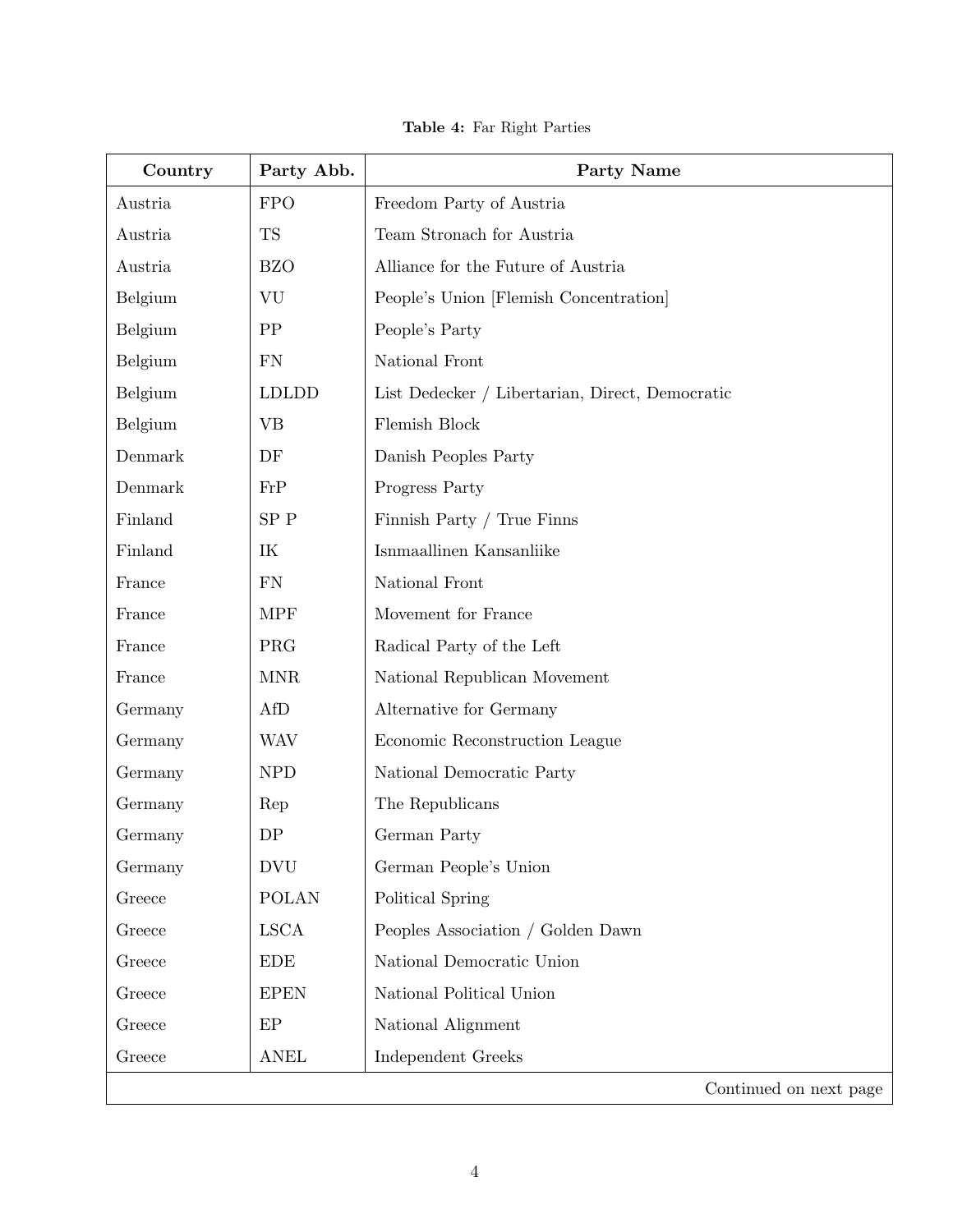| Country     | Party Abb.          | <b>Party Name</b>                                                |  |  |
|-------------|---------------------|------------------------------------------------------------------|--|--|
| Greece      | <b>LAOS</b>         | Popular Orthodox Rally                                           |  |  |
| Italy       | LL                  | Lombard League                                                   |  |  |
| Italy       | LV                  | Venetian League                                                  |  |  |
| Italy       | AN                  | National Alliance                                                |  |  |
| Italy       | LN                  | North League                                                     |  |  |
| Italy       | <b>MSFT</b>         | Fiamma Tricolore                                                 |  |  |
| Italy       | FdICN               | Brothers of Italy - National Centre-right                        |  |  |
| Italy       | <b>MSI</b>          | Italian Social Movement / Italian Social Movement-National Right |  |  |
| Italy       | $\overline{\rm MS}$ | Five Star Movement                                               |  |  |
| Italy       | <b>ASM</b>          | Social Alternative Mussolini                                     |  |  |
| Luxembourg  | <b>ARADR</b>        | Action Committee Pensions / Alternative Democratic Reform Party  |  |  |
| Luxembourg  | NB                  | National Movement                                                |  |  |
| Netherlands | CD                  | Centre Democrats                                                 |  |  |
| Netherlands | CP                  | Centre Party                                                     |  |  |
| Netherlands | <b>PVV</b>          | Party for Freedom                                                |  |  |
| Netherlands | SP                  | Socialist Party                                                  |  |  |
| Netherlands | LN                  | Livable Netherlands                                              |  |  |
| Netherlands | <b>LPF</b>          | Fortuyn List                                                     |  |  |
| Norway      | FrP                 | Progress Party [Anders Langes Party]                             |  |  |
| Portugal    | <b>PDC</b>          | Christian Democratic Party                                       |  |  |
| Portugal    | <b>CDSPP</b>        | Democratic and Social Center - People's Party                    |  |  |
| Portugal    | <b>FSP</b>          | People's Socialist Front                                         |  |  |
| Sweden      | <b>NyD</b>          | New Democracy                                                    |  |  |
| Sweden      | <b>SD</b>           | <b>Sweden Democrats</b>                                          |  |  |
| Switzerland | <b>SVPUDC</b>       | Swiss People's Party                                             |  |  |
| Switzerland | <b>MCG</b>          | Geneva Citizens' Movement                                        |  |  |
| Switzerland | <b>APFS</b>         | Automobile Party / Freedom Party of Switzerland                  |  |  |
| Switzerland | <b>NASD</b>         | National Action against Foreign Domination Swiss Democrats       |  |  |
| Switzerland | LdTI                | Ticino League                                                    |  |  |
|             |                     | Continued on next page                                           |  |  |

Table 4 – continued from previous page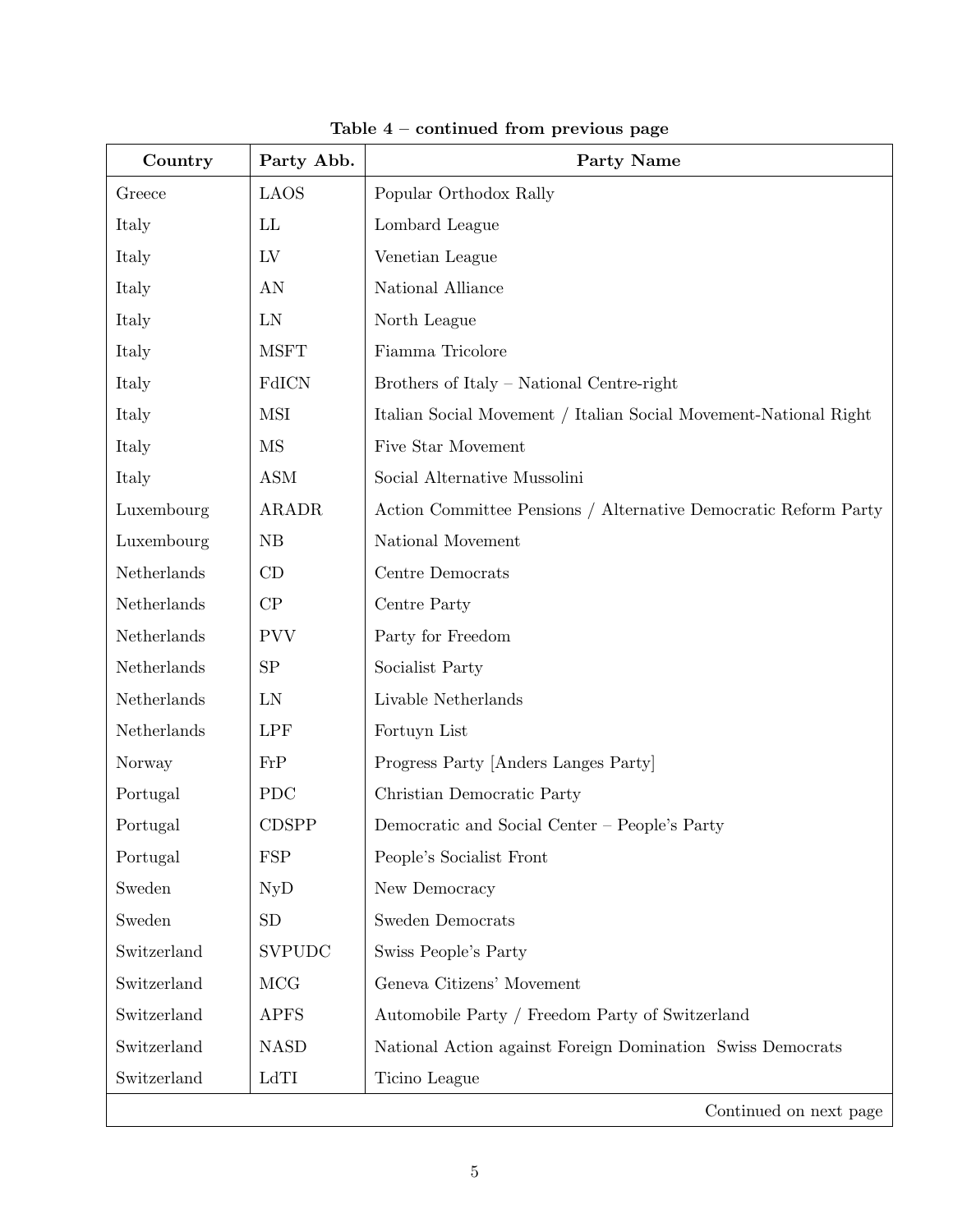| Country        | Party Abb.  | Party Name                        |  |  |  |
|----------------|-------------|-----------------------------------|--|--|--|
| Switzerland    | RB          | Swiss Republican Movement         |  |  |  |
| United Kingdom | NF          | National Front                    |  |  |  |
| United Kingdom | <b>DUP</b>  | Democratic Unionist Party         |  |  |  |
| United Kingdom | ED          | English Democrats                 |  |  |  |
| United Kingdom | <b>UKIP</b> | United Kingdom Independence Party |  |  |  |
| United Kingdom | <b>BNP</b>  | <b>British National Party</b>     |  |  |  |

Table 4 – continued from previous page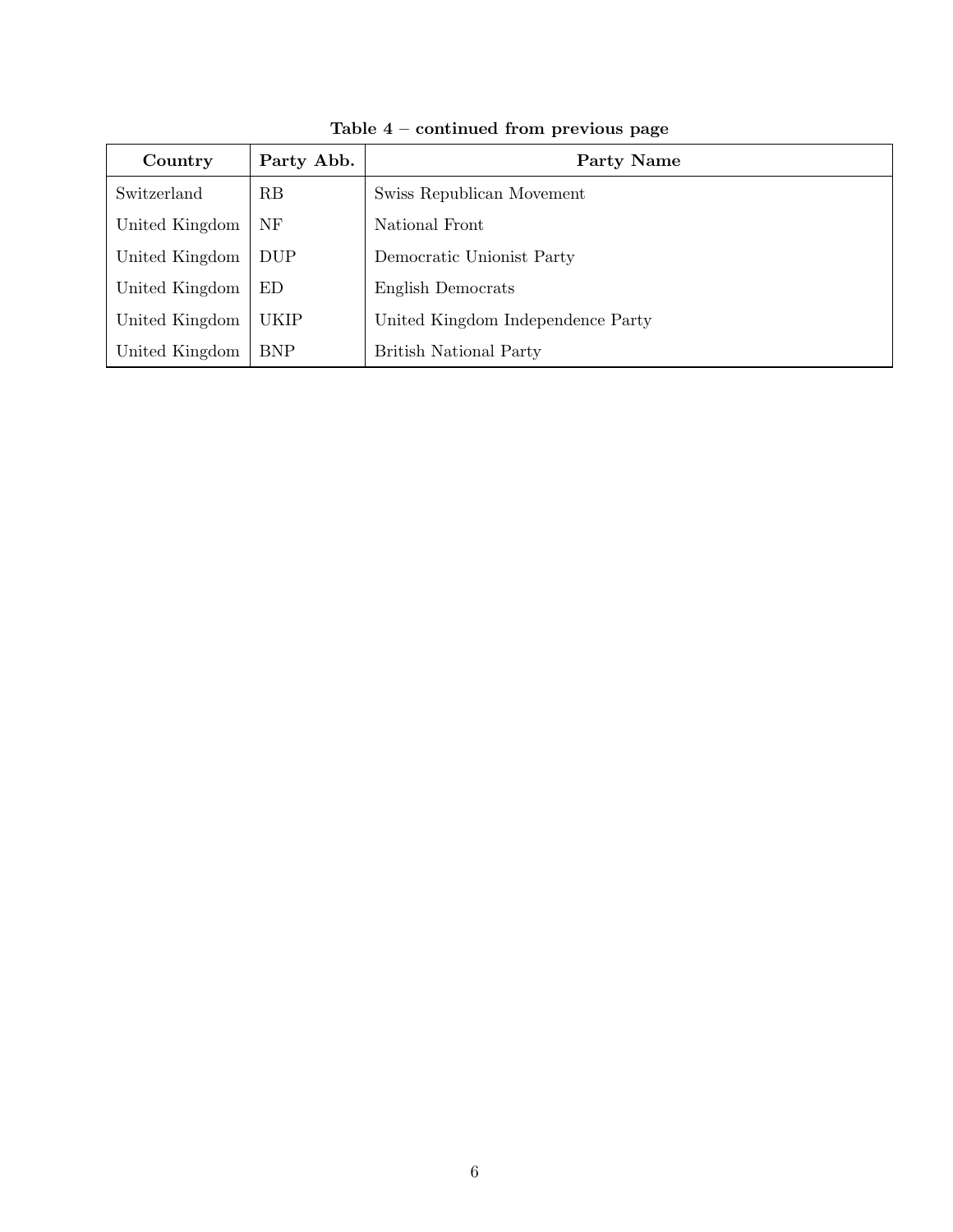<span id="page-56-0"></span>

| Country        | Party Abb.   | <b>Party Name</b>                                         |  |  |  |  |
|----------------|--------------|-----------------------------------------------------------|--|--|--|--|
| Australia      | <b>ALP</b>   | Australian Labor Party                                    |  |  |  |  |
| Austria        | SP           | Social Democratic Party of Austria                        |  |  |  |  |
| Belgium        | <b>PS</b>    | Socialist Party [Francophone]                             |  |  |  |  |
| Belgium        | SPASpirit    | Socialist Party Different / Social Liberal Party / Spirit |  |  |  |  |
| Belgium        | SP           | Flemish Socialist Party                                   |  |  |  |  |
| Canada         | LP           | Liberal Party                                             |  |  |  |  |
| Denmark        | <b>SD</b>    | Socialdemokraterne                                        |  |  |  |  |
| Finland        | <b>SDP</b>   | Social Democratic Party of Finland                        |  |  |  |  |
| France         | <b>PS</b>    | Socialist Party                                           |  |  |  |  |
| Germany        | <b>SPD</b>   | Social Democratic Party of Germany                        |  |  |  |  |
| Greece         | <b>PASOK</b> | Panhellenic Socialist Movement                            |  |  |  |  |
| Ireland        | LAB          | Labour Party                                              |  |  |  |  |
| Italy          | DS           | Democrats of the Left                                     |  |  |  |  |
| Italy          | <b>PD</b>    | Democratic Party                                          |  |  |  |  |
| Italy          | PCI/PDS      | Italian Communist Party                                   |  |  |  |  |
| Italy          | Ulivo        | Ulivo                                                     |  |  |  |  |
| Japan          | <b>JSP</b>   | Japan Socialist Party / Social Democratic Party           |  |  |  |  |
| Japan          | <b>DSP</b>   | Democratic Socialist Party                                |  |  |  |  |
| Luxembourg     | <b>LSAP</b>  | Luxembourg Socialist Workers' Party                       |  |  |  |  |
| Netherlands    | PvdA         | Labour                                                    |  |  |  |  |
| New Zealand    | LP           | Labour Party                                              |  |  |  |  |
| Norway         | AP           | Norwegian Labour Party                                    |  |  |  |  |
| Portugal       | <b>PS</b>    | Socialist Party                                           |  |  |  |  |
| Spain          | <b>PSOE</b>  | Spanish Socialist Workers Party                           |  |  |  |  |
| Sweden         | <b>SAP</b>   | Social Democrats                                          |  |  |  |  |
| Switzerland    | SP           | Social Democratic Party of Switzerland                    |  |  |  |  |
| United Kingdom | Lab          | Labour Party                                              |  |  |  |  |

Table 5: Mainstream Left Parties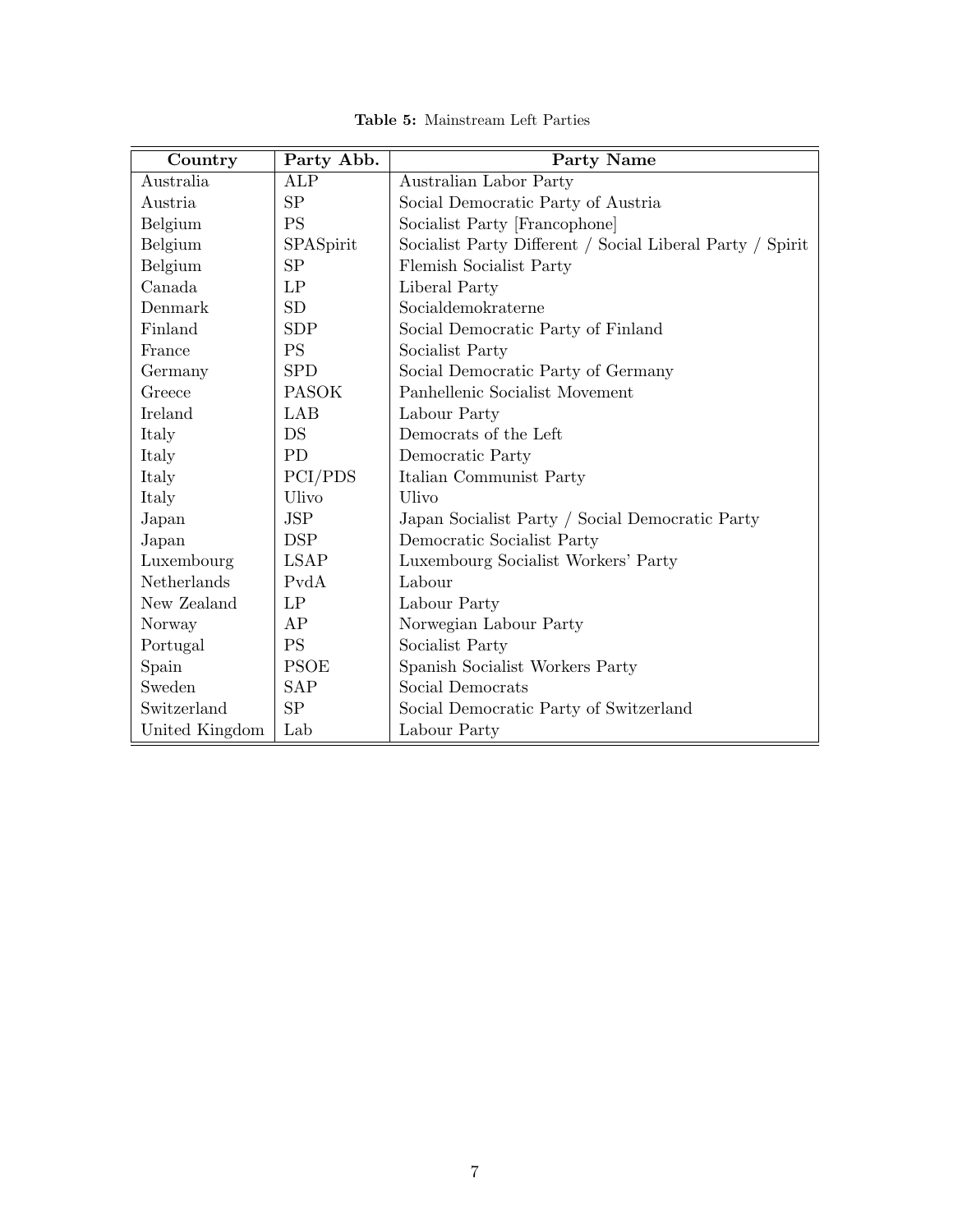<span id="page-57-0"></span>

| Country        | Party Abb.                | <b>Party Name</b>                                                   |  |  |  |  |
|----------------|---------------------------|---------------------------------------------------------------------|--|--|--|--|
| Australia      | <b>LPA</b>                | Liberal Party of Australia                                          |  |  |  |  |
| Austria        | <b>VP</b>                 | Austrian People's Party                                             |  |  |  |  |
| Belgium        | CD&V                      | Christen-Democratisch en Vlaams                                     |  |  |  |  |
| Belgium        | CDH                       | Humanist Democratic Centre                                          |  |  |  |  |
| Belgium        | <b>PVVOVLD</b>            | Party of Liberty and Progress / Open Flemish Liberals and Democrats |  |  |  |  |
| Belgium        | PRL                       | Liberal Reformist Party                                             |  |  |  |  |
| Belgium        | MR / VLD                  | Reformist Movement                                                  |  |  |  |  |
| Canada         | CPC                       | Conservative Party of Canada                                        |  |  |  |  |
| Canada         | PCP                       | Progressive Conservative Party of Canada                            |  |  |  |  |
| Denmark        | $\boldsymbol{\mathrm{V}}$ | Liberal Party                                                       |  |  |  |  |
| Denmark        | ΚF                        | Conservative People's Party                                         |  |  |  |  |
| Finland        | <b>KESK</b>               | Agrarian Union / Centre Party                                       |  |  |  |  |
| Finland        | KOK                       | National Coalition Party                                            |  |  |  |  |
| France         | <b>RPR</b>                | Rally for the Republic                                              |  |  |  |  |
| France         | <b>UMP</b>                | Union for a Popular Movement                                        |  |  |  |  |
| France         | <b>UDF</b>                | Union for French Democracy                                          |  |  |  |  |
| France         | NC                        | New Centre                                                          |  |  |  |  |
| Germany        | CDU                       | Christian Democratic Union                                          |  |  |  |  |
| Germany        | $\mathrm{CSU}$            | Christian Social Union                                              |  |  |  |  |
| Germany        | <b>FDP</b>                | Freie Demokratische Partei                                          |  |  |  |  |
| Greece         | ND                        | New Democracy                                                       |  |  |  |  |
| Ireland        | FF                        | Fianna Fail The Republican Party                                    |  |  |  |  |
| Ireland        | FG                        | Fine Gael (Familiy of the Irish)                                    |  |  |  |  |
| Italy          | FI                        | Go Italy                                                            |  |  |  |  |
| Italy          | PdL                       | The People of Freedom                                               |  |  |  |  |
| Italy          | DC/FI                     | Christian Democrats                                                 |  |  |  |  |
| Japan          | <b>LDP</b>                | Liberal Democratic Party                                            |  |  |  |  |
| Luxembourg     | PCS/CSV                   | Christian Social People's Party                                     |  |  |  |  |
| Luxembourg     | DP                        | Democratic Party                                                    |  |  |  |  |
| Netherlands    | CDA                       | Christian Democratic Appeal                                         |  |  |  |  |
| Netherlands    | <b>VVD</b>                | People's Party for Freedom and Democracy                            |  |  |  |  |
| New Zealand    | <b>NP</b>                 | National Party                                                      |  |  |  |  |
| Norway         | KrF                       | Christian Democratic Party                                          |  |  |  |  |
| Norway         | H                         | Conservative Party                                                  |  |  |  |  |
| Portugal       | PPDPSD                    | Popular Democratic Party / Social Democratic Party                  |  |  |  |  |
| Spain          | PP                        | People's Alliance-Party / People's Party                            |  |  |  |  |
| Sweden         | М                         | Right Party / Moderate Party                                        |  |  |  |  |
| Sweden         | BC                        | Farmers' League / Centre Party                                      |  |  |  |  |
| Switzerland    | CVP/PDC                   | Catholic Conservative / Christian Democratic Peoples Party          |  |  |  |  |
| Switzerland    | <b>FDP</b>                | The Liberals                                                        |  |  |  |  |
| United Kingdom | <b>CON</b>                | Conservatives                                                       |  |  |  |  |

Table 6: Mainstream Right Parties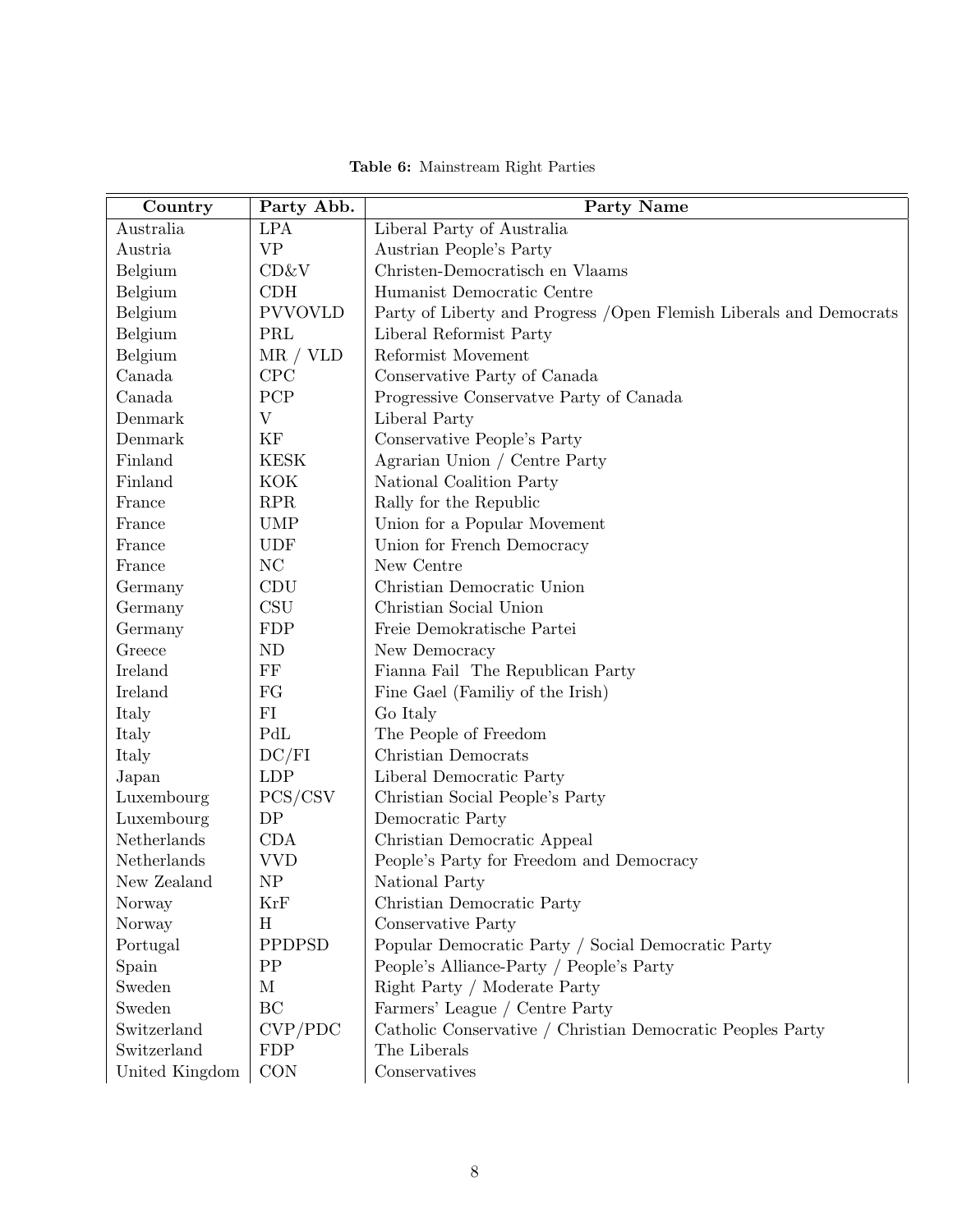<span id="page-58-0"></span>

|                                | Trade<br>b/sec                 | $FDI-In$<br>b/se      | FDI-Out<br>b/se       | FDI-Total<br>b/sec      | MigStock<br>b/se        | MigFlow<br>b/sec       |
|--------------------------------|--------------------------------|-----------------------|-----------------------|-------------------------|-------------------------|------------------------|
| <b>Direct Effects</b>          |                                |                       |                       |                         |                         |                        |
| Deindustrialization $(t-1)$    | $-0.241$                       | $-0.203$              | $-0.277$              | $-0.220$                | $-0.206$                | $-0.404$               |
| $Log(Trade)(t-1)$              | (0.335)<br>$-0.626$<br>(5.397) | (0.362)               | (0.365)               | (0.364)                 | (0.479)                 | (0.319)                |
| $Log(FDI\ Inflows)(t-1)$       |                                | $-0.535$<br>(0.526)   |                       |                         |                         |                        |
| $Log(FDI$ Outflows) $(t-1)$    |                                |                       | $-0.192$<br>(0.432)   |                         |                         |                        |
| $Log(FDI Total)(t-1)$          |                                |                       |                       | $-0.260$<br>(0.338)     |                         |                        |
| Migrant $Stk(t-1)$             |                                |                       |                       |                         | $-0.080$<br>(0.531)     |                        |
| $Log(Mig Inflows)(t-1)$        |                                |                       |                       |                         |                         | 1.512<br>(1.352)       |
| Social Welfare $(t-1)$         | $-0.394$<br>(0.313)            | $-0.430$<br>(0.308)   | $-0.439$<br>(0.317)   | $-0.413$<br>(0.312)     | $-0.383$<br>(0.308)     | $-0.448$<br>(0.363)    |
| $GDP(t-1)$                     | 0.054<br>(0.170)               | 0.060<br>(0.160)      | $0.075\,$<br>(0.179)  | 0.053<br>(0.167)        | 0.048<br>(0.168)        | $0.007\,$<br>(0.166)   |
| Unemployment $(t-1)$           | $-0.072$<br>(0.172)            | $-0.132$<br>(0.161)   | $-0.060$<br>(0.176)   | $-0.124$<br>(0.164)     | $-0.082$<br>(0.203)     | 0.024<br>(0.286)       |
| Eff. No. Parties               | $-2.978**$<br>(1.483)          | $-2.962*$<br>(1.559)  | $-2.873*$<br>(1.499)  | $-2.975*$<br>(1.563)    | $-2.958**$<br>(1.501)   | $-2.407*$<br>(1.373)   |
| $Gini(t-1)$                    | $-0.070$<br>(0.724)            | 0.045<br>(0.667)      | $-0.129$<br>(0.662)   | 0.038<br>(0.664)        | $-0.062$<br>(0.662)     | $-0.347$<br>(0.706)    |
| Constant                       | $67.868***$<br>(16.674)        | 60.338***<br>(12.984) | 69.941***<br>(14.898) | $61.532***$<br>(13.169) | $63.625***$<br>(18.032) | 65.088***<br>(17.571)  |
| $Global \rightarrow Deindust.$ |                                |                       |                       |                         |                         |                        |
| $Log(Trade)(t-1)$              | $3.772***$<br>(1.100)          |                       |                       |                         |                         |                        |
| $Log(FDI\ Inflows)(t-1)$       |                                | $1.709***$<br>(0.609) |                       |                         |                         |                        |
| $Log(FDI$ Outflows) $(t-1)$    |                                |                       | 0.876<br>(0.689)      |                         |                         |                        |
| $Log(FDI Total)(t-1)$          |                                |                       |                       | 0.816<br>(0.616)        |                         |                        |
| Migrant $Stk(t-1)$             |                                |                       |                       |                         | $0.322***$<br>(0.055)   |                        |
| $Log(Mig Inflows)(t-1)$        |                                |                       |                       |                         |                         | $-0.540$<br>(0.686)    |
| $GDP(t-1)$                     | $-0.355**$<br>(0.161)          | $-0.351**$<br>(0.163) | $-0.338*$<br>(0.202)  | $-0.331*$<br>(0.196)    | $-0.229$<br>(0.189)     | $-0.325$<br>(0.245)    |
| Constant                       | 59.052***<br>(4.922)           | 73.097***<br>(1.262)  | 73.906***<br>(1.290)  | 73.707***<br>(1.465)    | $71.332***$<br>(1.195)  | $81.029***$<br>(7.543) |

Table 7: Mediation Models - Mainstream Right Parties Vote Share (t-1) (1985-2016)